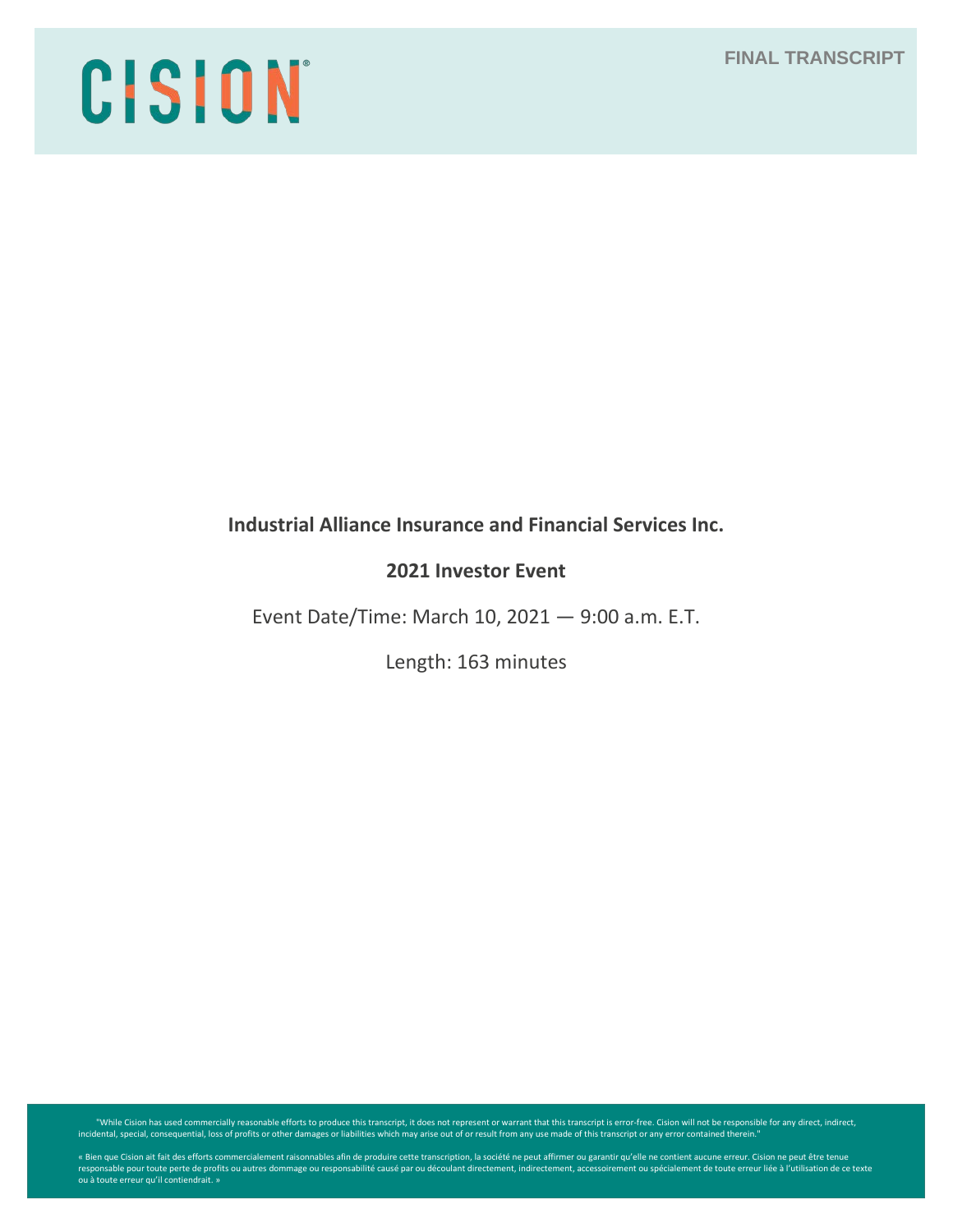# **CORPORATE PARTICIPANTS**

#### **Marie-Annick Bonneau**

*Industrial Alliance Insurance and Financial Services Inc. — Head of Investor Relations*

#### **Denis Ricard**

*Industrial Alliance Insurance and Financial Services Inc. — President and Chief Executive Officer*

#### **Mike Stickney**

*Industrial Alliance Insurance and Financial Services Inc. — Executive Vice-President and Chief Growth Officer*

#### **Renée Laflamme**

*Industrial Alliance Insurance and Financial Services Inc. — Executive Vice-President, Individual Insurance, Savings and Retirement*

#### **François Blais**

*Industrial Alliance Insurance and Financial Services Inc. — Executive Vice-President, Dealer Services and Special Risks* 

#### **Kristen Gruber**

*Industrial Alliance Insurance and Financial Services Inc. — President of US Dealer Services Operations*

#### **Sean O'Brien**

*Industrial Alliance Insurance and Financial Services Inc. — Executive Vice-President, iA Wealth*

#### **Pierre Miron**

*Industrial Alliance Insurance and Financial Services Inc. — Executive Vice-President, Information Technology and Investment Operations*

#### **Alain Bergeron**

*Industrial Alliance Insurance and Financial Services Inc. — Executive Vice-President and Chief Investment Officer*

#### **Jacques Potvin**

*Industrial Alliance Insurance and Financial Services Inc. — Executive Vice-President, CFO, and Chief Actuary*

#### **Eric Jobin**

*Industrial Alliance Insurance and Financial Services Inc. — EVP, Group Benefits*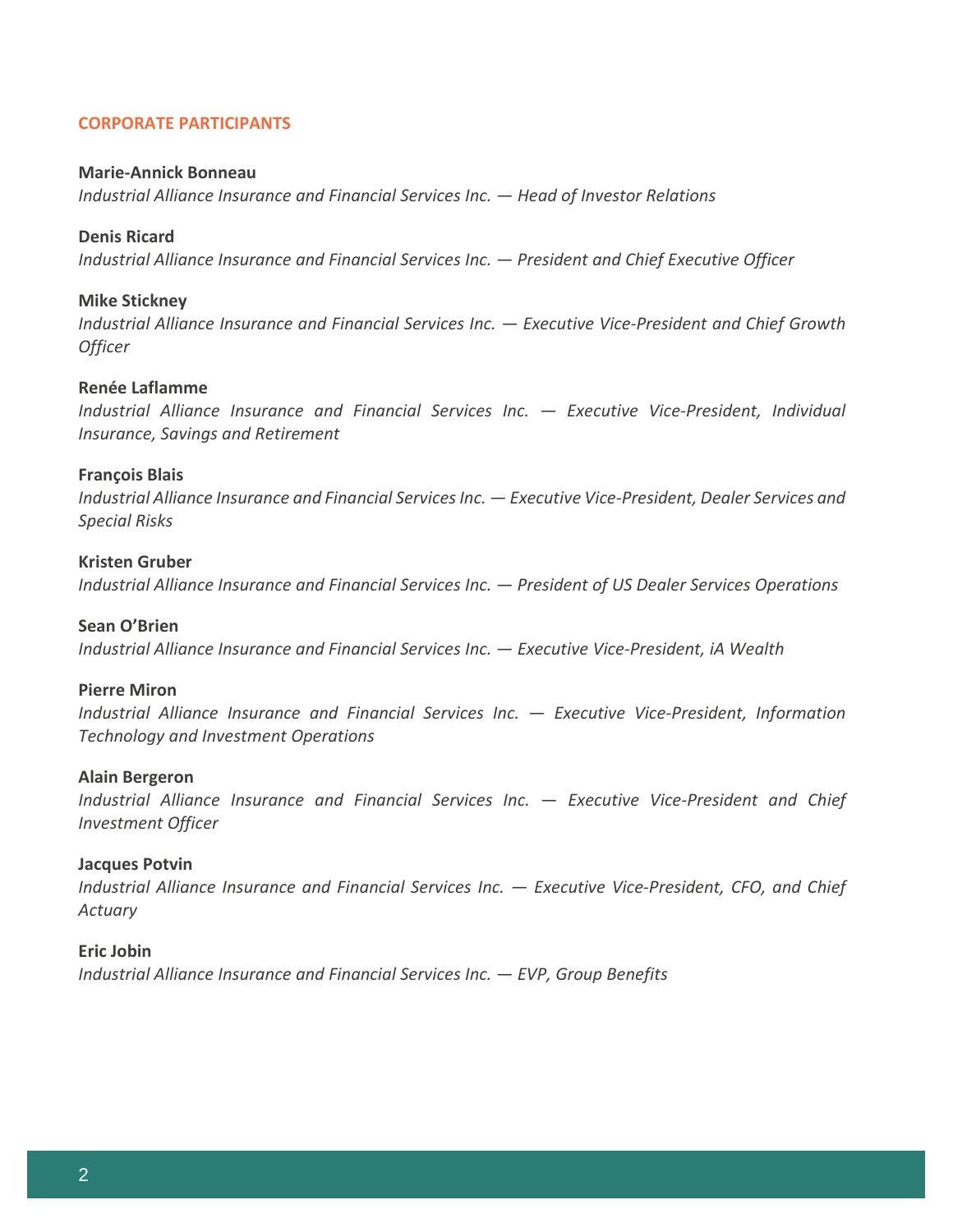#### **PRESENTATION**

**Marie-Annick Bonneau** — Head of Investor Relations, Industrial Alliance Insurance and Financial Services Inc.

Bienvenue and welcome to the iA Financial Group Investor Event under the theme of Guiding to Solid Growth. My name is Marie-Annick Bonneau, and I am the Head of Investor Relations. We would have preferred to welcome you in person, of course, but we have adapted to the context, and we are pleased that we are able to hold this event virtually.

Please note that our speaker slides are available on our website at ia.ca in the Investor Relations section under Events and Presentations.

This event will include seven presentations and will end at noon. There will also be two Q&A periods. Please note that you can ask your question at any time during the event by submitting them in the appropriate field in the event platform.

I draw your attention to the forward-looking statements notice on the screen and in the slide package. A more detailed discussion of the Company's risks and uncertainties is provided in our 2020 Annual Report available on our website.

And now, to officially start off the day, let me introduce Denis Ricard, our President and Chief Executive Officer. Denis joined iA in 1985 as an actuary. Over the years, he has assumed positions of increasing responsibilities in different areas of the Company. Among other things, he was Chief Actuary, Executive Vice President of our Individual Insurance and Annuities business, and Chief Operating Officer, prior to being appointed as President and CEO in 2018.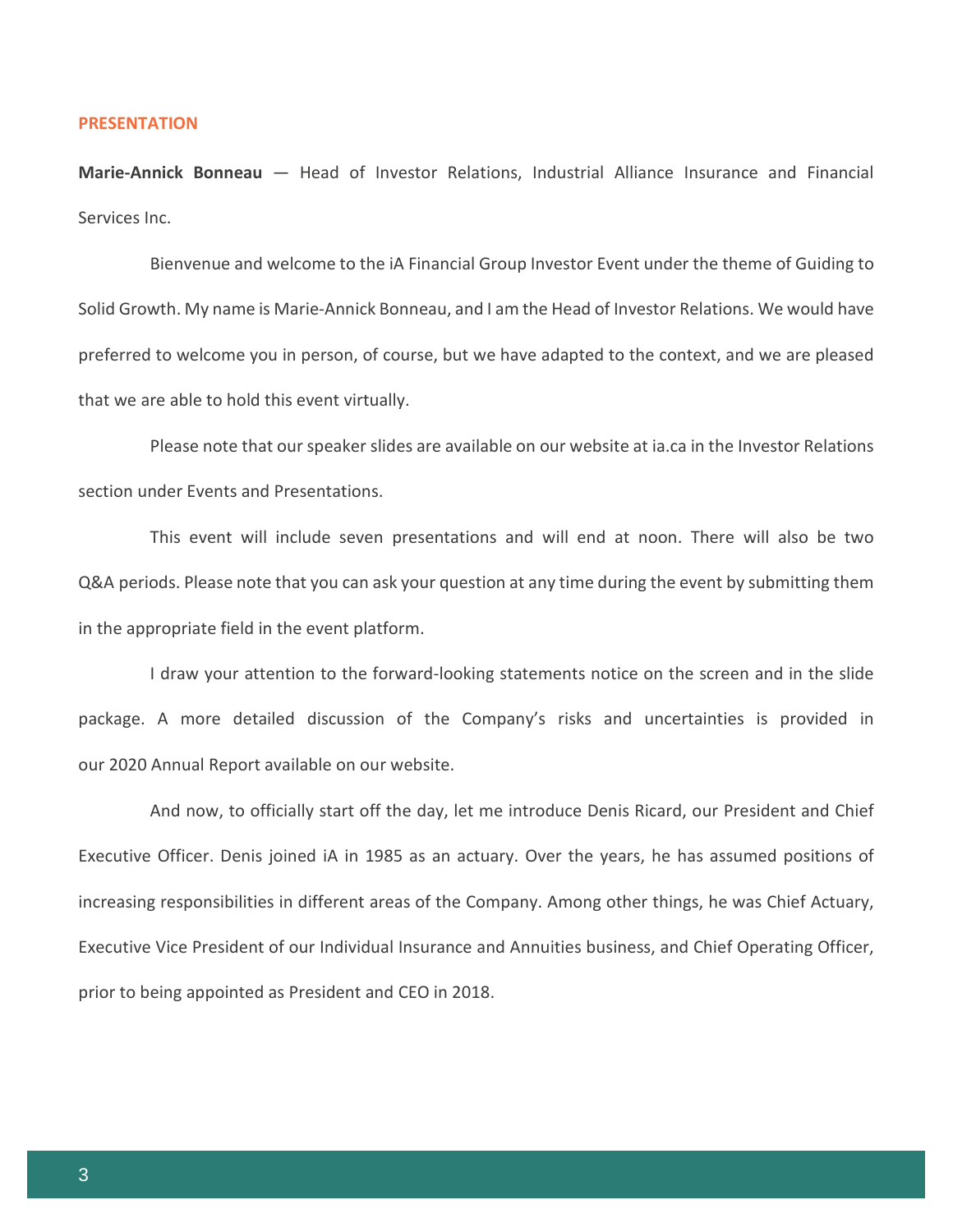**Denis Ricard** — President and Chief Executive Officer, Industrial Alliance Insurance and Financial Services Inc.

Welcome to the iA 2021 Investor Event. I hope that you're all well, you and your family, because, frankly, we've gone through quite an unusual year the last 12 months. We all have to adapt to the virtual world, and this is what we've done for this event. So we've changed a bit the format compared to the previous Investor Day.

And today, we will focus on some areas of the Company. We'll talk about the strategy and focus on some businesses that we think are going to be quite useful for you to understand. And don't worry. If we don't talk about a certain business, you will have a chance during the Q&A period to ask any question for any business.

With me today, we will have the Executive Committee members, and we will be introducing them as we go along.

So let's start. Let me start by reminding you, the last time that we had such an event was in 2018, like three years ago. And you may remember, at the time, it was a change of guard between the previous CEO and myself. And basically, what we did from that point on is that for the next 12 months, the Executive Committee members have worked very hard on defining a new strategic plan, a four-year plan from 2020 to 2023. That's what we call the 2023 Plan. And today, you are going to hear a lot about that plan.

Now, here we are today, a year and few months after the start of the execution of that plan. And I must tell you that, I mean, the pandemic has proven that our business model has been quite resilient, and there's not much that need to be changed versus the original plan. I guess the only thing that I would say is that it emphasized a lot the importance of the choices that we are making regarding IT investments and, in particular, digital. So we have a very ambitious plan.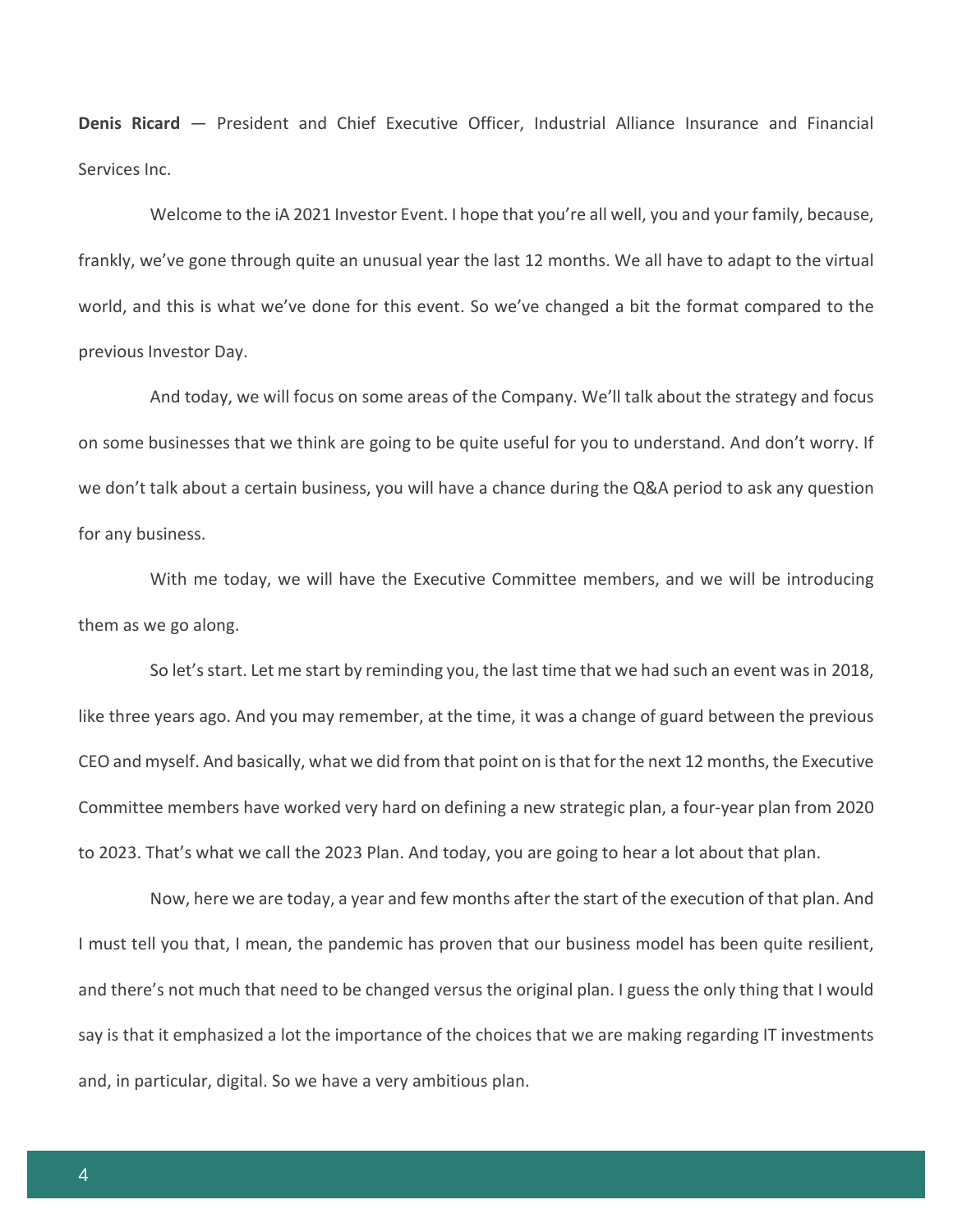The first thing that we discussed with the staff and management when we started the process is to define our purpose. So why does iA exist? It's kind of a mission. And basically, at the end of the day, at the end of the exercise, we came up with that statement to assure that our clients feel confident and secure about their future.

And that reminds me a conversation I had with one of my daughters several years ago, and she was starting her career and, basically, had some issues with her budget, i.e., her expenses were higher than her revenues. And hopefully she's not listening to me today. But long story short, I organized a meeting between her and one of our top advisors. And basically, after the meeting, she said to me, you know, dad, I was listened. I have a plan. I feel quite secure and confident about my financial future.

And this is what it's all about. All the businesses that we're in, the common thread of all our businesses is really about protection. Protecting for death; for disability; for prescription drugs; for, let's say, protecting assets like home and auto; retirement. It's the common thread of all our businesses. And when you think about it, when we think about ESG, for example, the S of ESG, our purpose, our mission is right in line with the social role that we need to play in the society. So I'm very proud and we are very proud. It's really engaged the employees. It really resonates with the employees.

Now let's just go back a bit and talk about our recent results. And here I'm using the last five years because over the last five years, we had like two investor days. And basically, one of the strong messages that we conveyed during those investor events was that we were committed to grow EPS by more than 10 percent a year in average. And also, we had some guidance for ROE along the way of between 11 percent and 12.5 percent. And when you look at those results that we've generated over the last five years, it is very clear that we have delivered.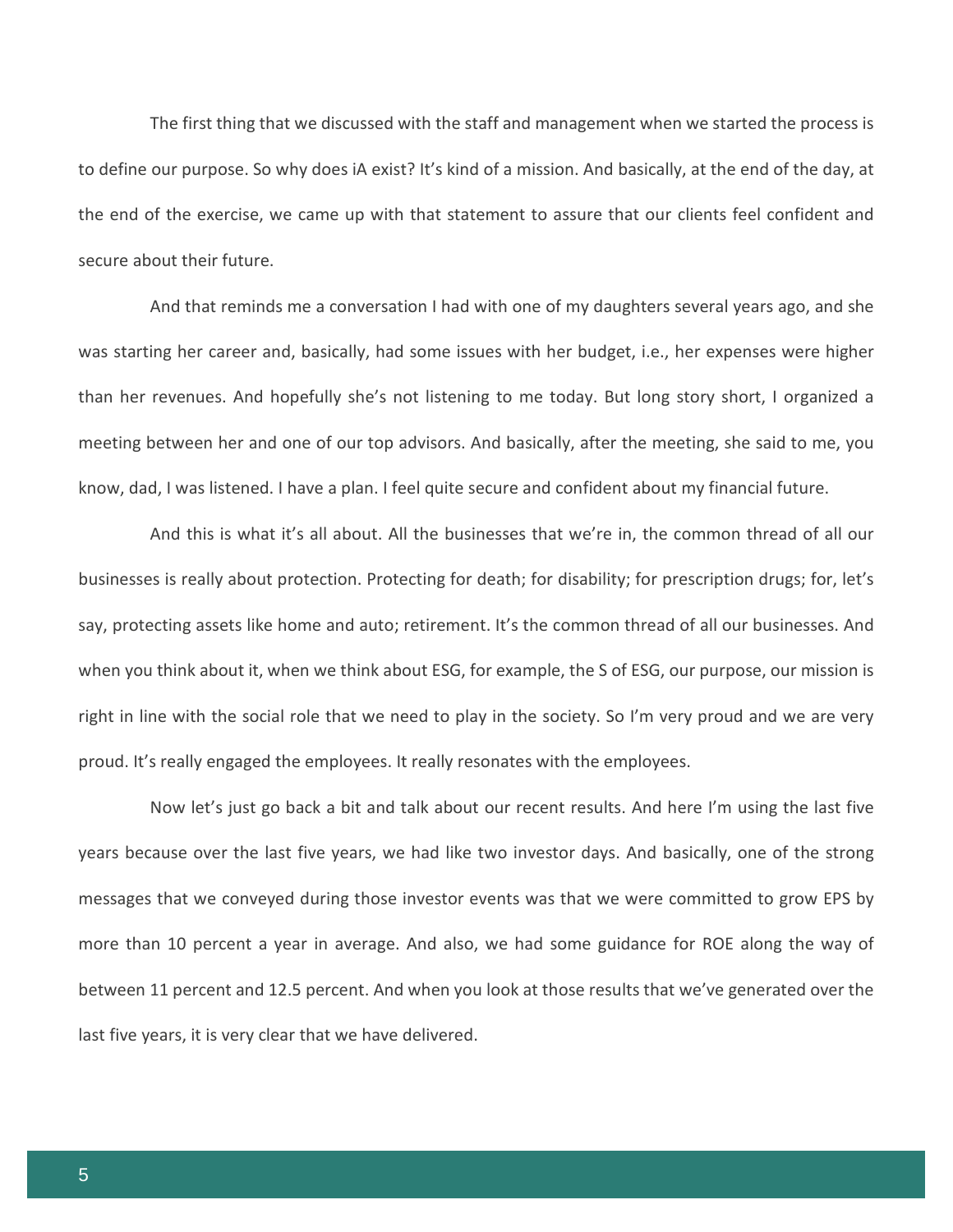And when I look at the longer period, and I think it's important to note here why is it that we're looking at a long period. And I started in 2004 because this is after the consolidation of the big Lifecos in Canada had ended with the purchase by Great-West of Canada Life. So from that point until today, over the cycles, we have delivered the best performance in terms of book value growth. Yes, we are the fourth largest in Canada, but we are the first in delivering value in terms of book value.

And why do I use book value? It's because it's all included. It includes all the noise that sometimes you can hear from one quarter to the other for adjusted measures, like the impact of macroeconomic factors and so on. It's all inclusive. So we've been the best performer over that time.

And it's important looking long-term also because we are in a business that is long-term. Same thing can be said about total return. If an investor had invested a dollar at the time of the IPO, iA has generated the best total return for the investor. Best. So again, fourth in terms of size but first in terms of performance over that long period.

Now, that's the past. You may ask me, okay, what about the future? So we are quite confident that what has made success for us in the past is going to continue in the future. And here we say that we've got strong sales, we've had the distribution, very close to distribution, full suites of product. Well, guess what? We are continuing investing significantly on our ongoing digital evolution, both for growth and also for efficiency.

We've made a lot of acquisitions in the past 20 years, and more so in the past, let's say, five years in terms of investments. And we are in a great position right now. We have leading positions, and we are going to consolidate those businesses, continue to grow organically, and take advantage of the competitive advantages that we have built over time.

6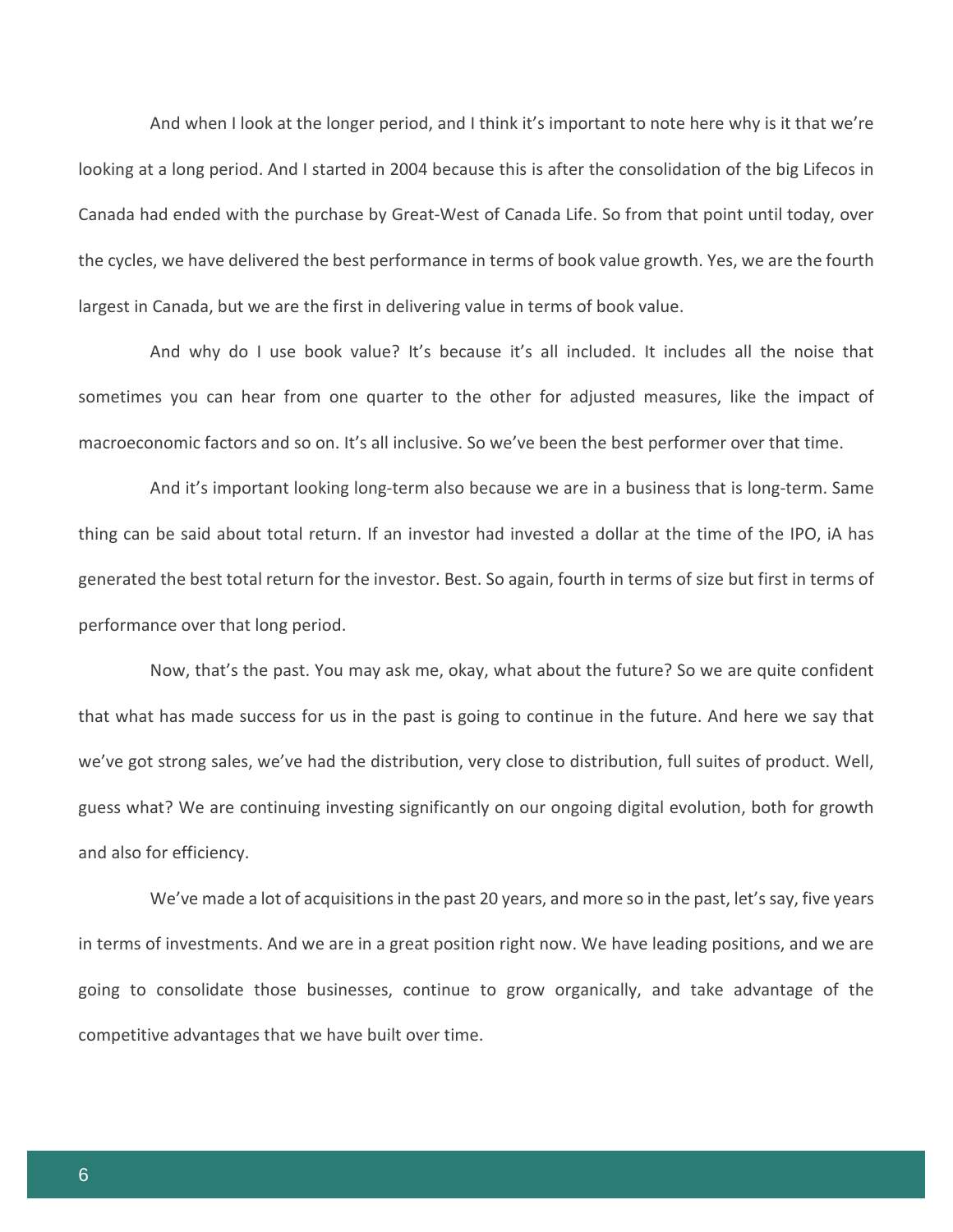The third thing is about the risk profile, and this is a theme that is going to be very important today. Over the last decade, we've improved significantly our risk profile, moving from highcapital-intensive businesses to less-capital-intensive businesses, improving our risk profile in all lines of businesses. And so that today, with the changes in the regulatory environment, like the LICAT formula in 2018, those two combined has made us very productive in terms of generating excess capital, which leads to the potential of a great ROE expansion going forward. That's going to be a very big thing today.

Our four-year strategic plan was based on four axes: growth, client experience, employee experience, and operating efficiency. And you see here that for each of them, we have defined an ambition, and I'm going to talk about each of those axes in the next slides.

But let me first say that there's a fifth one that is being added, which is ESG; very important for us. We are part of the community. We are not outside of the community. And I'll have more details on ESG at the end of my presentation.

So let's start with the first axis, which is growth. And I've got several slides on that one. Here I'd like to explain a couple of those boxes here.

First one is the commitment that we have for distribution. We are in a relationship business. We've developed relationships with distributors for a long time. I mean, the most educated distributors to the most independent distributors. We even own distribution right now. That allowed us to be closer to them, obviously, closer to our clients, and also to better anticipate and know about the trends in the industry. It's been quite a competitive advantage for us to be so close to distribution along all the years.

Second box I'd like to comment is about the pricing discipline. Well, I'm sure you know that we are pricing our products continuously. And every year, in November, we do a kind of a snapshot exercise where all the heads of sectors get together with the corporate executives. And basically, we look at how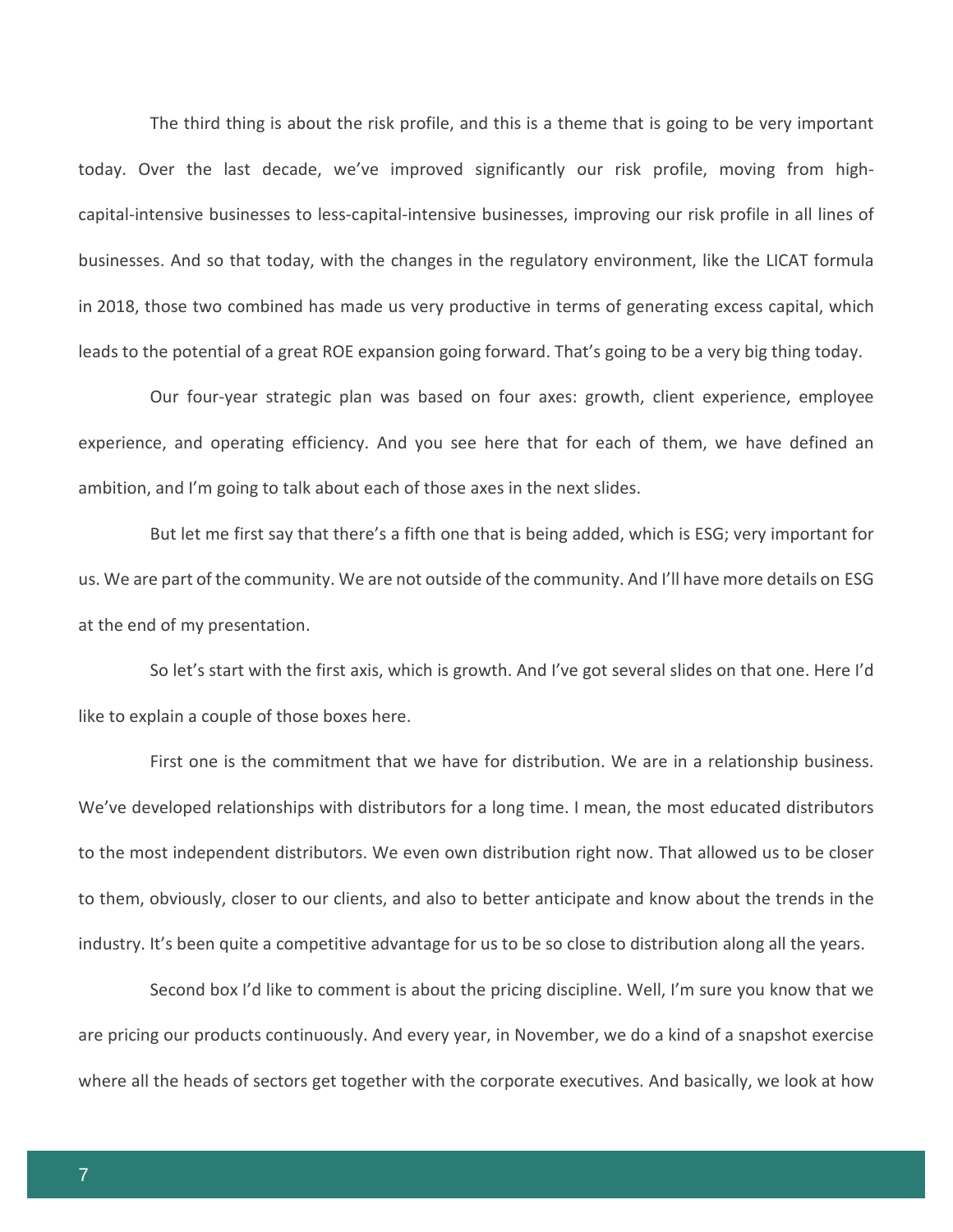is it that a new quarter of sales is generating profitability, both in terms of different measures like profit per 1,000 and also per ROE.

And last November, I was amazed as to how the market is disciplined and allows us to generate profitability that is above our target range, and I would say significantly above our target range. And I'm going to say that at the end of the day, I said to the heads of line of businesses, you know what, there's no limit. You can invest in organic growth no problem, because if we can generate that kind of profitability, I'm sure investors will be quite happy.

The other point I'd like to discuss is our smart choices of digital, both for clients, advisors, and for employees. The pandemic has shown that we have made good choices, and not only when the pandemic hit. We had started that years ago. So again, that's why I'm quite confident that we can grow going forward.

Targeted acquisition. Basically, we are focusing on organic growth, as I mentioned. So going forward for the next 18 to 24 months, you should not expect significant acquisitions; something maybe along the way of a bolt-on acquisition.

Now there are two boxes that I haven't spoken about, and I'm going to talk about it in the next slides. It's our business mix; our ambition. What do we want to be? Who are we? I talked to you about the why. Let's talk about the what.

Now 20 years ago, if you had asked me at the time who are we, I would have said we are a Canadian life insurance company. And now we're moving more and more towards a North American financial institution.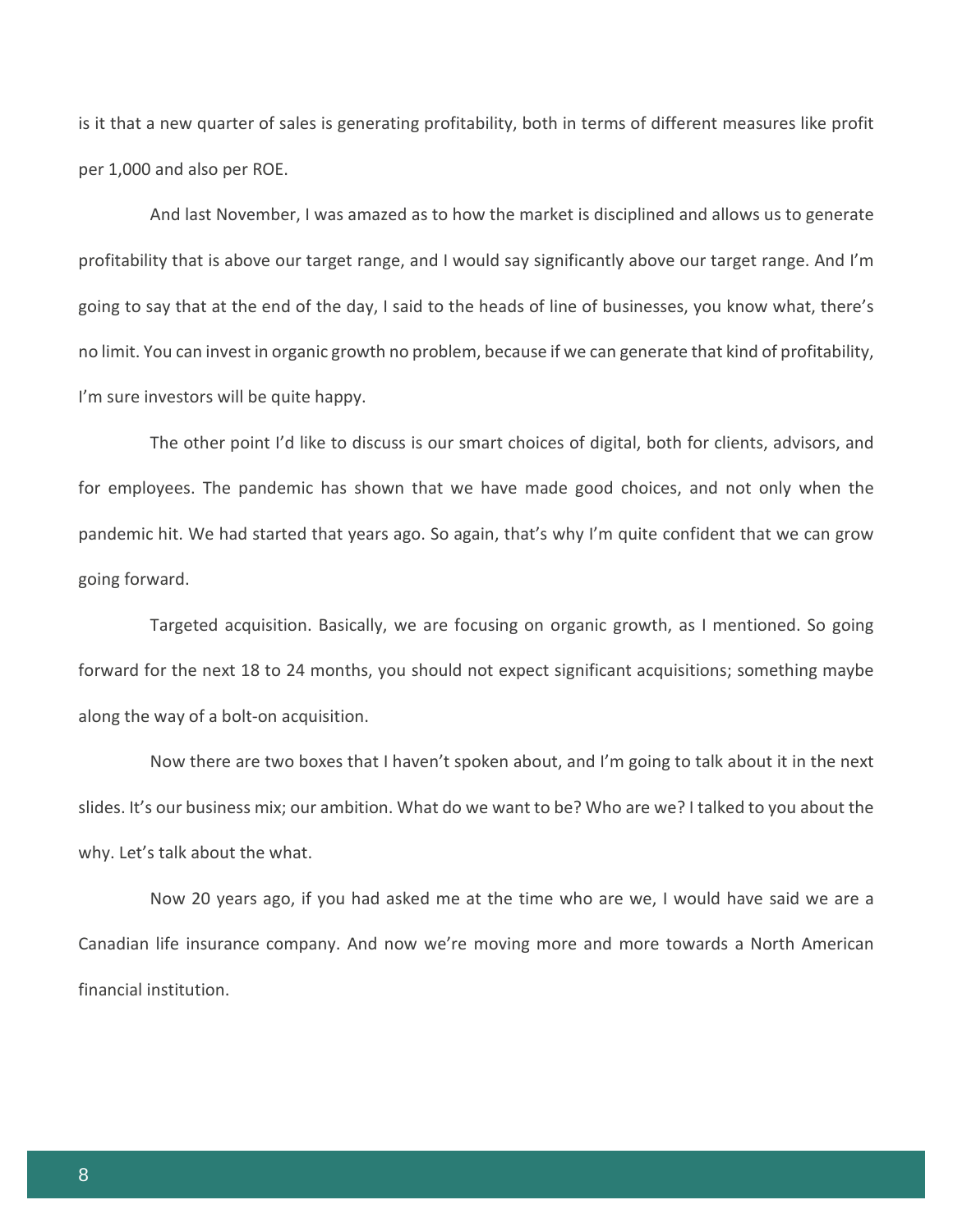And where it is that we want to play? We want to play in markets or segments of the market where we can win; especially the mass mid-market, where it's the middle-class, and where its profitability is quite significant, more significant.

Now, I would divide our businesses in three categories. Sometimes people are asking me, why are you in so many businesses? And they find it hard to understand. I'll explain it to you. Hopefully, it's going to be simple here. We've got our Foundation businesses like the individual insurance in Canada, the Dealer Services in Canada, and our wealth management manufacturing, both in seg and mutual funds, where we have strong expertise, where we have a leadership position in Canada.

Those businesses are at the base of who we are. And they benefit from what I call our Support businesses, like the P&C business, like the group insurance business, that bring crossline synergy opportunities and also add to the branding of those Foundation businesses.

An example would be the referral programs between P&C and life insurance or Dealer Services, for example. And we've got several of those crossline opportunities. But if it was only for those two categories of businesses, we would not have generated the kind of growth that we had in the past years.

So over the last years, we've expanded in other sectors like the Expansion business, let's call it that way, distribution business in Canada, the US business; businesses where we were able to take advantage of our strong leadership position in Canada and expertise, to export that expertise in other fields. So at the end of the day, when you look at all that ecosystem of businesses, I mean, it's all about having synergies in between so that, at the end of the day, one plus one equals more than two.

I spoke a bit about the acquisitions, just to remind you what we've done over the last 20 years, and 70 percent, in terms of dollar amount, 70 percent of those acquisitions have been done over the last five years. So we're going to take 18 to 24 months to consolidate it, get all the synergies we can from all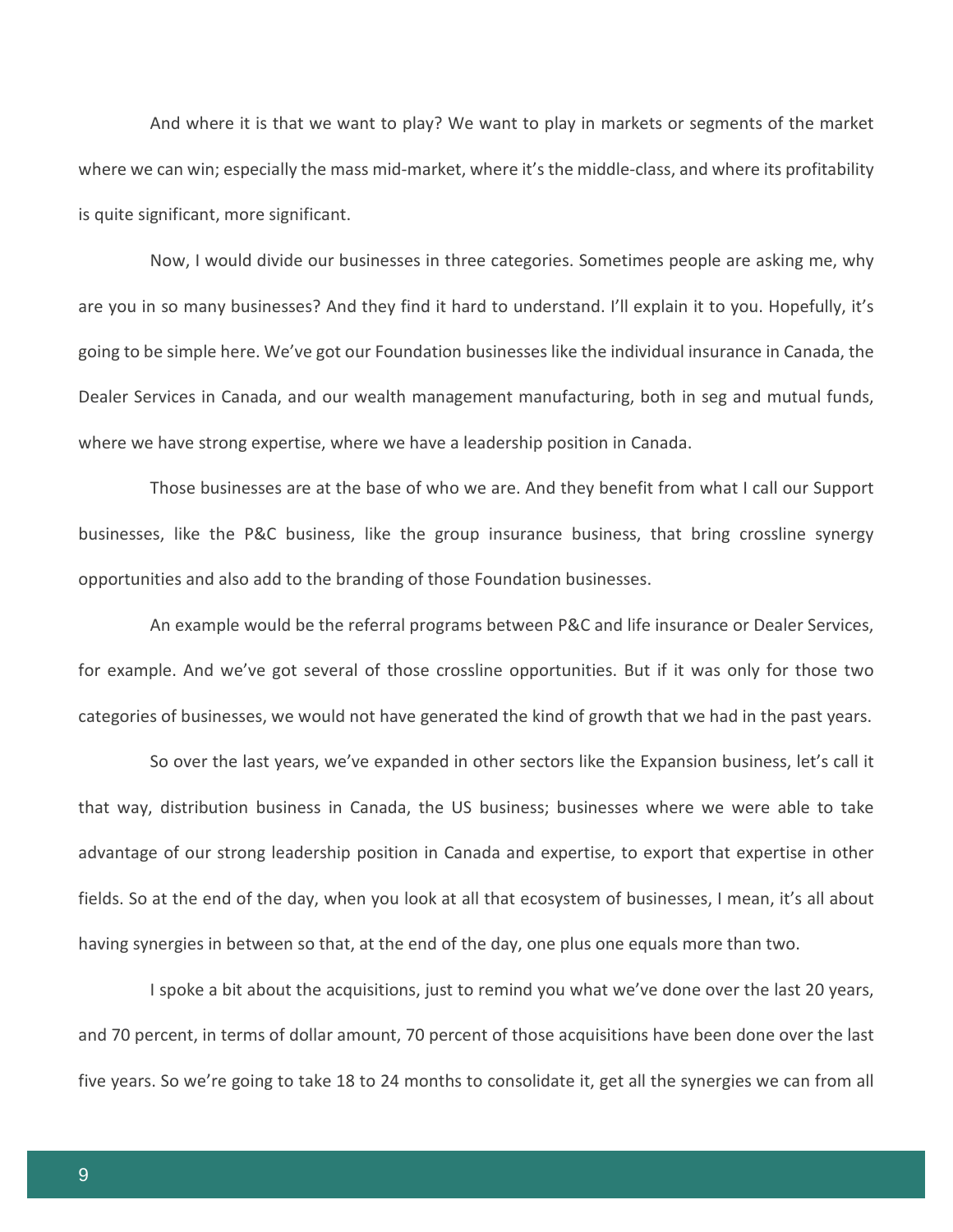those acquisitions, both in Canada and the US, and resume our target acquisition journey thereafter. In the meantime, you may expect some bolt-on acquisitions, not more than that.

But in the US, we've gone a long way. We were nowhere, let's say 10 years ago. In 2020, now it represented 13 percent of our operating profit and a bit more if we count IAS for the full year, it would be around 15 percent, 16 percent. And the goal would be to increase to 20 percent in 2025 in both the sectors that we've invested significantly, which is the individual insurance and the Dealer Services. And we're very pleased because in the individual insurance, we've grown organically significantly over the last 10 years. And on the Dealer Services, it's a fragmented business and it's ripe for consolidation, so there are some opportunities for us there to grow.

We're also very confident on our growth strategy because we have a very strong balance sheet; a solvency ratio at 130 percent. And on top of that, there is a distinctive market protection in the reserve that would add 10 percent to that solvency ratio. And we are generating a lot of excess capital, as I mentioned before, because more and more we are in a low-intensive-capital type of business. And the businesses are quite profitable.

And lastly, we have, I would say, a long tradition of being conservative in our reserves. I used to be myself a chief actuary of the Company, and our chief actuary, last year, like last quarter, took some special provision for the COVID. So it goes along this tradition of being conservative in our reserves.

Now, capital allocation, as I mentioned, the focus will be on organic growth, then resuming dividends whenever the regulators allows it, and NCIB as well, if favourable conditions apply. And acquisition will be bolt-on for the time being.

Now let me talk about the other axis of our 2023 plan, client experience. On the left side of that slide, you see like a three-way relationship between the client, the advisor, and iA. In the past, it was more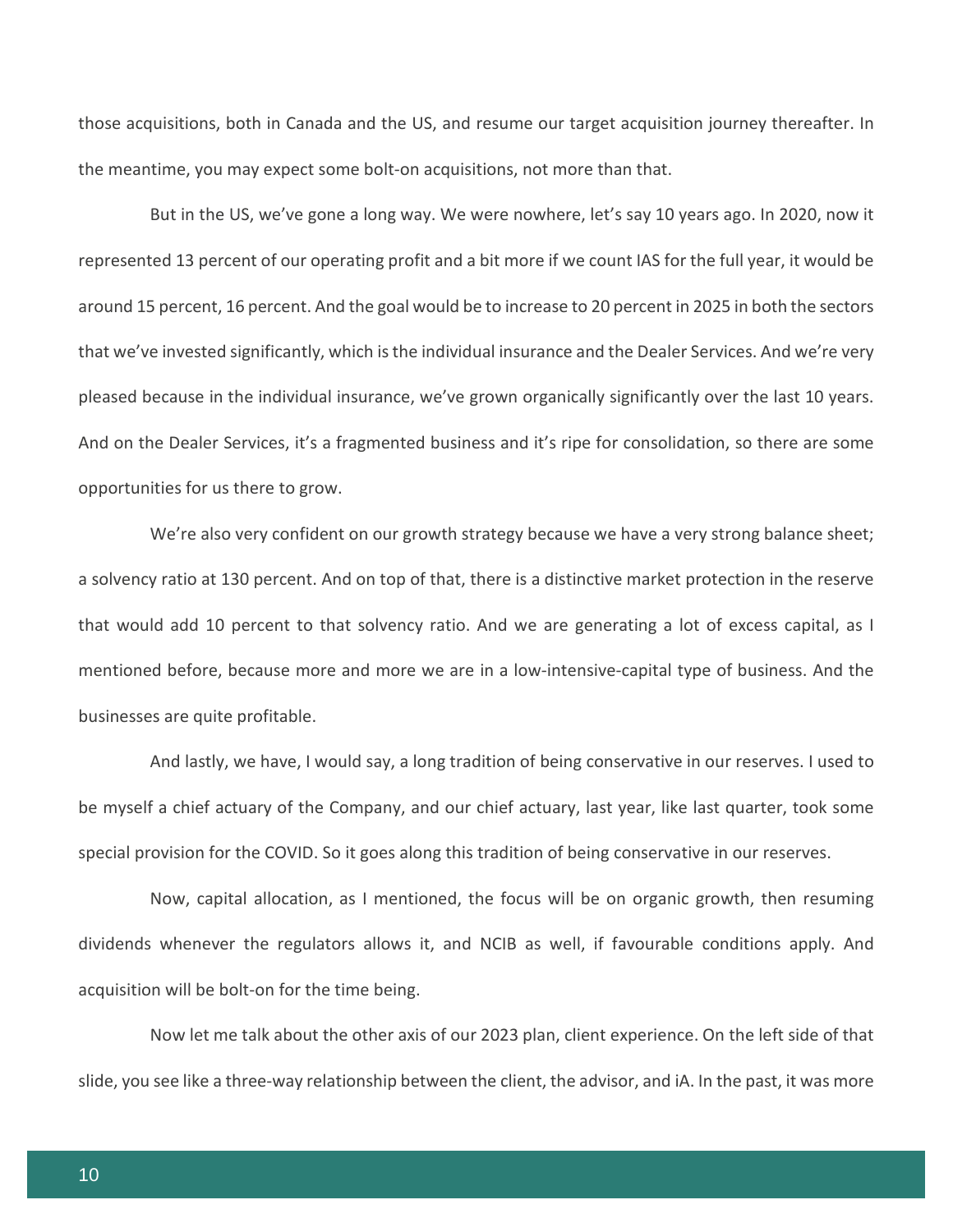like a linear approach, like iA, distributor, and clients, where everything needed to go through the advisor. But with digital and with all the client-centricity initiatives that we're taking, more and more it's a threeway relationship.

But what makes iA different is the fact that we are so close to distribution that we know better the needs of the clients, the needs of the distributor, obviously, and at the same time being able to anticipate the trends in the industry.

Now, around that three-way relationship, you see the future that we're building. We are building the future of the omnichannel experience, the 360 view of the clients. It's all about data. So, we are currently building that infrastructure, and you're going to hear a bit more about it later on today.

Let me move to the employee experience, a very, very important axis for us in our strategy. I think here, what is distinctive of iA versus our peers is our tradition and, I would say, our obsession for internal mobility. We want people to grow internally by giving them challenges and getting them out of their comfort zone. That's the best way to develop talent. And that, combined with the strong culture of feedback and recognition, is really the basis of our pipeline for succession planning, a very strong succession planning process.

And we are shaping the future of work as well. And interestingly, we had a project that we started in 2018, called the Work from Anywhere Anytime, and it was to give flexibility to our employees to work anywhere, anytime. And in March 2020, we moved from that to basically 100 percent work from home for 95-plus percent of our employees. We were prepared. And it's not something that we did over a weekend. It's something that was built over some time. And we were prepared. It'll give you a good idea how we made some smart choices in the past.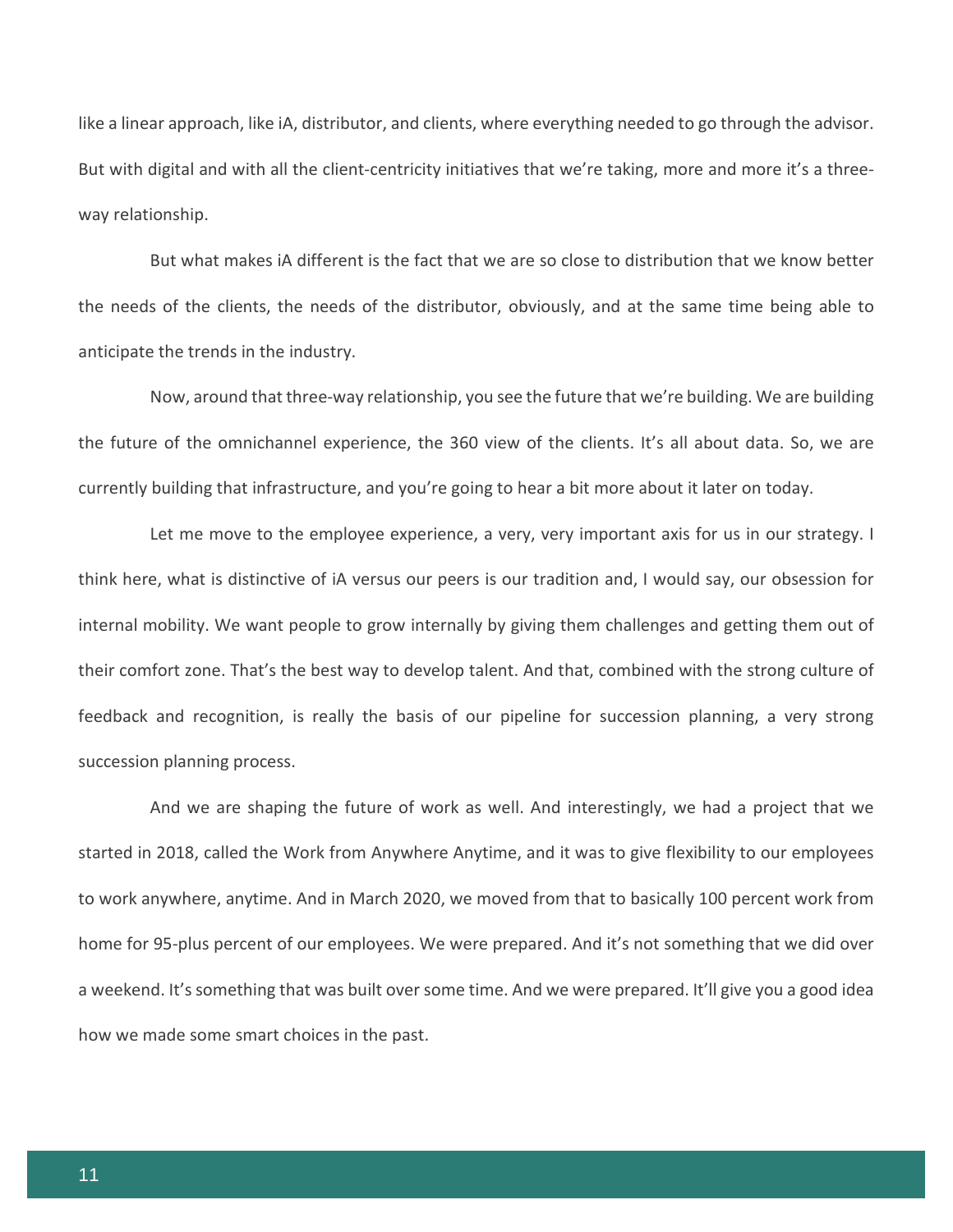The other thing that's very important for the future is upscaling for tomorrow because more and more, the jobs will be less on the admin, more on the technical side.

And also, the employee wellness. We are taking care of our employees. And one thing I'd like you to remember, when we talk about ESG, we walk the talk. Last quarter, we made a choice, basically, to invest in our employees. And it cost \$0.10 per share. You remember? So we did it because we think it was the right decision, not only for the employees, but for the Company. So we walk the talk.

And we measure success. We measure satisfaction of our employees on a regular basis, like every three to four weeks. And more than 97 percent of our employees are saying that they are satisfied or well satisfied with the way we handled the pandemic. So kudo to all of us.

The last axis is about operating efficiency. Two things to say here. The first one is the focused investment we're doing to become more efficient and, at the same time, helping the client's experience and the advisor experience. And you'll hear more about that today.

But the other point I'd like to mention is about the philosophy of lean and agile that we are using in the Company. We've used that for at least 15 years in the Company. And it's working so well during the pandemic because, basically, we organize—just to give an example of what it means—we organize on a daily basis some digital scrum, let's call it that way, at all levels of the organization where we are aligning the priorities as we go. It's very important. So, the strategy is something, but the execution is even more important. And that lean philosophy is helping us focus on the client and focus on continuous improvement.

Now let's talk about ESG for a moment. Post pandemic, the biggest challenge of this century, as far as I'm concerned, is climate change, and we have to do our part. You know that we've said a couple of years ago that we are carbon free, but we have to go a step further. We will be introducing, in the next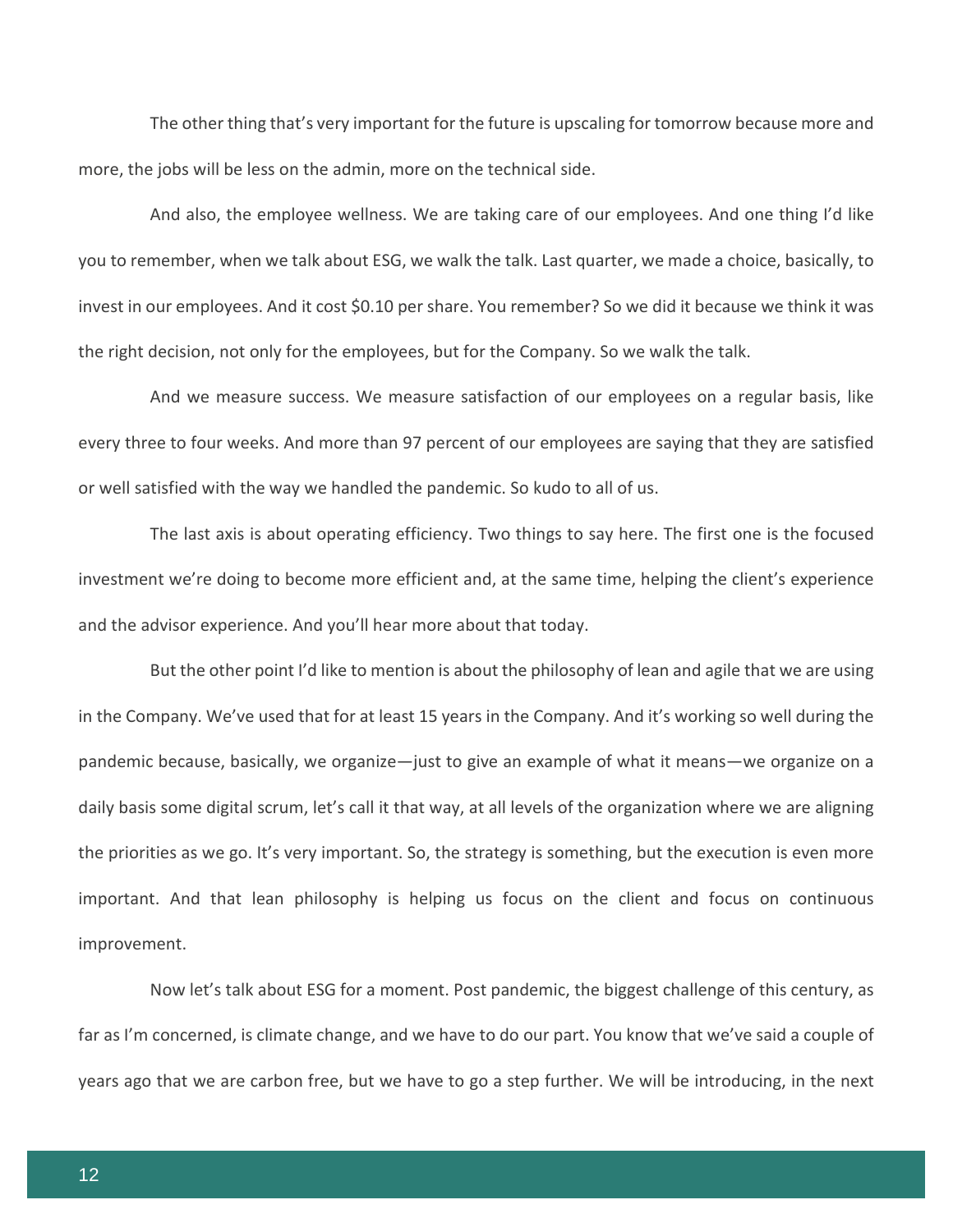sustainability report to be released end of March, targets for emission reduction. As you know, also, we are signatory of the PRI, and there are several initiatives within the organization that are to be part of the report that's going to be tabled at the end of the month.

On the S part, the social part, promotion of diversity and inclusion is becoming more important, especially with the events that happened in the US last year. So, we are doing more there. We are setting targets, and we are putting in our agenda issues regarding the underrepresented groups as well.

I already spoke about clients' experience and, let's say, the employee experience. But also to mention that, during the pandemic, we've obviously helped some of our clients through the process as well.

In terms of governance, well, we are a regulated organization. So, the governance was already at the high level, but we are improving as we go, especially on the risk management side. It's been recognized by some of the rating agencies. And also, on the cybersecurity because we're selling trust, when you think about it. So, clients need to trust us, especially the way we handle their data. So, it's becoming a high priority for iA.

So, let me just summarize. At the end of the day, once I've said that, we're quite confident going forward that we can continue delivering on our commitment to a EPS growth of at least 10 percent a year.

More than that, now with the fact that we are able to generate excess capital, we have good profitability in our businesses, we're moving to low-capital-intensive businesses, we're confident that the target range of our ROE, which now is at 12.5 percent to 14 percent core ROE, could increase in the very near future to 13 percent to 15 percent.

So that concludes my presentation. Basically, the next speakers will be Mike Stickney. Mike will talk to us about our business mix and also our business strategies. Following Mike will be Renée Laflamme,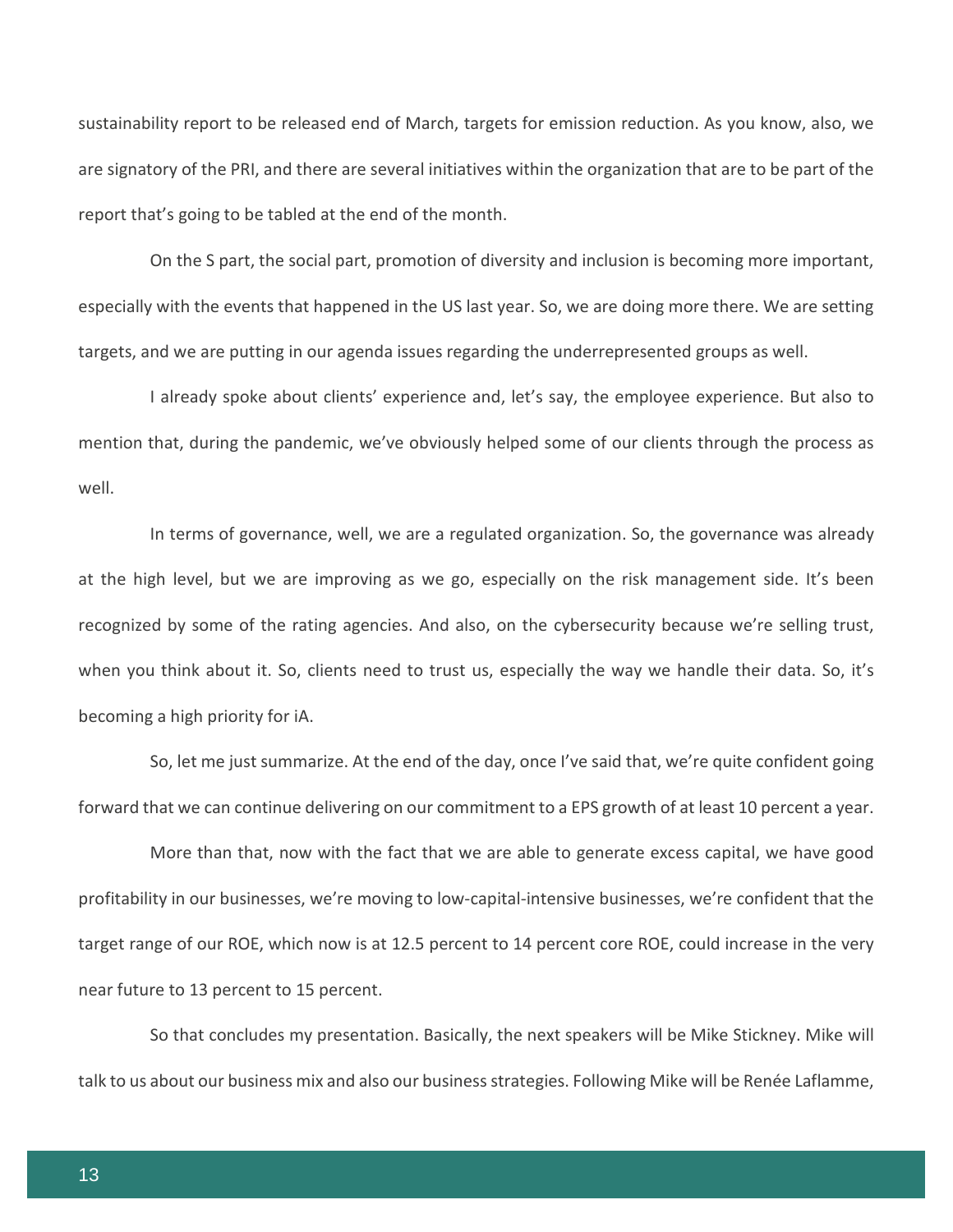and Renée will talk about our individual insurance and how is it that we've been successful growing our individual retail business in Canada. And then we'll have a session on Dealer Services. You know that we've invested significantly on Dealer Services. So, Mike Stickney, François Blais, and Kristen will be part of that presentation. And so I'm sure that you're going to find it very instructive. And it's going to be followed by a Q&A session, and then a break.

And following that, we will have Pierre Miron and Renée Laflamme that will talk to us about how is it that our IT investments support growth. And we'll have Alain Bergeron. Alain will give you some of his main findings since he joined the Company in 2019 and probably talk more about his view of the future of investments. And finally, Jacques Potvin will talk about our financial strength and our profitability.

So with that said, I leave it to Mike.

#### **Marie-Annick Bonneau**

Thank you, Denis for this overview of iA strategy. As mentioned by Denis, growth is an important strategic axis of our company's success. Members of senior management will now discuss this topic more in-depth.

I will first invite Mr. Mike Stickney, Executive Vice-President and Chief Growth Officer, who will present on growth strategies and synergies among our various businesses. Mike is a seasoned executive with more than 40 years in the insurance industry. He is located in the US where he oversees growth initiatives for all lines of business. In prior roles, Mike was responsible for our Dealer Services and Special Market division as well as for our US operations.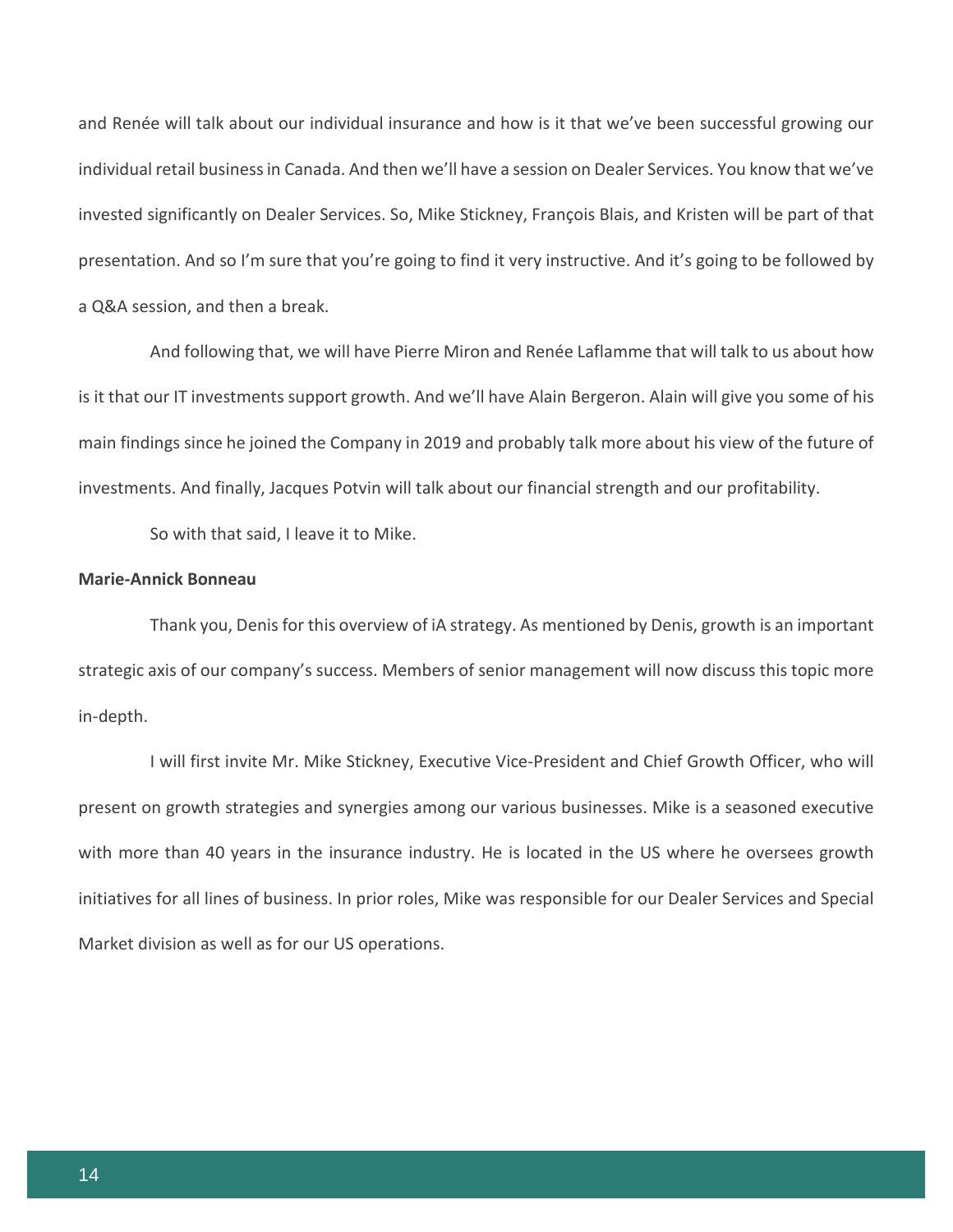**Mike Stickney** — Executive Vice-President and Chief Growth Officer, Industrial Alliance Insurance and Financial Services Inc.

Good morning. I'm going to spend a few minutes talking about growth with our businesses overall.

So moving to the first slide, the key takeaways for this presentation are: Over the last decade we've had solid growth both from organic growth and acquisitions. We have an interesting mix of diversified businesses that provide good growth and strong financial results. And we have a well-defined plan to grow these businesses well into the future.

Moving to the next slide, I want to touch on some of our successes over the last 10 years. Starting with organic growth, we have a broad and competitive product portfolio, and we've done well to shift the product mix to capital-light, high-ROE products. We've developed a number of great digital tools, and we've had a lot of success with them recently. And we have a large distribution network that has been very loyal to us.

In terms of acquisitions, we've done 40 acquisitions in the last 10 years. We've expanded into the United States. We've expanded into the wealth sector. We've expanded in the Canadian dealer market, and we've also expanded into direct ownership of distribution.

In terms of some of our market positions, we are number one in terms of life policies sold in Canada. We are number one in net seg fund sales. And we are in the top two in the Canadian dealer market.

The next slide shows our growth over the last 10 years. Total premium deposits have basically doubled from \$6.8 billion to \$14.1 billion. And on the right, we've got assets under management plus AUA, and they've grown from \$69 billion to \$198 billion, which is 11 percent average growth rate.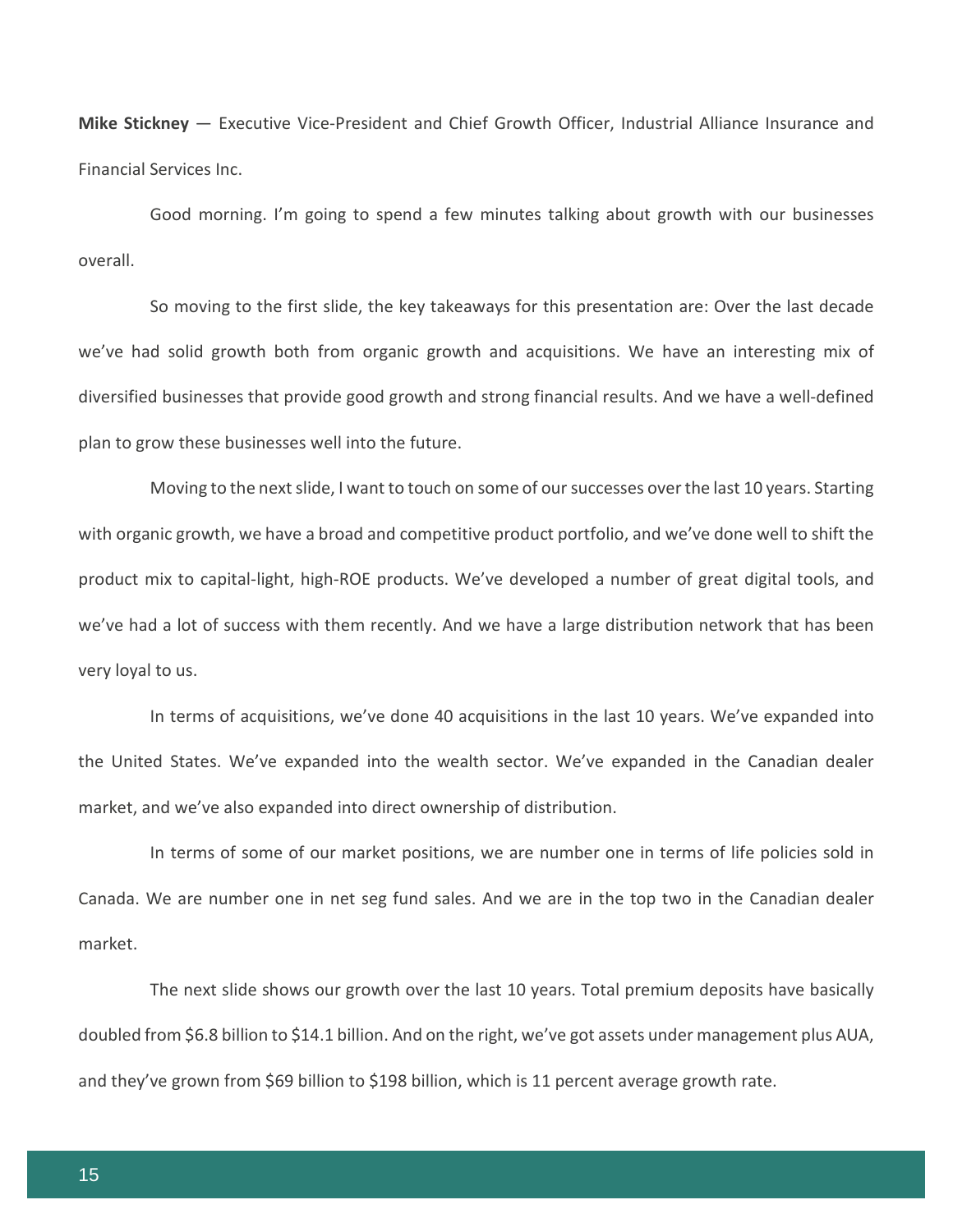Moving to the next slide we have what I call the triangle. Some of you have seen this before in previous presentations, and it groups our businesses into three categories.

First, on the left are the Foundation businesses. These are the Canadian individual life business, the wealth, and the Canadian dealer business. These are some of our bigger businesses, and they make a strong contribution to the bottom line.

Next, along the bottom are the Support businesses. These tend to be some of our smaller businesses. They make a good profit contribution, and they provide good sources of synergies.

And finally, on the right, we've got what we call the Expansion businesses. They provide good growth and good profit contribution. And these are mainly businesses that have been acquired in the last 10 years. And it is important to point out that these businesses are capital-light, high-ROE businesses.

So moving to the next slide, I'm still working with these three categories of our businesses, and this chart shows our operating profit from 2010 to 2020, both in dollar terms and in percentage of the total. So there's two key issues here, I think.

First, the operating profit has grown from \$283 million to \$755 million in this 10-year period, which I think is a great result.

Secondly, the expansion businesses have grown from 4 percent of the total operating profit in 2010 to 21 percent of total operating profit in 2020. And we expect that this percentage will continue to grow into the future.

One other key message I'd like to make is that back on Slide 4, you saw that we'd developed a strong top-line growth. And now, for the same period, you can see on this slide that we have developed very solid bottom-line growth as well.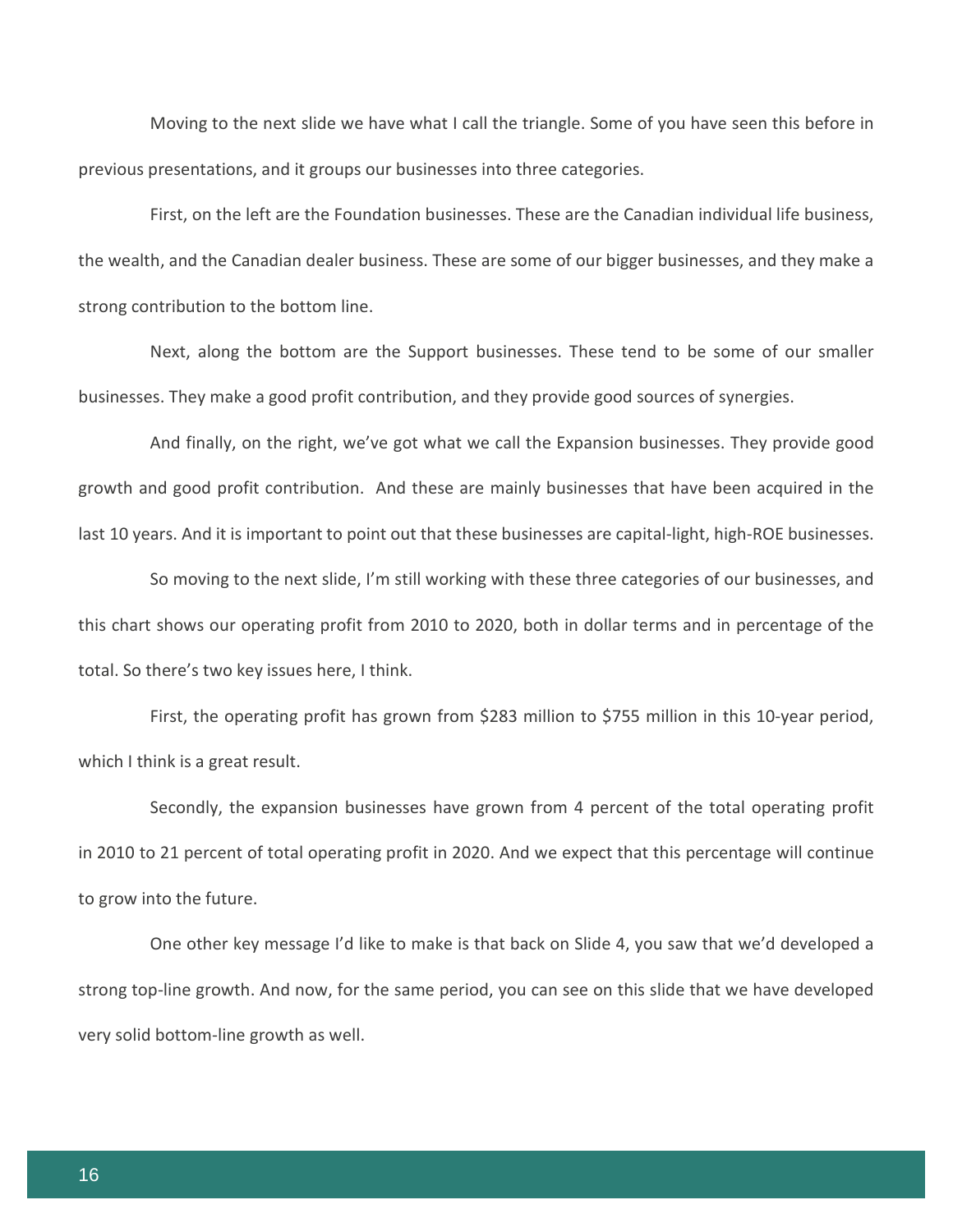Moving to the next slide, I just talked about the importance of our moving into capital-light, high-ROE businesses. But it's also important to recognize the work we've been doing in some of our traditional high-capital businesses to improve our capital position.

The chart on the right at the top shows the percentage of seg fund sales in low-guarantee products. This percentage has increased from 76 percent in 2016 to 94 percent in 2020.

Similarly, for the line just below, we've increased the percentage of individual life sales in lowguarantee products from 56 percent in 2016 to 72 percent in 2020.

The bottom line here is that we have improved our ROE, both for these businesses and the Company overall, by shifting the product mix in these businesses to a higher percentage of capital-light products.

Moving to the next slide, let's spend a minute talking about how we've created synergy between some of the businesses in the Company. This slide shows two types of synergies. First, we've developed a referral system for career agents in Quebec to refer their life customers to the home and auto business to potentially sell them a home or an auto policy.

Secondly, we have done the same thing with car dealers in Quebec. The car dealers can refer their customers to us for the sale of an auto policy or even a home policy. Today both of these referral systems have turned into solid distribution channels for us.

Another area of synergy we believe we can take advantage of is our deep knowledge of the dealer business in Canada. If you add it up with the Seaboard years, we've been in this business for over 55 years, and we believe we can use this deep knowledge to develop a similar business in the United States. And this is well underway with DAC and IAS.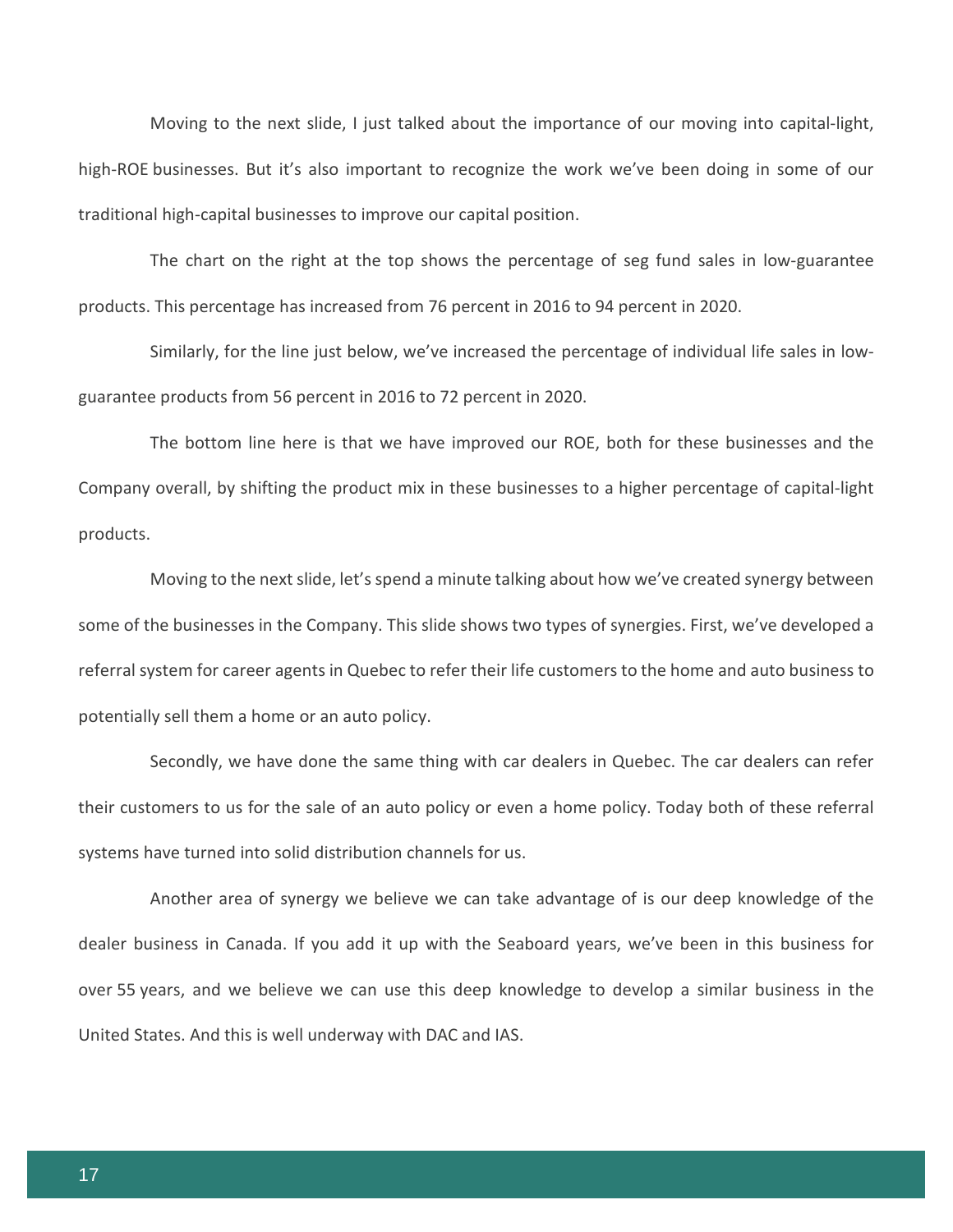Moving to the next slide, this slide shows a few other synergies that we are working on. We believe one of our strengths is distribution management, and by owning distribution, we can create synergies in a few ways. We can leverage these relationships by staying even closer to distributors. And secondly, we can participate in distribution consolidation.

Another type of synergy comes from our strong brand in the retail life market in Canada. It helps us with our marketing of group insurance in the group insurance and Group Savings business, and it also can help us marketing individual products to group customers.

Moving to the next slide, I want to talk about the future growth of our businesses, and I'll start with the Foundation businesses. We've certainly had quite a bit of success with these businesses in the last year or so.

The Canadian individual life business, our sales increased by 19 percent in 2020, and this was a very big improvement over previous years. Gross seg fund sales increased by 30 percent in 2020, and as I mentioned earlier, we are number one in net sales. And then gross mutual fund sales also increased, and they increased by 21 percent in 2020, which is an outstanding improvement. So these are outstanding results, and they certainly make me optimistic about our future with these businesses.

Moving to the Support businesses, I think the most interesting story here is our home and auto business. If you go back five years, this was a break-even business and did not have a lot of growth. We've made significant improvement utilizing the synergies I just talked about as well as improved digital marketing. Also, we reviewed the pricing for this business, which has helped to significantly improve margins. Today we have a profitable business with solid growth potential.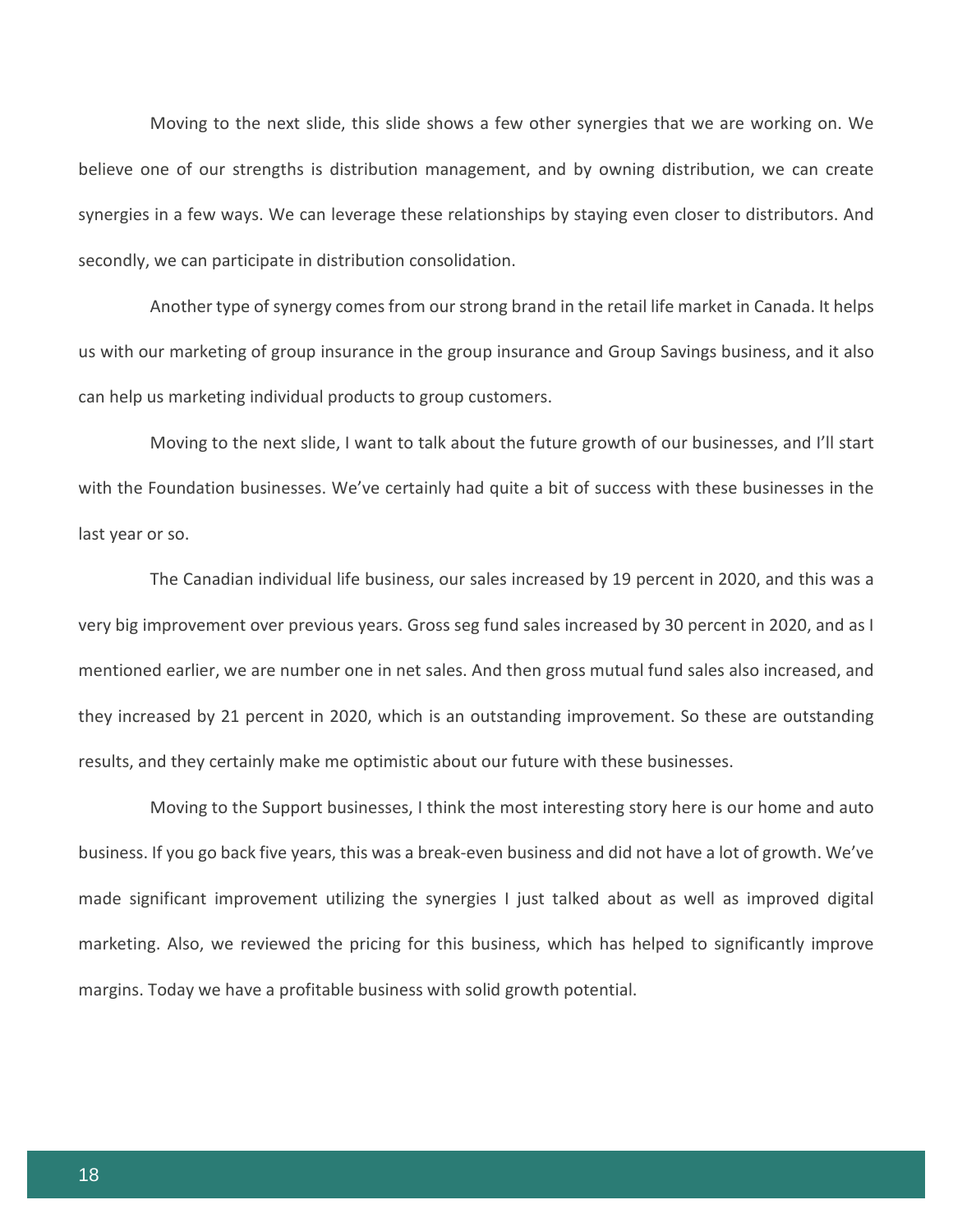Finally, moving to the Expansion businesses, there's a number of growth stories going on here. First, with distribution, we've had strong growth in 2020 in our MFDA channel, and now we are focused on generating similar results for our IIROC channel.

Moving to the US life insurance operation, this has been an outstanding story for us. When we acquired American-Amicable in 2010, the sales were about \$25 million. We just finished 2020 and came in just over \$125 million. So we've grown that business by a multiple of five in the 10-year period. This has been an outstanding growth story for us.

Finally, in the US dealer business, this is being built from the DAC and IAS acquisition. We saw good growth with the DAC business in the first few years. Obviously, it slowed down a bit in 2020 due to the pandemic. However, I am optimistic that we're going to see a vaccine-led recovery later in 2021 fueling an improving growth story.

So back to the key takeaways, I want to reinforce that we have had strong top-line growth for the last 10 years. We have a good mix of diversified businesses delivering solid growth and a strong bottom line, and we have a well-defined roadmap to continue to perform into the future.

This concludes my presentation. And I will turn it over to Renée. Thank you.

# **Marie-Annick Bonneau**

Thank you, Mike. And now to continue with our growth segment, I am pleased to invite Renée Laflamme, Executive Vice-President, Individual Insurance, Savings and Retirement, to say a few words on the key aspects of iA strategy to successfully grow in the Canadian Insurance Market.

Renée is a fellow CPA and also a chartered financial analyst. She has been with iA for more than 20 years. Among other things, in previous roles, she was the Head of Group Benefits and Retirement Solutions. Over to you, Renée.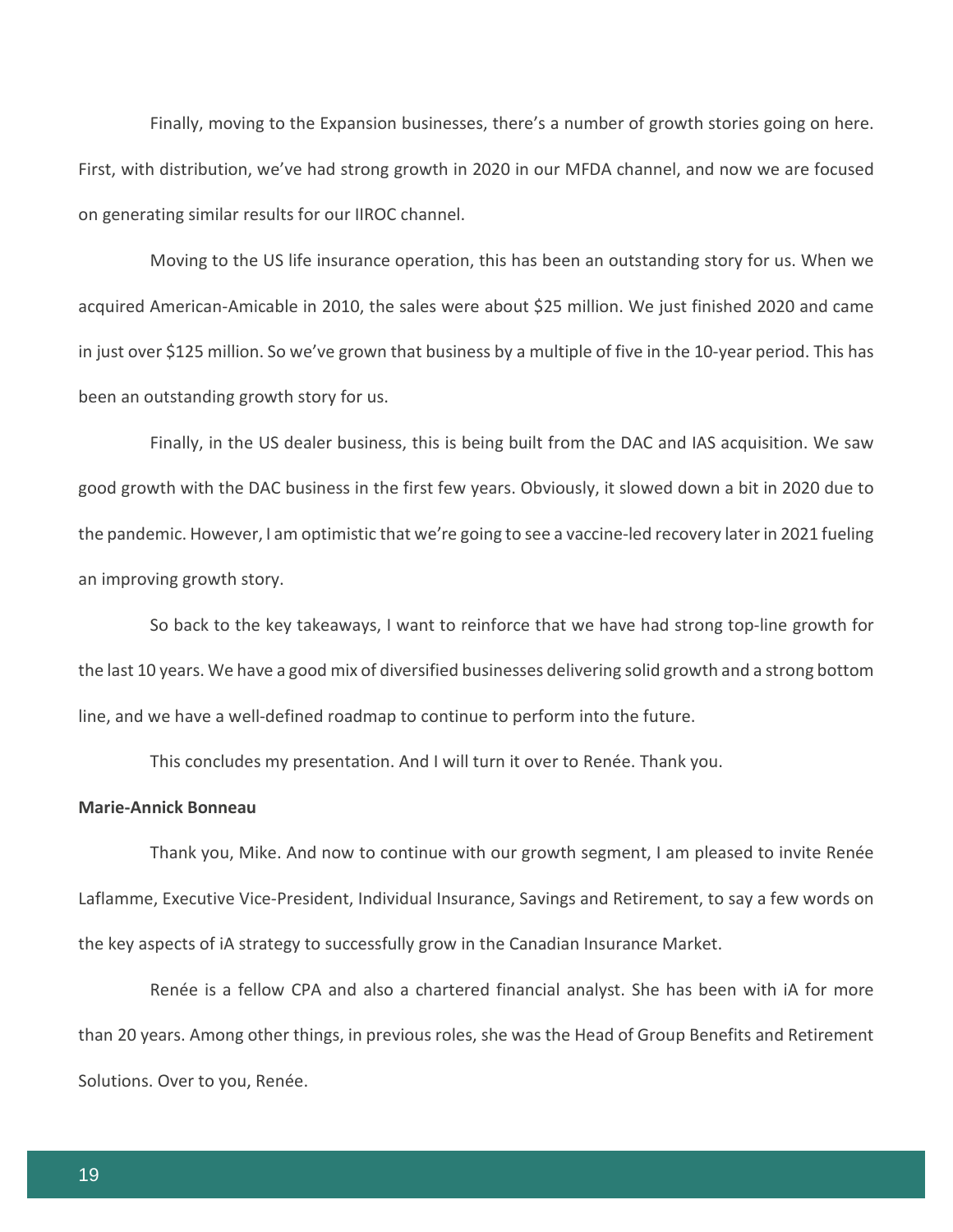**Renée Laflamme** — Executive Vice-President, Individual Insurance, Savings and Retirement, Industrial Alliance Insurance and Financial Services Inc.

Good day, everyone. Well, at iA, individual insurance, savings, and retirement has a strong momentum. We have had outstanding growth in 2020, and this is the result of a strong strategy. What I would like you to remember from this presentation are four things.

First, our products. We have a wide range of products. We have all the products to answer the client needs as well as the advisor's needs. Second, distribution. Distribution is a strength at iA. It is the backbone of our organization. Number three is technology. We believe that we have a significant competitive advantage, and this has proven to be true during the pandemic. And number four, we have a plan to pursue profitable growth.

As you know, we are a leader in individual insurance. We have grown by 19 percent year over year in 2020. Not only that, we're number one in number of policies sold, and we have gained market share on that same metric. In 2016, we were at 17 percent. In 2020, we're now at 21 percent. In fact, one policy out of five is sold by iA in Canada. One policy out of three for critical illness is sold by iA in Canada. This really speaks to our strong leadership position in the mass and mid-market.

The mass and mid-market is a broad market. It is a resilient market. We have a leadership position in the mass market, and we're gaining and growing market share into the mid-market. And this is very well in line with our overall strategy.

We are also leaders in the seg fund business. We've grown 30 percent in 2020, and we are number one in net sales since 2016. Well, that doesn't happen by luck. I'd say it happens by design. In fact, if you look at the industry, so the seg fund industry in Canada, over the last three years, the industry has grown its assets under management by 2 percent. And at iA, we've grown by 10 percent.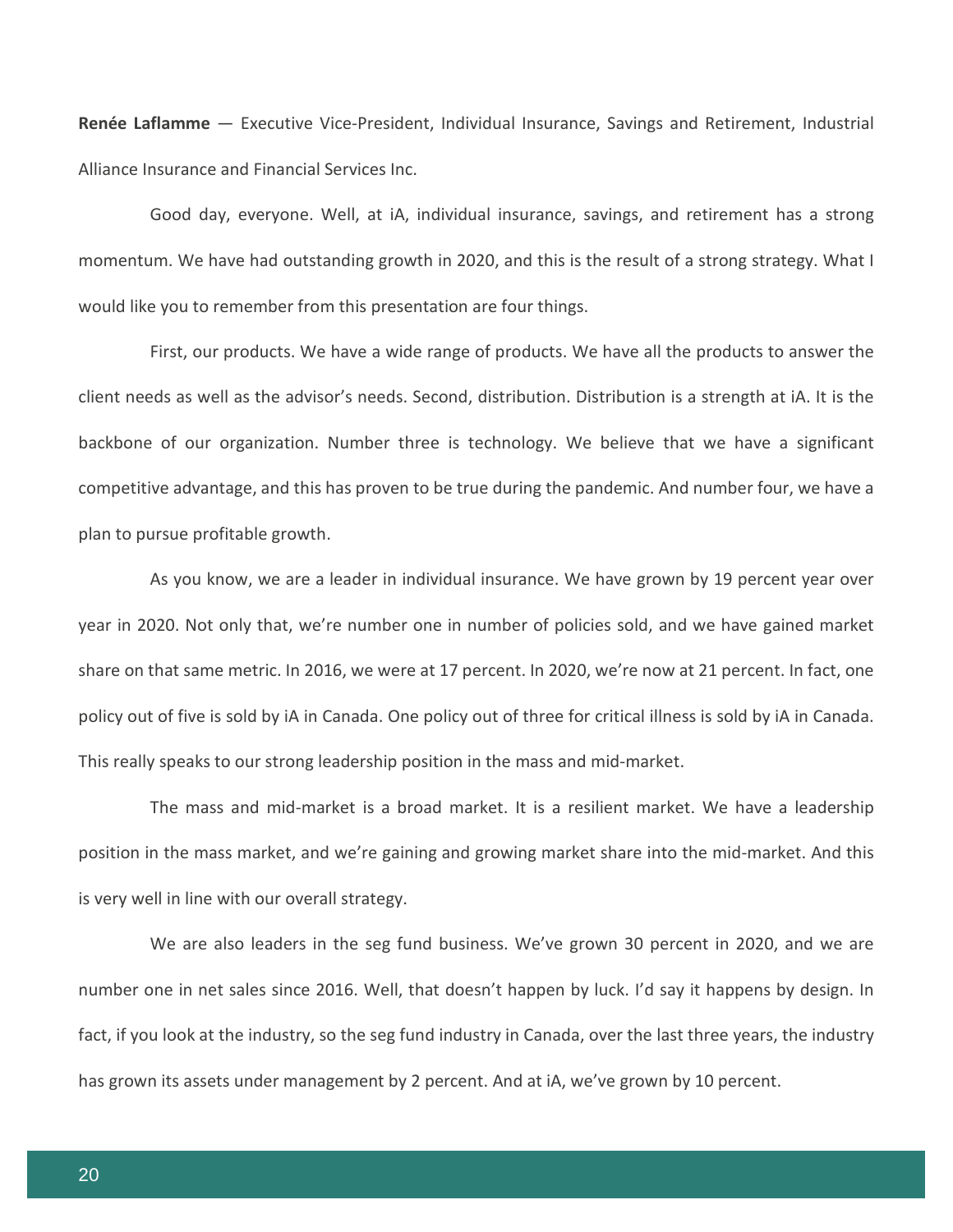There are many reasons for such a tremendous growth and outstanding performance. Technology is one of them, and I'll speak to that later in the presentation. But I need to give you the information and to provide you the information that we do have a strong lineup of funds. We have a very competitive line-up of funds. And we also have a strong governance to monitor the performance of those funds.

I mentioned when I started the presentation that I'd like you to remember four things, and the first one being the fact that we have a wide range of products. We have all the products from the simplified issue products all the way to the most sophisticated products. You will remember that in 2020, we've launched two new products: a UL YRT, a universal life yearly renewable term, and a participating whole life insurance policy. Both of these products were very well received in the marketplace and by all distribution networks.

When we do launch new products, develop new products, and review our fund lineup, we have a rigorous pricing discipline. With the existing persistent low-interest-rate environment, with this pricing discipline, it's not surprising to see that the proportion of our capital-light products is very large in the new business. In fact, the capital-light products provide a more affordable solution to the clients while it is providing the protection that they are looking for.

We know what the advisors are looking for, and we know what the clients are looking for, and we believe that owning distribution is a competitive advantage because we're actually sitting in the front row to see what the market trends are.

Distribution is critical. It's a competitive advantage to us. And we are dealing with all distribution networks. We have our career network, a dedicated network in the province of Quebec with 2,000 advisors. We're dealing with all the MGAs, the more dedicated MGAs as well as the very large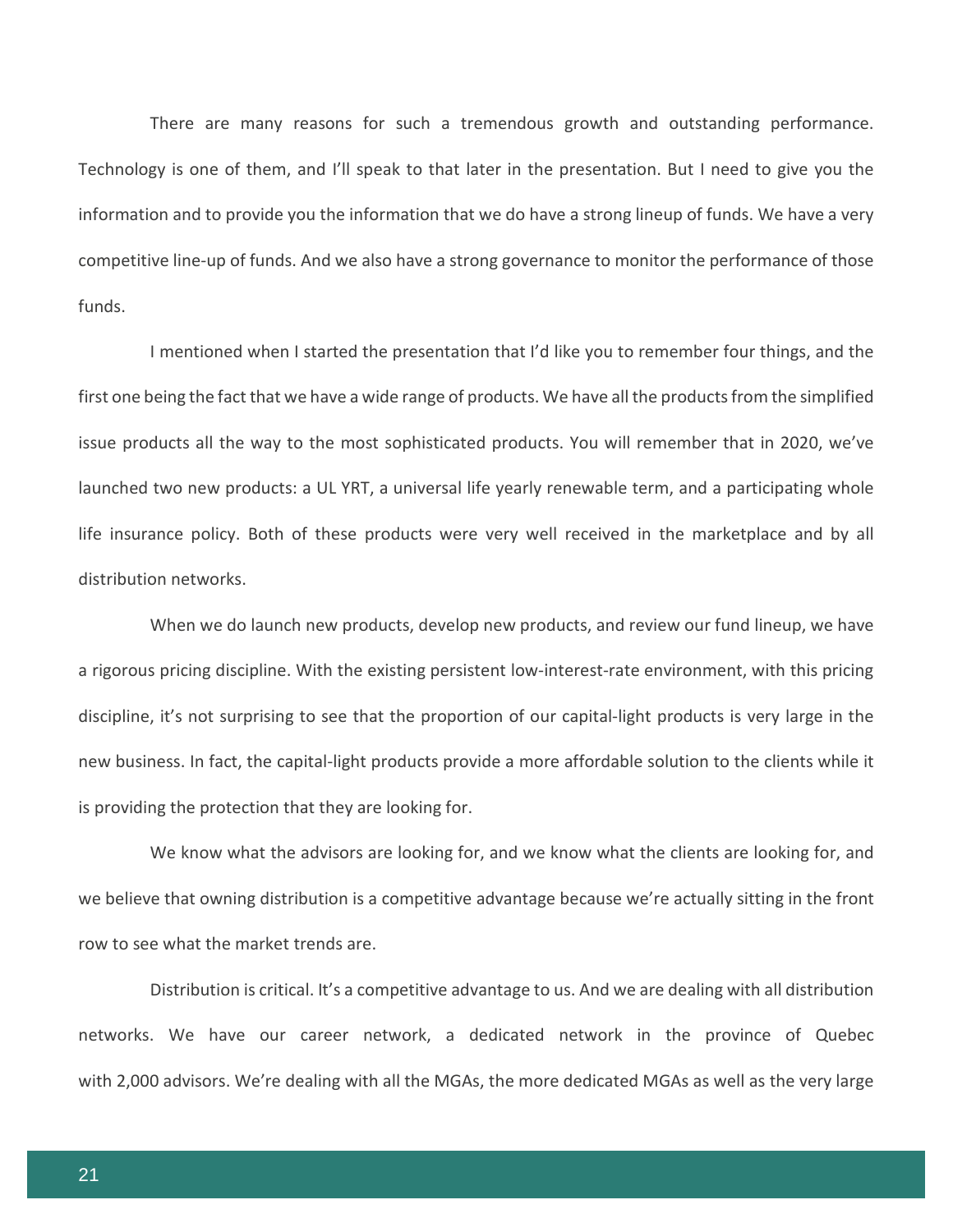MGAs called the consolidators, one of which is PPI that we own. We've been able in the last two years to grow by 17 percent the number of advisors that are doing business with iA.

We do have a customizable approach to the MGAs that we're dealing with. So for networks like the current networks that are recruiting young advisors and provide training, or we're dealing with also the other MGAs that are recruiting more seasoned advisors or more sophisticated advisors. In one case, we will provide more training. In the other cases, we'll provide more expertise. But in all cases, we provide the best digital tools so that we can support the MGA into its operational efficiency, and we can also provide the advisor the tools to do the business easy with us.

We're convinced that the role of the advisor is critical. And even though the clients are connected, even though the clients are going on the web to do their research and they do some transactions on the web, the advisor is still playing a critical role. In fact, it is very interesting to see that, in a survey done by LIMRA in the US in January 2020, they say that the proportion of the clients that are looking for a financial advisor is at its highest point, and it's growing. McKinsey is echoing the same thing in a report that they published in September 2020.

While you know it's not that simple to buy life insurance or to buy critical insurance, the clients need advice before they actually confirm the purchase of the insurance. Most of them are looking for that final advice, that comfort that they're doing the right thing. So the advisors are playing a critical role and, as an insurer, we also recognize, however, that we must embrace the integration of physical and digital channels. And this is why we're investing so much into technology. We're investing into our EVO platform.

The EVO platform is the platform that the advisors are using to buy insurance; the platform that they are using to obtain instant acceptance at point-of-sales for insured amounts of up to \$2 million. Ninety-four percent of all the applications we receive at iA are electronic applications coming through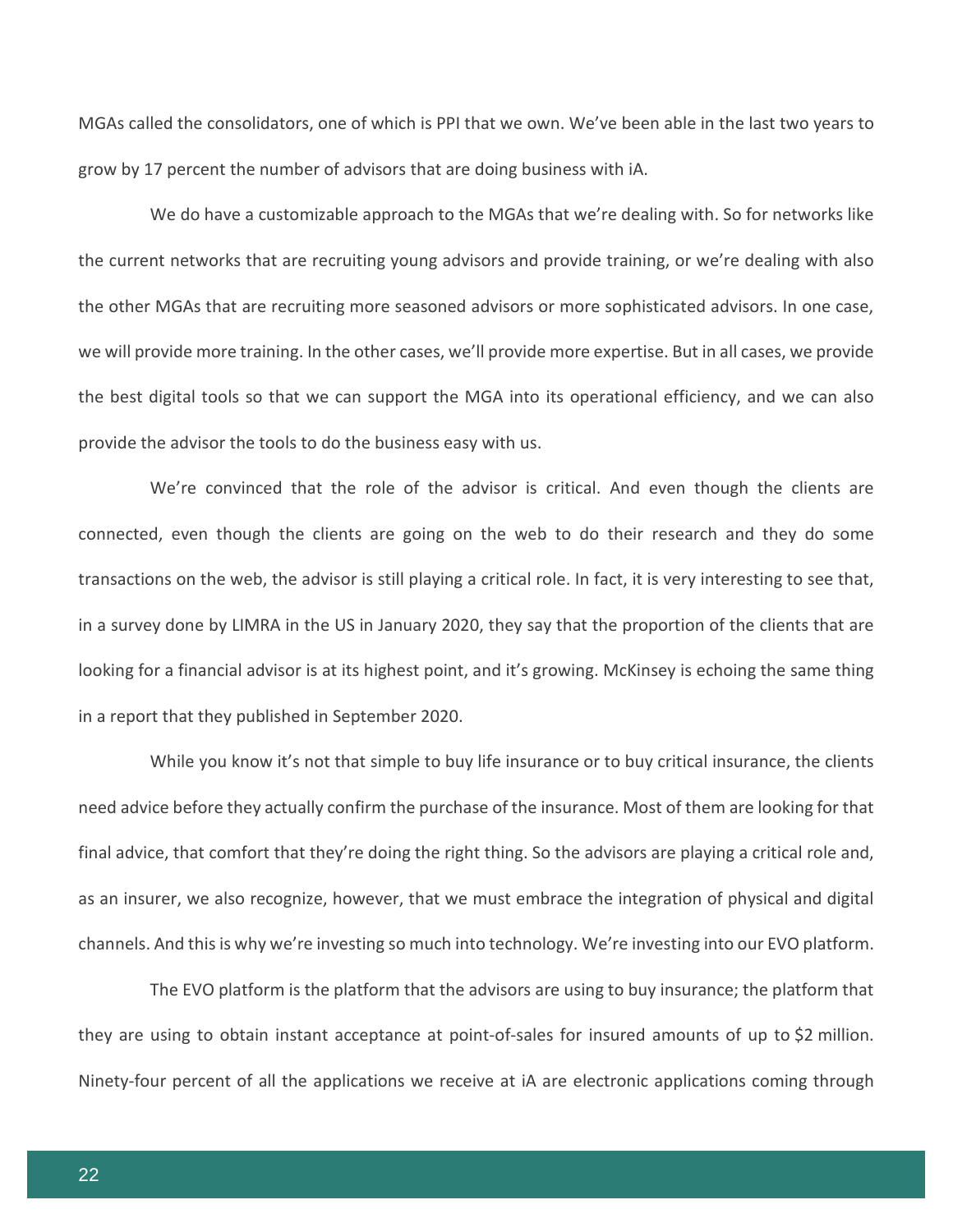EVO. And not only that, out of those 94 percent, 75 percent are signed electronically by the client and the advisors.

On the seg fund side, we also have digital processes from end to end. You can actually enroll in less than nine minutes, and you can do subsequent deposits almost instantaneously.

So we're very proud and very confident in the tools that we're offering to the client, and it's nice to see that others are seeing that too. In a survey done by Munich in 2020 over 18 insurers in Canada, they state that iA is 15 percent faster than the industry in issuing policies and that 44 percent more business is settled within 10 days at iA. Now, some of you may say, well, Renée, maybe your average policy is smaller than other players. Well, this is only partially true, because if you look at the survey over the last couple of years, you see that iA is improving faster than the industry.

So, what's next? Well, going forward, we will certainly continue to improve our EVO platform. We want to go from the current technology to the full web-based technology; go from a standard sell cycle for the advisor to a much more sales process where the client can be involved with the advisor; going from a platform offering product to a platform using data to provide the next best offer to the client and the advisor. We want also to use more AI into our accelerated underwriting and provide more self-serve capabilities to our clients to be easy to do business with.

We will continue to grow the business. Going forward, we want to grow the business in individual insurance by 5 percent to 8 percent and, in the seg fund business, from 10 percent to 12 percent. Some of you may say, well, you've delivered 19 percent. How come you're only aiming at 5 percent to 8 percent? Well, going forward, 5 percent to 8 percent is an ambitious task. You need to know that the industry, the Canadian insurance industry in Canada, has grown in the past five years and even in the past ten years by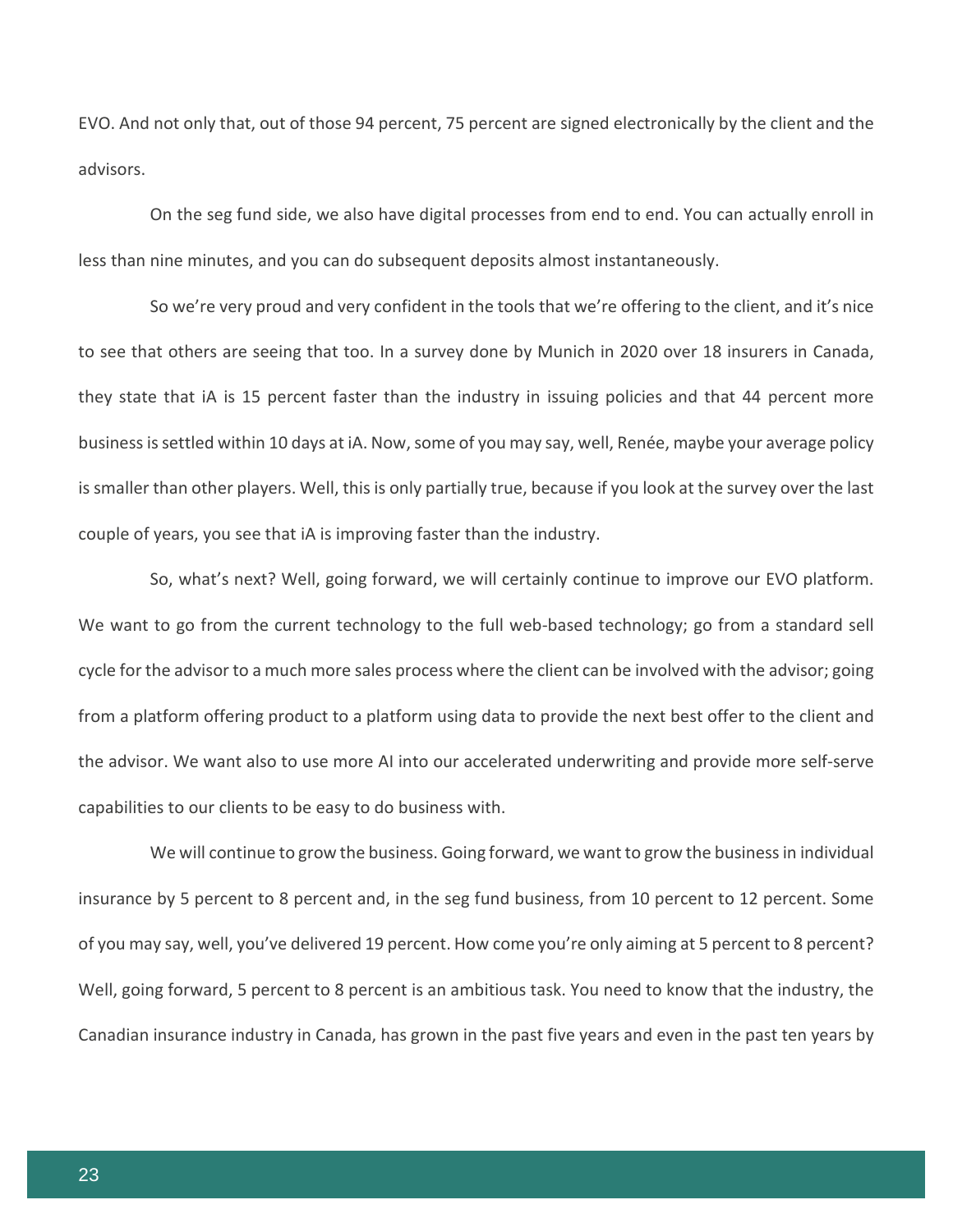less than 3.5 percent. So aiming to grow 5 percent to 8 percent is really outpacing the market, and it's also gaining market share.

How is it that we're going to do this? Well, of course, we will continue to invest into our digital solutions to remain at the leading edge. We will leverage our new products and be proactive in providing new products and improving our line-up of funds. And we will keep that strong momentum we have with all our distribution networks.

We will provide profitable growth going forward. We have multiple earnings growth initiatives. Of course, there's the 101 rule that you need to grow your sales and revenues faster than the expenses, but as well, we will continue to improve our operational efficiency with digital. We will optimize our product offering and profit margin. We will continue to deliver a ROE on new business that is higher than the corporate target, and we want to optimize our asset-liability matching and risk management.

We will provide profitable growth. And we will provide profitable growth with the right product shelf, with our unparalleled breadth of distribution, and with best-in-class technology. We have the capabilities to outpace the competition in this mature market. Thank you.

## **Marie-Annick Bonneau**

Thank you, Renée. To conclude this growth segment, we have lined up for you three executives who will present on Dealer Services. First up, Mike Stickney, EVP and Chief Growth Officer, will present iA's 20-year history in Dealer Services.

He will be followed by François Blais and Kristen Gruber who will give you more insight on the strategic direction of these businesses in Canada and in the US. François is an actuary who has been with iA for 16 years. He is currently Executive Vice-President for Dealer Services and Special Risks. Previously, he occupied various positions at iA, including as President of iA Auto and Home.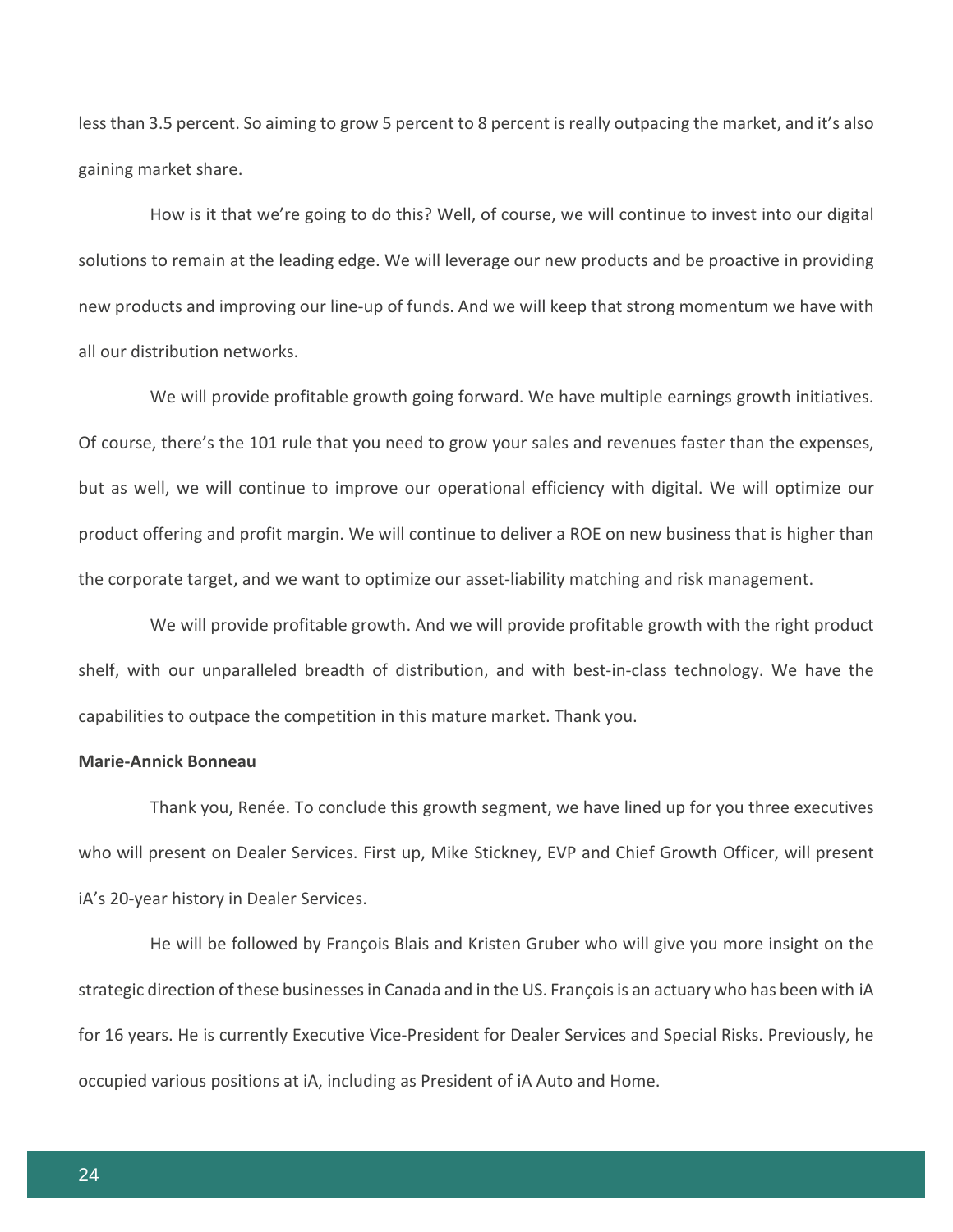Kristen, who is the President of US Dealer Services Operations, has a degree in finance and has been in the industry for about 30 years. Previously, she has occupied other senior roles in our Dealer Services business in the US.

Prior to their presentation, I would like to remind you that you can send us your questions for the Q&A period that will follow shortly.

And now to Mike, François, and Kristen.

#### **Mike Stickney**

Good morning. Next, I'm going to talk about our dealer businesses in both Canada and the United States.

I think it's fair to say that we get a lot of questions about our dealer businesses. The questions are along the lines of, why are you in this business or how did you get in this business. And I think these questions make a lot of sense. A lot of people think of us as a traditional life insurance company. So I'd like to address these types of questions by answering the question on this slide, which is, why do you like this business?

Starting with the Canadian market, the reasons we like this market in Canada are that we have a strong market position in Canada. We are one of the top two players in Canada. Second reason is that it is a capital-light, high-ROE business. And the third is that it has been a good growth engine for us for many years.

Shifting to the US, the answer is a little bit different because it is a different market. The reasons we like the market in the US is that we feel we can leverage our knowledge that we've gained from operating in Canada. Like Canada, it is a capital-light, high-ROE business. And finally, the US market is quite fragmented, and we believe it could be a good growth engine for us for many years into the future.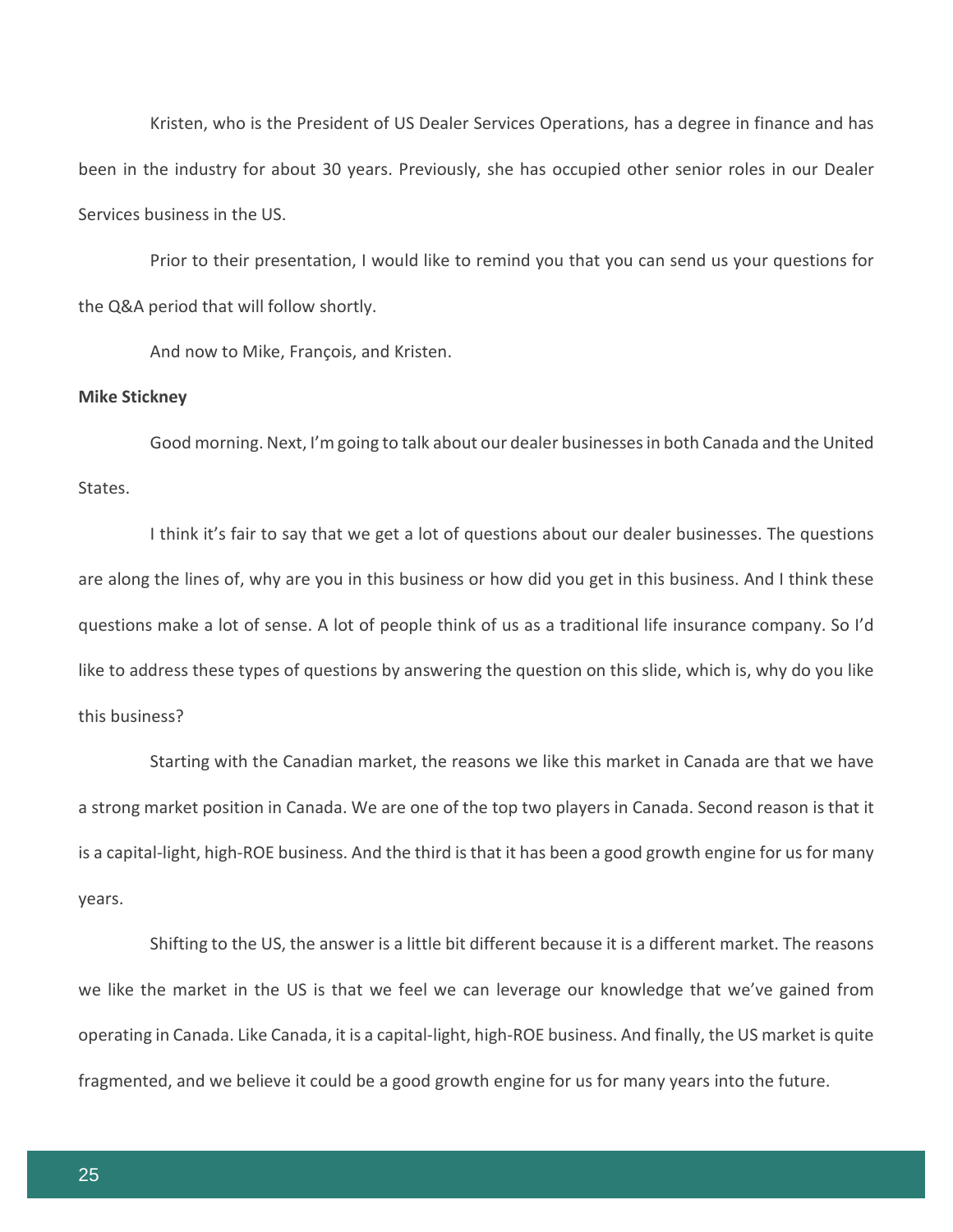The next slide shows our top-line growth for these businesses. On the left is the Canadian sales for the last 10 years, and we've shown good growth, going from \$261 million of sales in 2010 to about \$970 million of sales in 2020. That's a 14 percent average growth rate.

On the right, we've got the US sales since we acquired DAC in 2018. We've had good growth for DAC for the last few years, and we will see further growth in 2020 and 2021 because of the IAS acquisition. However, we have hit a bump in the road in 2020 due to the pandemic.

Moving to the next slide, this provides a timeline on our development in this business in Canada. The story starts in 1999 when iA acquired Seaboard Life. Seaboard was a leader in this market at the time and had been in the business for 35 years up to that point in time. A footnote in the Seaboard story is that I came from Seaboard Life, and I have been connected with this business for most of my career.

Next, we acquired a broker in Montreal in 2000 named Mecagroupe, and that was really our first entry into the Quebec market. Seaboard had not operated in Quebec up to that point.

In 2007, we entered the warranty market on an organic basis. And then in 2010, we acquired a company called National Warranties, which gave us more market share and scale in the warranty business. And then National Warranties also provided us entry into the used car market in Canada. Then in 2015, we acquired CTL, which put us into the auto finance business.

So the growth in our Canadian business has really been driven by a combination of organic growth, acquisition of distribution, and acquisition of new product manufacturing capabilities.

The next slide shows a high-level comparison of our Canadian and our US businesses. I think the easiest way to look at this slide is to focus on the differences. There are two main differences.

The first is creditor insurance. It is an important market in Canada but doesn't really exist in the United States because of regulatory issues.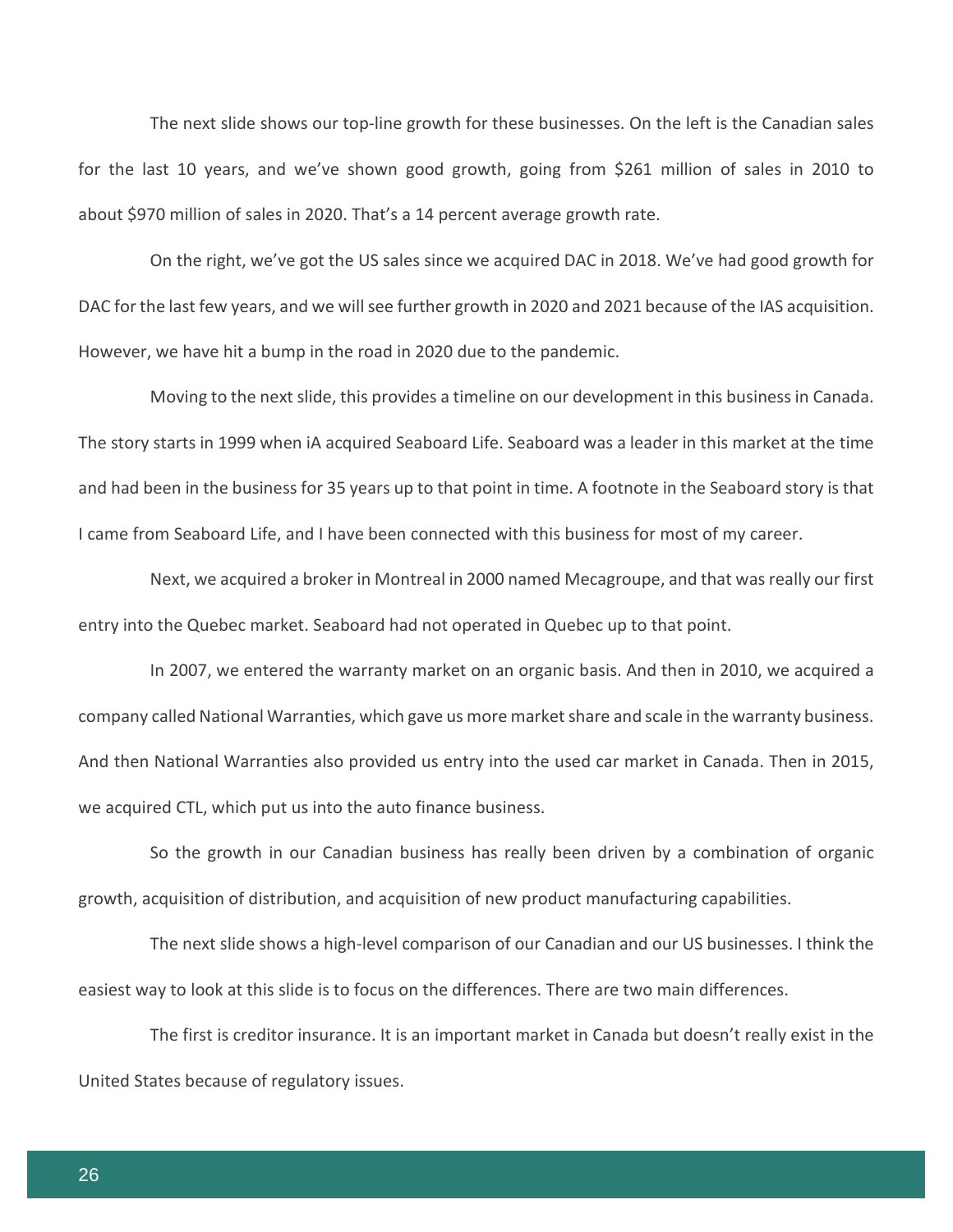The second difference is that we are in the auto finance business in Canada. However, we have no intention of entering this market in the United States. I think there'll be a lot of scale and competitive issues in the US, and it's just not an area of interest for us.

So as you can see, there are more similarities than differences between the two businesses in the two countries.

Moving to the next slide, this sums up our story in the dealer markets quite well. Our ambition is to become a North American leader in these markets. We are already a leader in Canada. Obviously, we have work to do in the US. We believe that the combination of DAC and IAS puts us in the top 10 in the US market, and our objective in the US is to gain market share and move up this market share ladder.

Finally, in closing, I want to say that we are focused on organic growth in these businesses. I believe we have a tailwind coming in during the next few years due to a vaccine-led recovery in these markets. And we also believe we have opportunities for growth and marketing products through OEMs. Overall, I am quite optimistic about our future in these businesses.

So this concludes my presentation, and I'll turn it over to François. Thank you.

**François Blais** — Executive Vice-President, Dealer Services and Special Risks, Industrial Alliance Insurance and Financial Services Inc.

Thanks, Mike, and thank you, everyone, for being here. I will focus my attention today on Dealer Services Canada.

There are four key takeaways I would like for you to leave with today. First, we are top of mind when it comes to virtually all types of insurance and warranties products sold through the dealership network. Second, it is in a business that has a strong contribution to iA ROE. Third, in every business that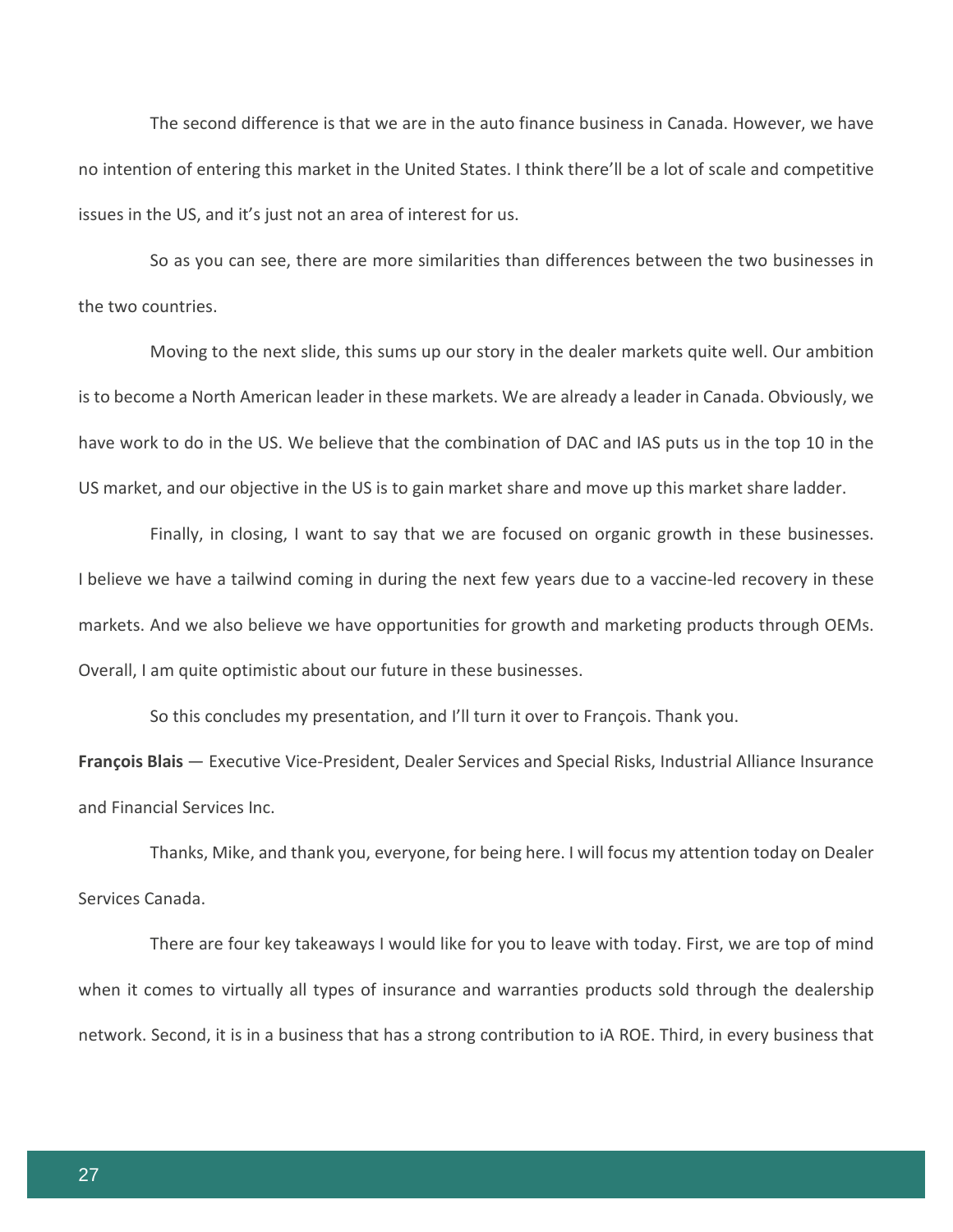we're in, we have a deliberate growth strategy and a rigorous risk management strategy tied to it. Last, once COVID lifts, we have a clear path towards growth.

So first, let's just start by brushing up a portrait of who we are in this industry. We are clearly a top-of-mind provider when it comes to virtually all types of products distributed through the finance and insurance manager office. So whether it is life insurance, disability insurance, extended warranties, appearance protection packages, interactive devices, we are the manufacturer of all these products. And these are available for all types of vehicles—car, power sports, farming equipment. So in every type of vehicles, we do manufacture these products.

Historically, we've been quite strong in the new car space, but now with the recent acquisitions, we are also strong in the used car space. And in that, I would say that we are diversified in every possible dimension.

Now, just to outline a bit of the significance of who we are in this market, here's a few KPIs. So over the last 5 years, we outgrew the market by 14 percentage points. So that has helped to solidify our top-one position in the insurance and warranty space in Canada, but also secured top three in terms of non-prime auto loans. And remember that this growth has a purpose. It is in businesses that are capital-light and, hence, contributing greatly to iA ROE.

You probably have noticed that, over the past few years, we have been shifting from traditional creditor insurance to more of a warranties, or referred to here as P&C insurance products. This has been a deliberate shift as most of our acquisitions have been in this field. We will still continue to focus on these as we expect most of if not all of our growth to come from this line of business. We do also see opportunities to grow moderately in near-prime car financing.

28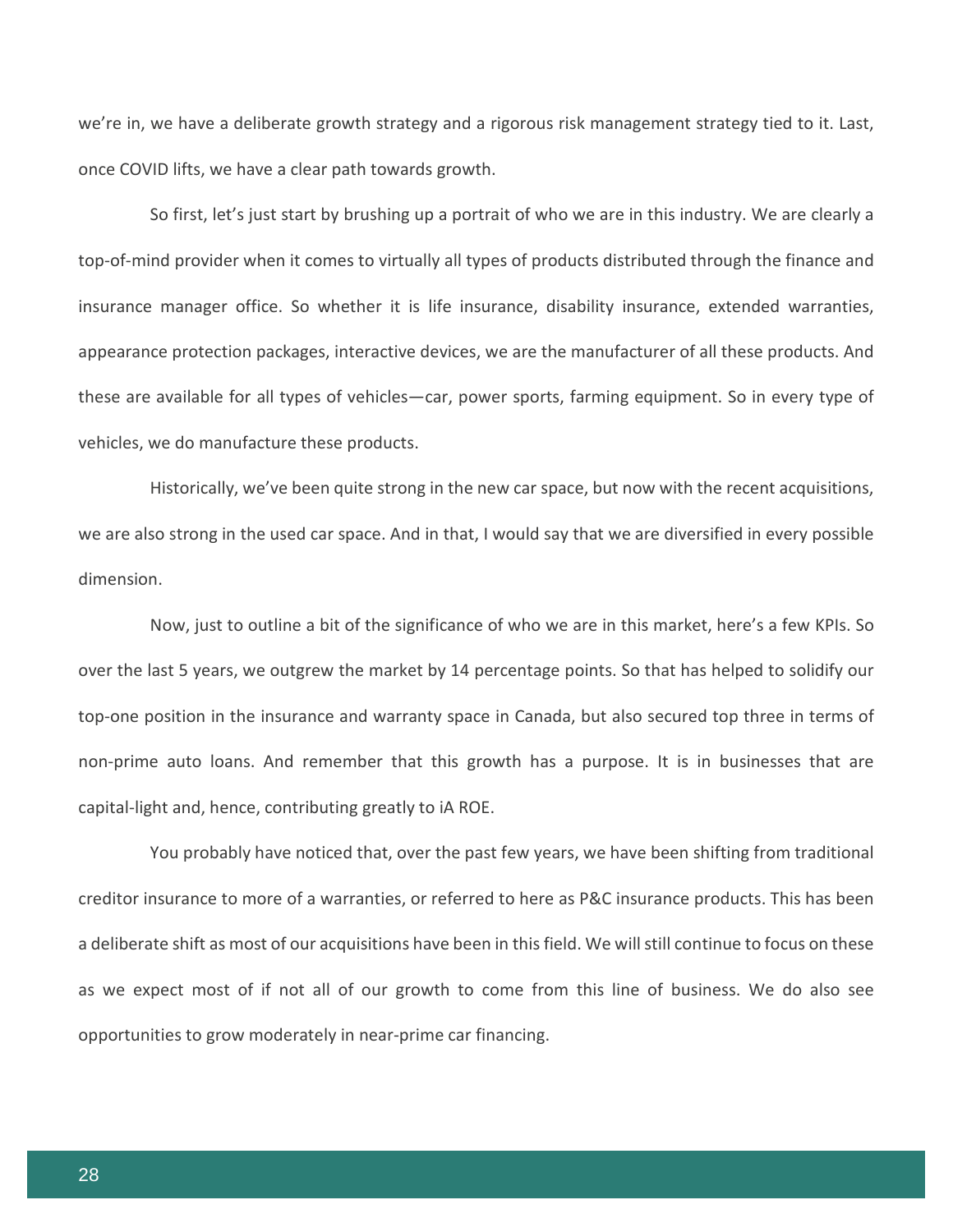Talking about auto loans, it is a business that we found to be quite complementary to our expertise in insurance and warranties, in three ways, actually. First, well, it provides strong internal synergies in completing our 360 view of the dealership distribution. While second, it brings also great internal synergies with other lines of businesses of iA, and especially with the individual sector in providing competitive cost-of-fund access. And third, well, we were able to export our sound risk management practice and actuarial expertise to deliver stability and sustainability of results.

Now, I'd like for you to draw your attention to the right-hand side of Slide 6, where we see the graph. Since the acquisition of CTL, we've worked actively to increase the quality of the portfolio. The share of near-prime loans has grown 18 percentage points over that period, and now it represents the vast majority of all of our outstanding loans. So great impact in terms of decreasing the volatility of results.

Looking now more at the future of our growth and where it will come from, historically, well, we've been built through acquisitions. That has created an impressive breadth of financial and insurance products. Now it's time for us to shift from a more traditional product-centric approach to more of a clientcentric approach. We have all the tools in our hands to partner with dealers in providing superior client experience and then helping to provide financial peace of mind to car buyers.

We've been historically quite strong in the dealership business, and we have a lot of potential to work closer with car manufacturers. We hold relationships already, but we will be looking to expand these. We have a manufacturing capability that is unmet, and we need to capitalize on this.

Well, over the past years we have also grown iA Auto and Home in a success, also as a growth generator for iA distribution network, as well as a door opener, at the same time, for discussions on life insurance products. We need to continue to expand this value proposition, to export it, and make it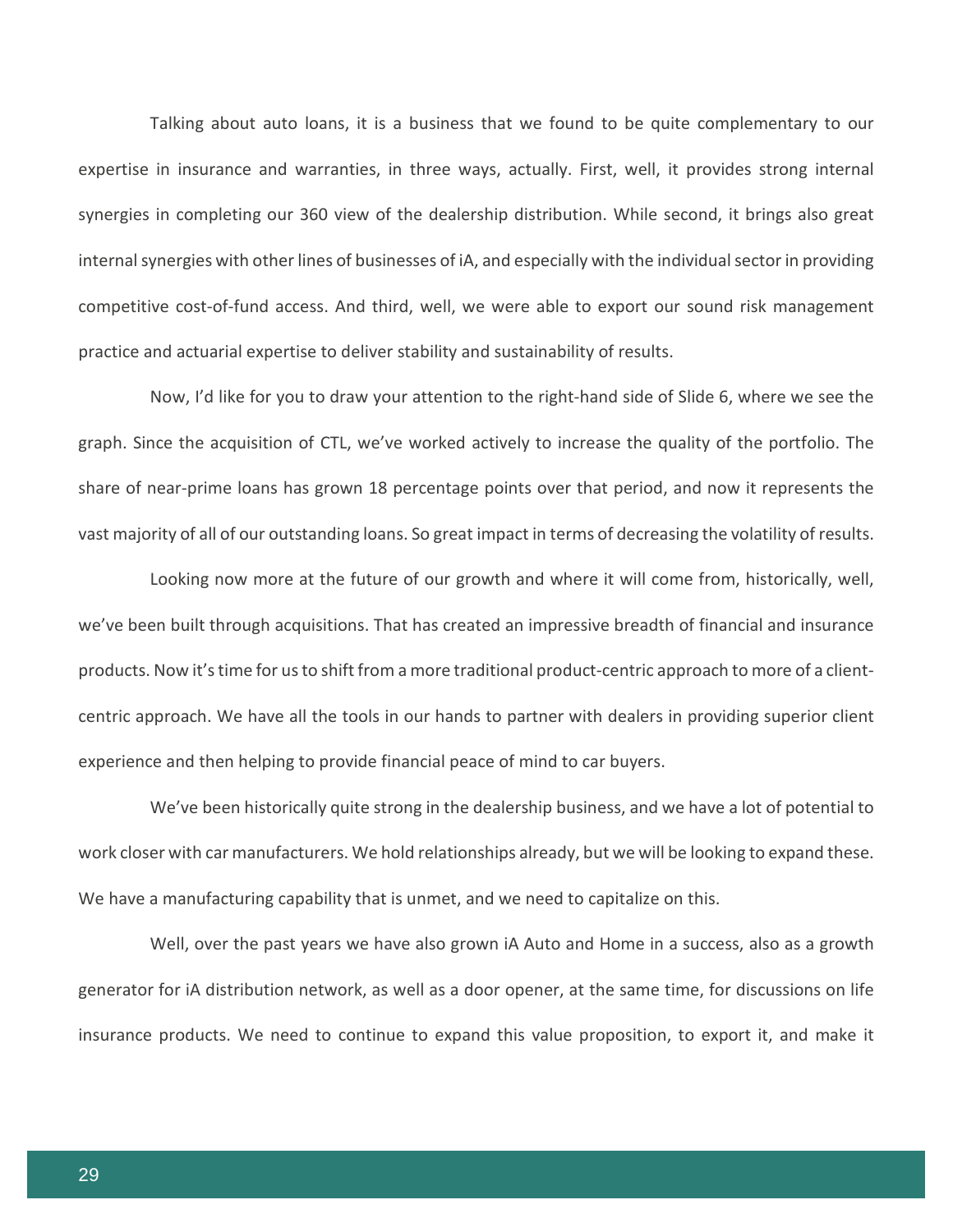available to other lines of businesses to help further to protect the financial well-being of Canadians and iA clients.

To sum it all up, I've demonstrated to you how well positioned we are in this market. We are clearly top-of-mind provider when it comes to virtually all types of insurance and warranties sold through dealership network. This is a business that has a strong contribution to iA overall ROE.

In every business that we're in, we have a strong commitment towards risk management. And looking forward, we have a promising growth potential. And with the position we have in the market, we are very well positioned to seize it.

And with that, over to Kristen.

**Kristen Gruber** — President of US Dealer Services Operations, Industrial Alliance Insurance and Financial Services Inc.

Thanks, François. Hello, everyone. I'd like to start and finish today with four key messages. First, US Dealer Services has delivered strong profitable growth. Second, the IAS acquisition was strategic, and we created a leadership position in this market. Third, industry conditions support us, and they're favourable. And finally, we have a robust plan for a profitable growth strategy.

Let's go back to 2018 when iA first acquired DAC. At that time, DAC had about a 1 percent market share with \$348 million of sales. In the last 3 years, DAC has grown its business by 16 percent CAGR, strongly outperforming retail new vehicle sales and generating ROEs above target.

We did this with two primary sources of revenue at the dealership point of sale. We generated administration fees from the sale of F&I products, and we generated insurance fees. And while we were successful with this model, our growth opportunities without an acquisition were limited, based on the breadth of services that we provided.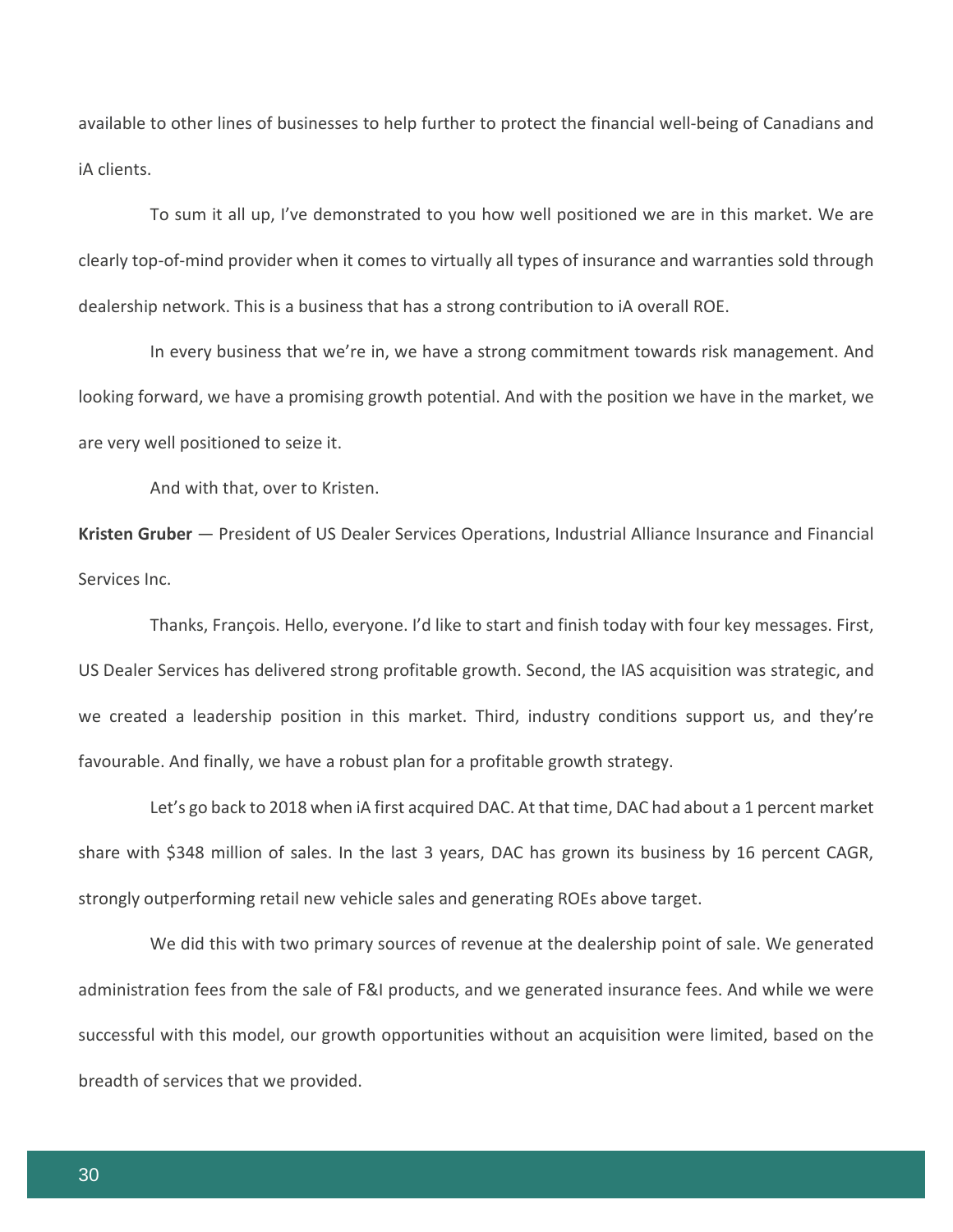Our position following the IAS acquisition is much stronger, for four primary reasons. The first is, we got immediate scale with our two existing sources of revenue in the dealer channel. We basically brought two administration companies together, and we grew our market share from 1 percent to 4.5 percent, and we became a top-10 provider. To put this into perspective, the largest provider in the space is estimated to have about a 10 percent market share.

We also got scale with our insurance company, DAC. We now insure the vast majority of IAS's business, and we're starting to see these synergies.

Secondly, IAS introduced new revenue streams that diversify and enhance our dealer relationships. We now have the ability to participate in 3X the revenue opportunities every time a product is sold at point of sale.

Third, we now have a post-sale distribution channel, which is our direct-to-consumer platform. Now while dealer sales still represent the vast majority of F&I products sold today, the post-sale segment is large, and it represents about 100 million vehicles that are on the road today in the US whose manufacturer warranty has expired, but they're still in that sweet spot for our coverage eligibility.

And finally, we now have a lead-generation company that mines a dealer's data to reengage customers at the optimal point in their vehicle ownership cycle. This lead-gen platform has a history of innovation around technology and solves two critical problems for dealers.

First, it helps them identify new customers. Second, it sources inventory for their used car department. This tool moves us from being just another F&I product provider to being the dealer's partner, generating vehicle sales in addition to F&I revenue, and allowing us to engage in the full customer lifecycle.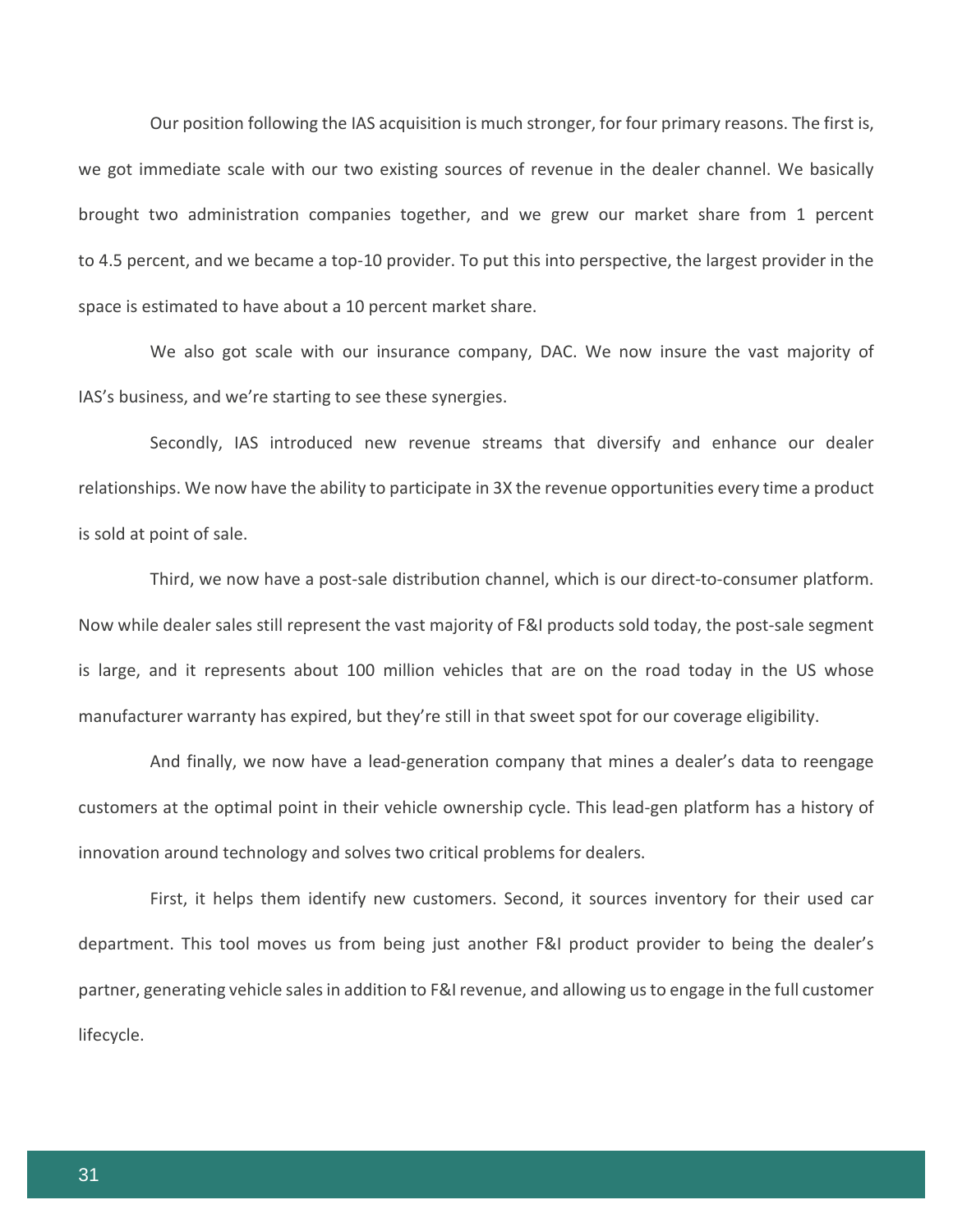We now have all the tools to deliver a superior client experience. We have a much larger and more diversified distribution network. We have agnostic technology that plugs into any digital retailing solution that a dealer chooses, and there are a lot of choices out there. We have a speed-to-market advantage with our own A-rated insurance company, which means that we are the ones who control the pace, the priorities, and the pricing of all of our products.

Our integrated platform means that we do it all. Nothing is outsourced. And that gives us a tremendous amount of control and flexibility when it comes to customizing solutions for our clients, and that's an important differentiator in this industry.

Speaking of the industry, we have some favourable tailwinds that support our initiatives. There are more than 100 F&I product providers in this fragmented industry, and that makes it ripe for further consolidation and market share gains.

The demand for F&I products is increasing due to escalating repair costs and longer loan terms that are making our products even more affordable. F&I now accounts for about 30 percent of a dealer's gross revenue, and our products are an important component.

And finally, the outlook for car sales has improved, thanks in part to some demographic trends such as suburbanization into areas without established mass-transit systems where personal car ownership is required. A recent survey from Cox Automotive indicated that the number of people who plan to use ride sharing services this year is down significantly, and 24 percent of customers surveyed plan to actually add another vehicle. This all leads to a very robust story for both top-line sales, as well as bottom-line earnings.

Our primary initiative in 2021 is to leverage our full suite of products, services, technology, and training. What I found is that we deliver the best client experience when we have all of our products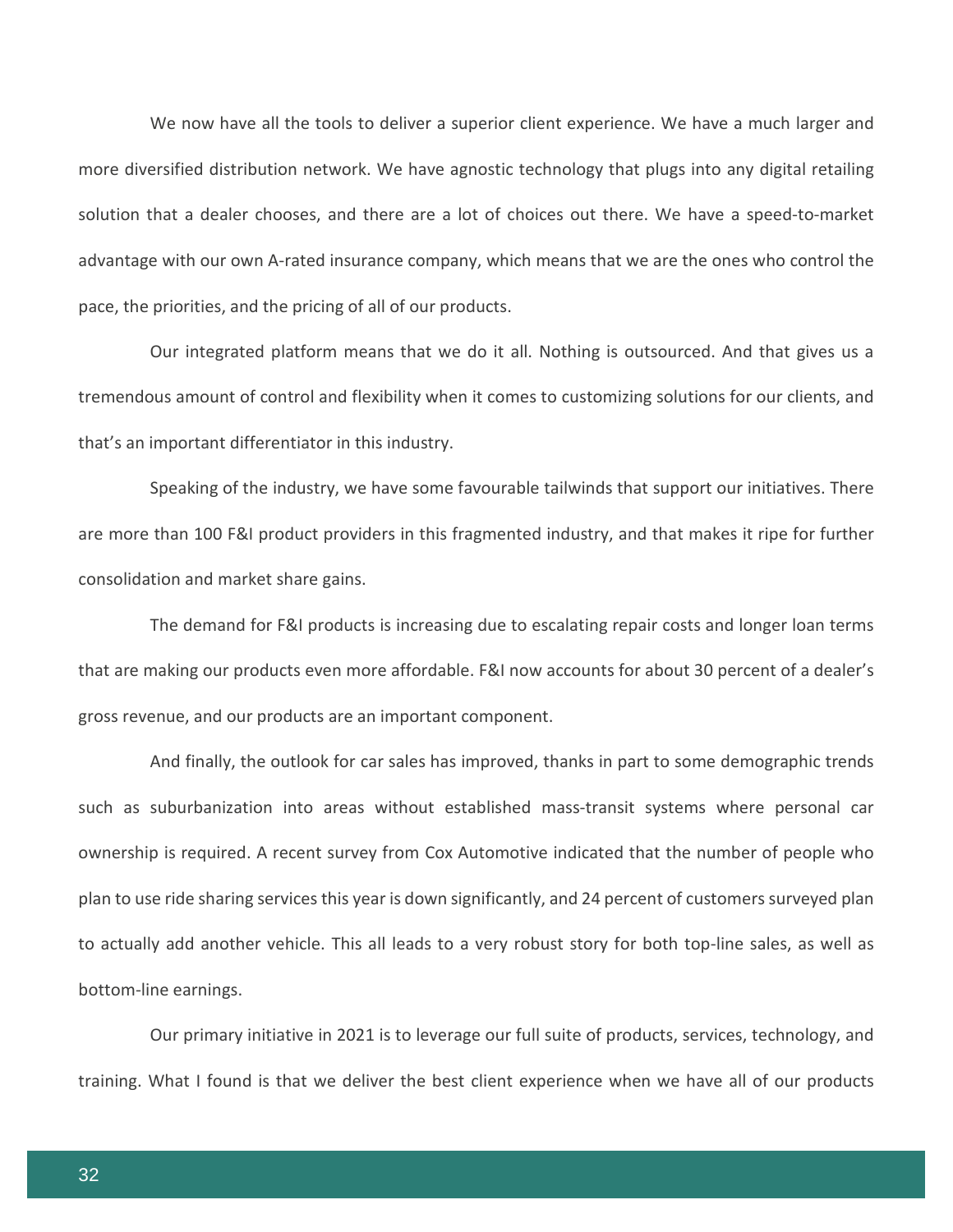installed, when we service the account with training and income development, and when our dealers benefit from our lead-gen technology. And we have a lot of room to cross-sell these services.

We will continue to build a pipeline for new agents and dealers as part of our rebranding strategy that will be publicly announced later this month as we rebrand to iA American Warranty Group. And we will expand our post-sale vehicle channel to capture more of those 100 million vehicles that are on the road today.

On the earnings side, DAC has historically been a stable source of profitable earnings, and that will just be augmented by the addition of IAS's business. We will also add synergy gains once our integration with IAS is complete, especially when we consolidate IAS's legacy admin systems.

In conclusion, our story is about adding two businesses together to generate more than the sum of the parts, and we are in the first chapter. So to remind you, US Dealer Services has delivered strong profitable growth. The IAS acquisition was strategic, and we created a leadership position in this market. Industry conditions are favourable, and they support our initiatives. And finally, we have a robust plan to execute a profitable growth strategy.

Thank you very much.

# **Q&A**

### **Marie-Annick Bonneau**

Thank you, Mike, François, and Kristen for this presentation. It is now time for our first Q&A session, and we already have received some questions, but it is still time to send questions if you have any.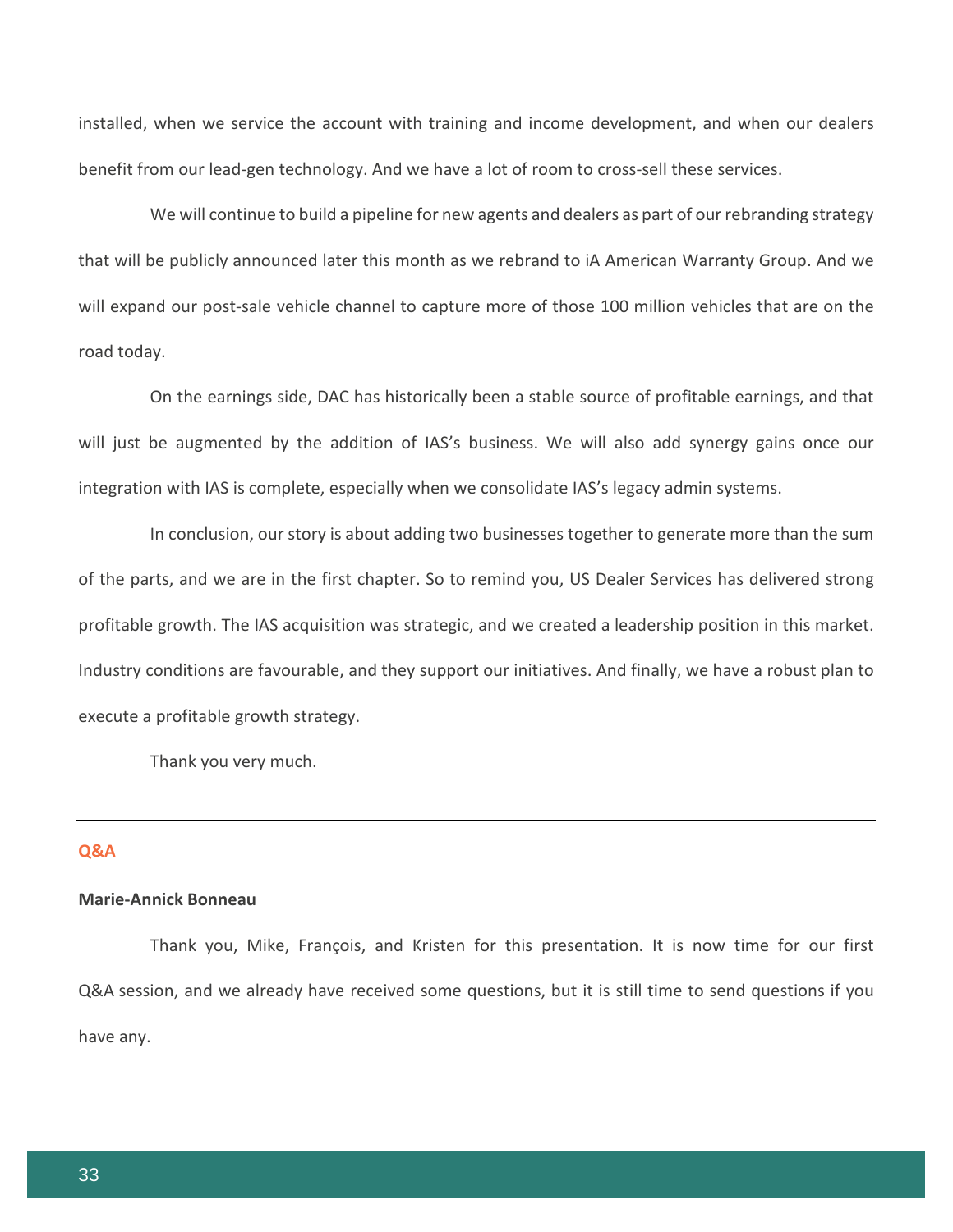Just so that you are not surprised, Jacques Potvin, our CFO, will be presenting during the second portion of the event. Questions that are more oriented to the financial aspects will be kept for the second Q&A session.

So I will now start with the first question from Gabriel Dechaine. What do you mean by favourable conditions to justify a buyback? The only time you had an active buyback was in response to conditions that were not favourable; for example, the Ituna litigation response.

#### **Denis Ricard**

So thank you, Gabriel. It's Denis here. I will answer your question. Actually, when we did use the NCIB, I guess the favourable conditions at the time were, first of all, that we had significant excess capital. And second, that the price of our share was very much quite low, basically, when you look, for example, compared to the book value. So the price-to-book was quite small.

So I would say that right now, I mean, the NCIB would be our last use of capital. The focus is on organic growth, as I mentioned during my presentation. Obviously, some tuck-in acquisition if we can be opportunistic. Nothing major, however. And increase in dividends, but under favourable conditions. Don't read too much into it. It's more like, if for any reason there is, let's say, huge excess capital position and that the price of our share is attractive, I mean, for us to buy, then we would use that option.

#### **Marie-Annick Bonneau**

Moving now to the second question from Meny Grauman. Meny sent two questions; one more related to IFRS 17, which I will keep for the second Q&A. So I will go with your other question, Meny.

There are lots of articles about the decline of auto dealership as manufacturers increasingly look to go direct; Volvo's recent announcement, for example. How dramatic is this trend? How adaptable is your business to these changes?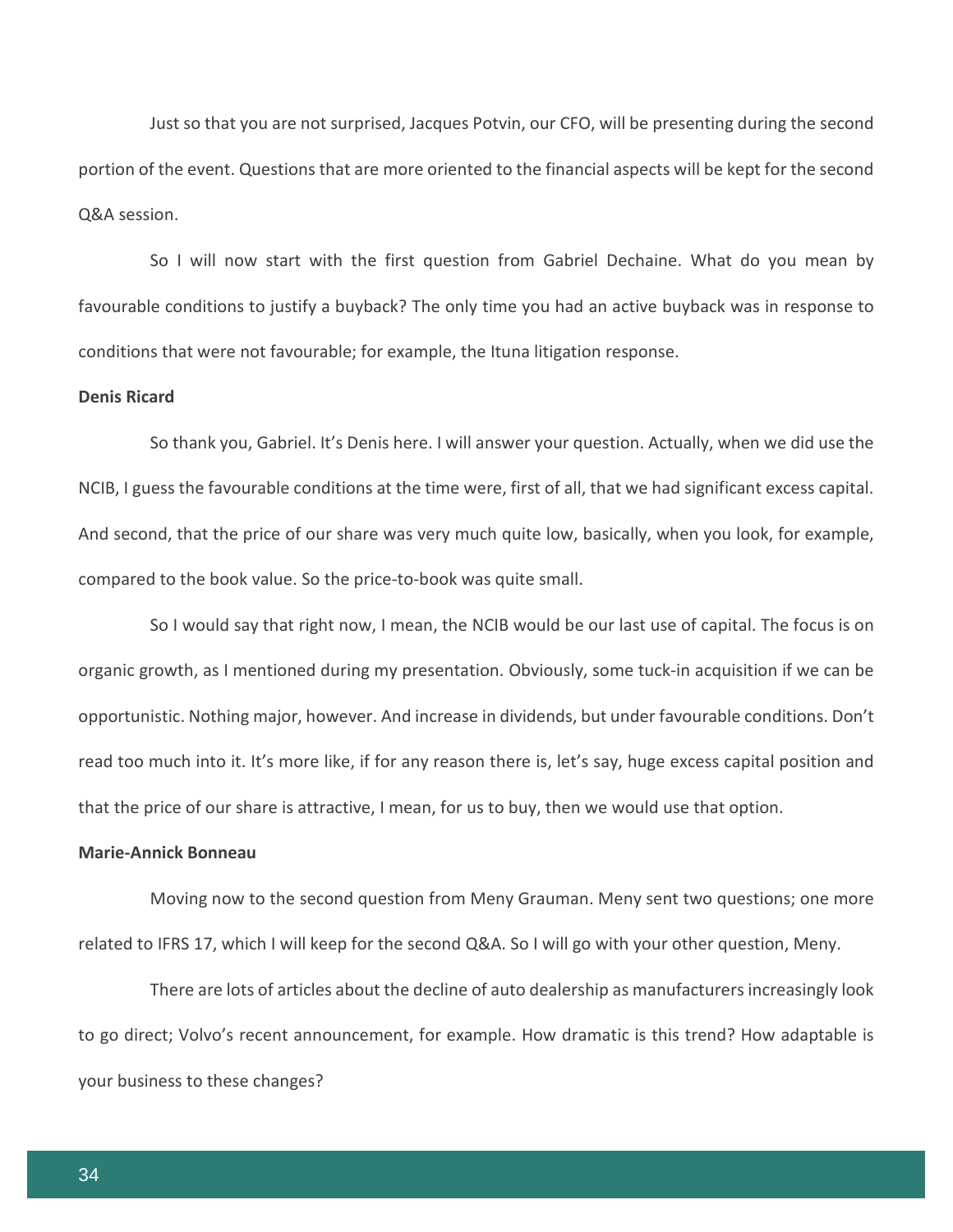#### **Denis Ricard**

I think I will direct that question to Mike Stickney. Mike?

#### **Mike Stickney**

Sure. Thanks for the question, Meny. This is a trend we're watching. I think it's important to bear in mind, Volvo has got very small market share in the US. So I don't think in itself it's a big deal. They sell less cars than Tesla does. So as I said, it's something that we are monitoring, and obviously there's a risk there if there's a big shift in dealer distribution of automobiles. But my own view is we're a long way away from there.

## **Denis Ricard**

Yeah. Maybe one thing that I would add to Mike's comment is that, some years ago, I would say probably four to five years ago, we had started talking to the OEMs, the auto manufacturers, and we've struck some deals, for example, in Canada with Honda and Nissan, where we develop the relationship with the OEMs.

So for us, traditionally, and we're still much more concentrated on the dealerships. But at the same time, we are open, and we are trying to get some deals also with the OEMs in collaboration with the dealers.

#### **Marie-Annick Bonneau**

Okay. Thank you, Mike and Denis. Moving now to a question from Darko Mihelic. What about the risk of being committed to distribution? The lobby against consumer-friendly policies; the fight against standardized titles; seg fund trailers commissions; insurance sales through bank branches. Will a backlash ensue?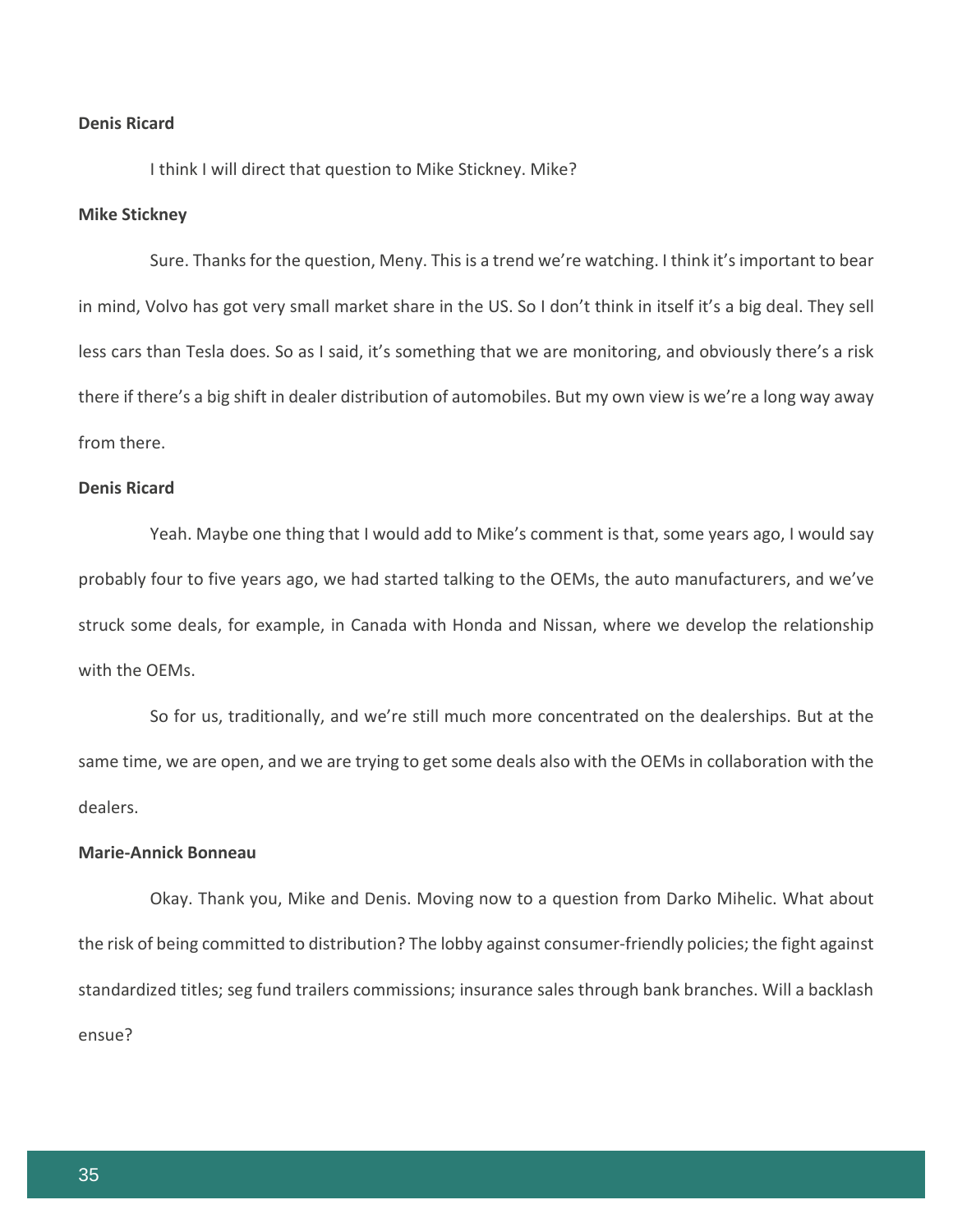#### **Denis Ricard**

Yeah. Darko, thank you for your question. Well, this is, let's say, a huge topic in a sense that the value to customers, there's definitely a trend towards providing more value to the customers and also be more transparent with the customers. So to me, it's a trend that is not going to stop, and we have to adapt as an organization to that.

I would say that, I mean, we work very, very closely with the CLHIA and also with the regulators to improve what I would call the fair treatment of customers, which is a big thing these days. And we're used to that, and we are used on the IIROC side and MFDA side, we're used to work with the regulators and being I would say customer friendly. On the insurance sides, we are, through the CLHIA guidelines, but there are more to come. And we have to adapt as an organization, and we are pleased with the direction this is taking.

My last comment would be about future of distribution. We are very committed to the distributors. But at the same time, we know that digital is going to take more and more place. And so we develop our tools, our digital tools, for example, in a way such that, in the future, if there are more and more let's say digital interaction in terms of sales, that we will be prepared to do that.

So our investments in technology is such that it would be quick for us to adapt to a different kind of distribution as well.

# **Marie-Annick Bonneau**

Okay. So now another question from Gabriel Dechaine. Gabriel is asking, you state that ROE on new business is higher than your corporate target. To be clear, does that mean that it is superior to 14 percent? And does the statement apply to both seg funds and life insurance products?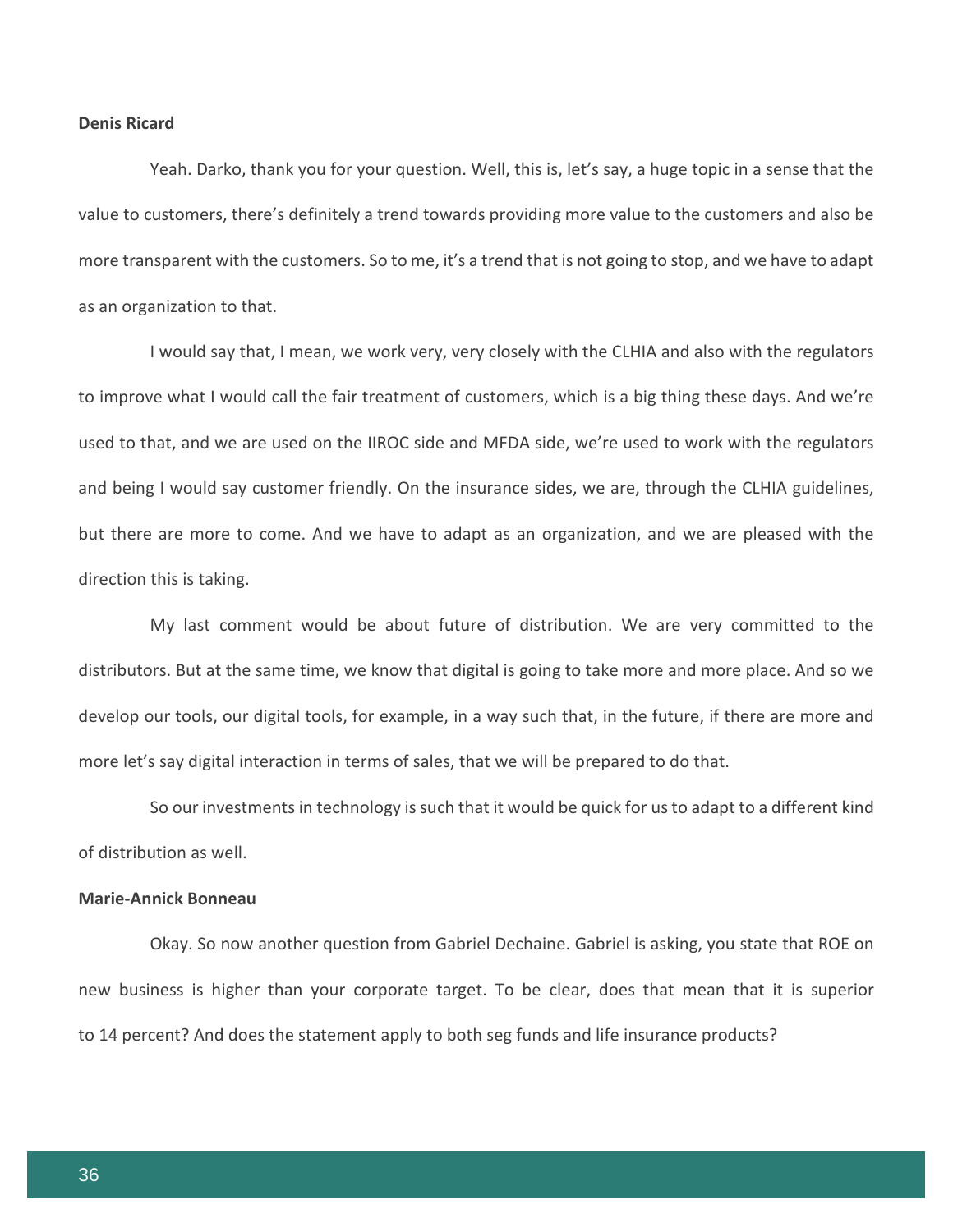#### **Denis Ricard**

Yeah. Well, yeah. In my presentation, I mentioned that the ROE was significantly higher for all lines of businesses. In fact, that includes the insurance business, the seg fund businesses, all the businesses. I mean, to some degree, some are way more profitable than others. But, yes, you should include also in that the individual life insurance.

And you knew that Renée has explained to you that we've improved the product mix significantly, and it helps a lot in terms of ROE expansion for that specific line of business as well. You may remember that several years ago, we gave messages like, well, we would like to emphasize other businesses; we want to go away from the long-term guarantee products in the individual insurance line of business. But today, when I look at the product mix of that line of business, I would be pleased if we could increase the sales even more.

# **Marie-Annick Bonneau**

Okay. Now from Tom Mackinnon. How were you able to grow the number of advisors doing business with iA in Canada by 17 percent over the last two years? How much was organic?

# **Denis Ricard**

So, Renée, we'll leave you to own that one.

# **Renée Laflamme**

Yeah. Thank you very much. How did we do this? I would say three things. The first is a very disciplined approach to sales. So being close to the MGAs and being close to the advisors. So that's very disciplined approach.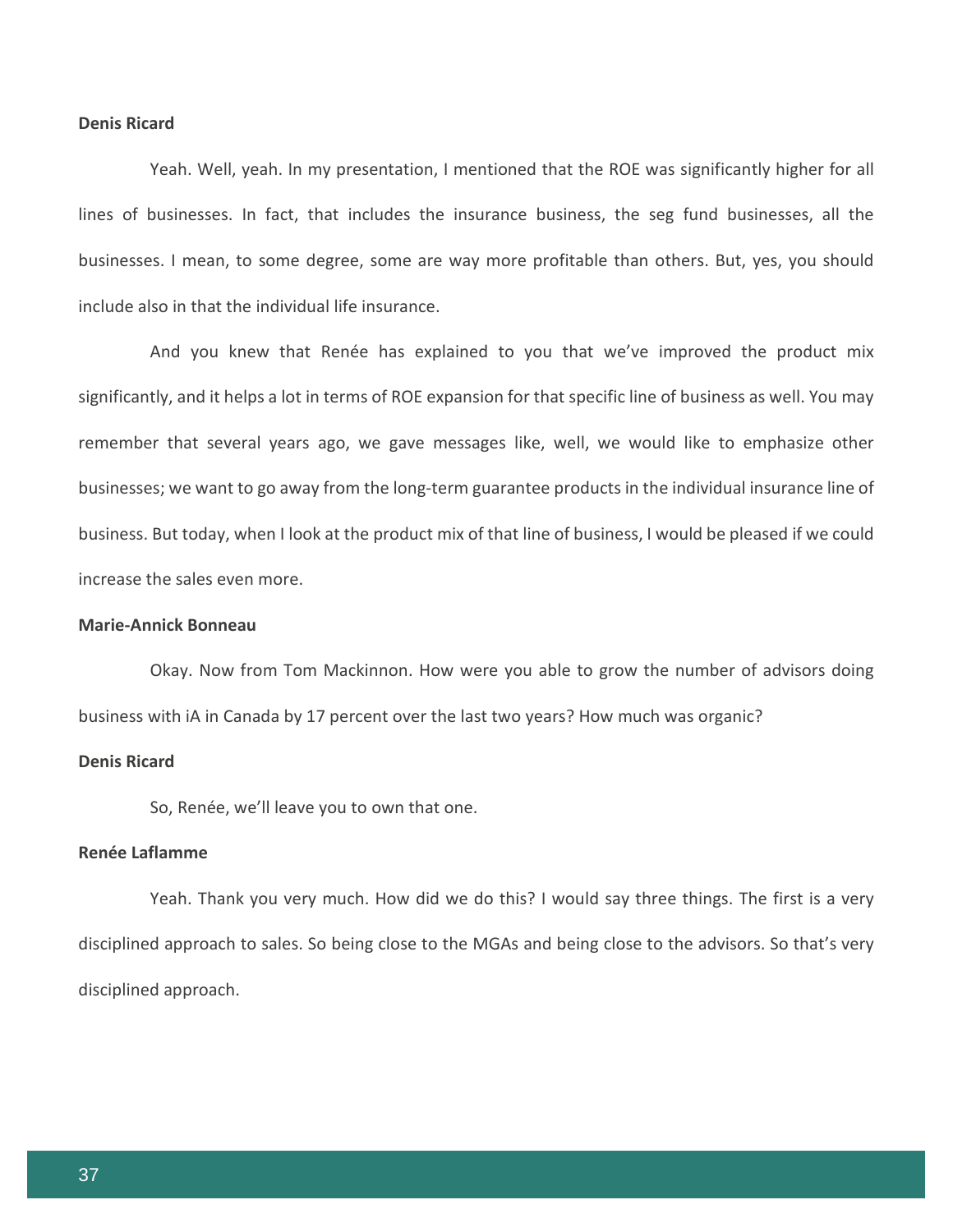As I mentioned in the presentation, we've launched two new products, one of which is a participating whole life. So, of course, that interested new advisors. And finally, during the COVID, some advisors turned to iA for the solutions for non-face-to-face or remote sales.

To your question, how much of it is organic, I assume you mean how much of it comes from the networks that we own, whether it's PPI or the carrier network. Well, the great majority would come from all distribution networks from all MGAs. So the majority would come not necessarily from the networks that we own.

#### **Denis Ricard**

Yeah. This is an interesting question. Anecdotally, I spoke with some sales manager last year, and it was quite fascinating that some of them told me—because they recruit green agents most of the time—but basically, some of them told me that they were able to recruit advisors from other organizations because of our digital tools. It may be just anecdotal, but I think it reinforces your point here.

Next question.

# **Marie-Annick Bonneau**

Yeah. Before I move to the next question, I'd just like to outline that today, questions are open to everyone; so not only to analysts, but also to investors. I do notice that we received a few questions from investors too. But I just want everyone listening to know that you can ask questions.

So the next question will be from Doug Young. Doug is asking, for US Dealer Services, organic growth avenues are from agent recruitment and signing new dealerships. Can you provide an update on both?

Mike, expand on growth opportunity for US Dealer Services through OEM. So I assume Doug would want Mike to comment further on this.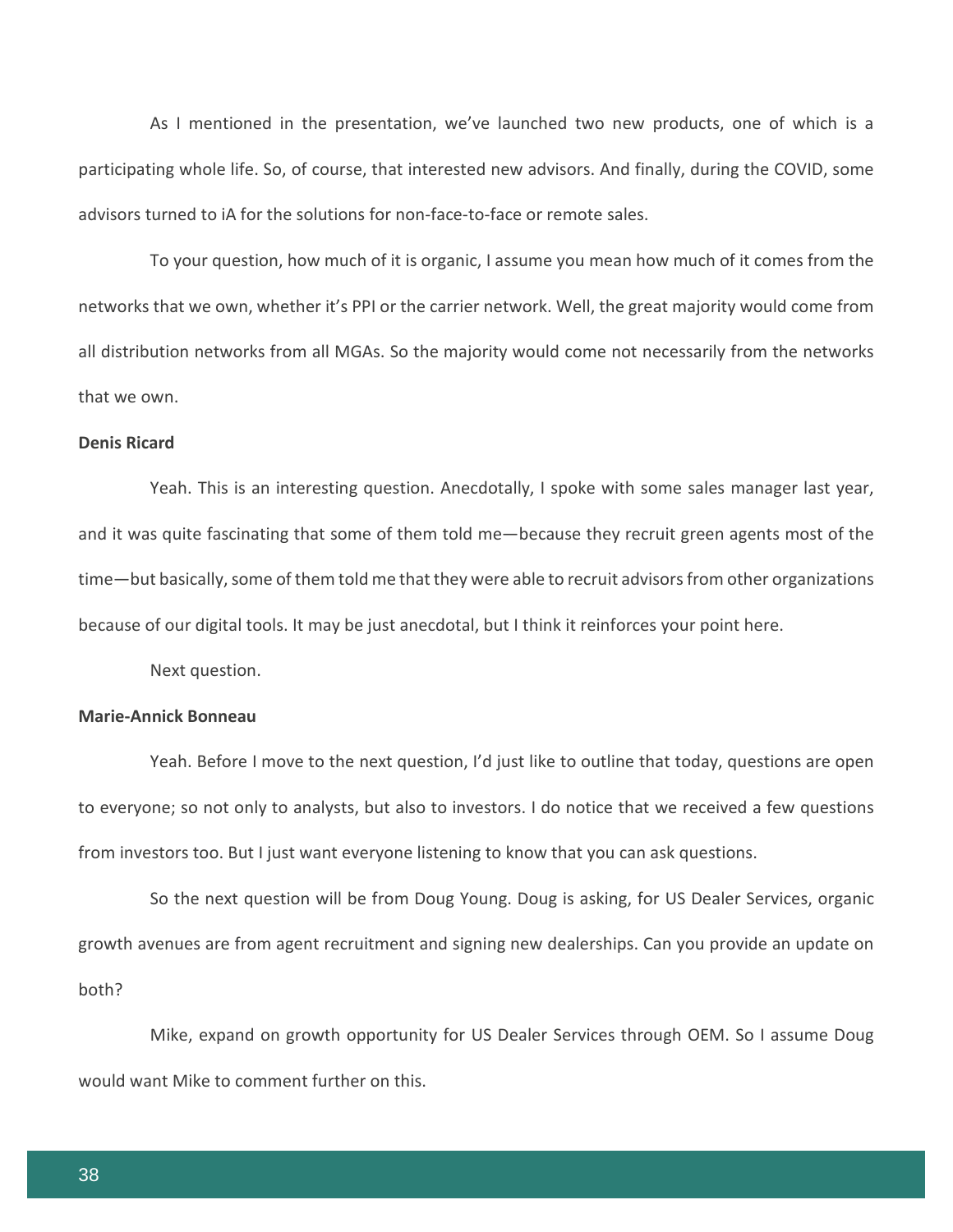### **Denis Ricard**

Yeah. We can start with Mike here.

#### **Mike Stickney**

Well, actually, I'll deal with the last part, but I think, Kristen, that's a good question for her. Where you asked about the OEMs, Doug, we've had some pretty good success in Canada signing deals with OEMs. François talked about it in his remarks. We are confidentially working on a situation in the US, but it may or may not come together. The US is a different market, and there's a few large players that do a fair amount of the OEM business.

And I'll let Kristen talk about the meat and potatoes part of the business, which is the agents and direct dealer distribution.

#### **Kristen Gruber**

Sure. I'm happy to. Despite COVID and despite less travel in 2020, we've actually made very good inroads on signing new agents and new dealers. I want to say we signed about 300 dealers the second half of 2020. Now, obviously, not all these dealers we signed for all of our products, but the important thing is, you get your foot in the door, you start to make some inroads with say one or two products, and hopefully we expand our share there. So I'd say we're making good progress despite the travel restrictions.

## **Marie-Annick Bonneau**

Okay. So next question from an investor this time. Could you give us some examples of synergies that will result from IAS? And can we expect to see the results of these synergies in 2021?

#### **Denis Ricard**

I'll ask Kristen on that one.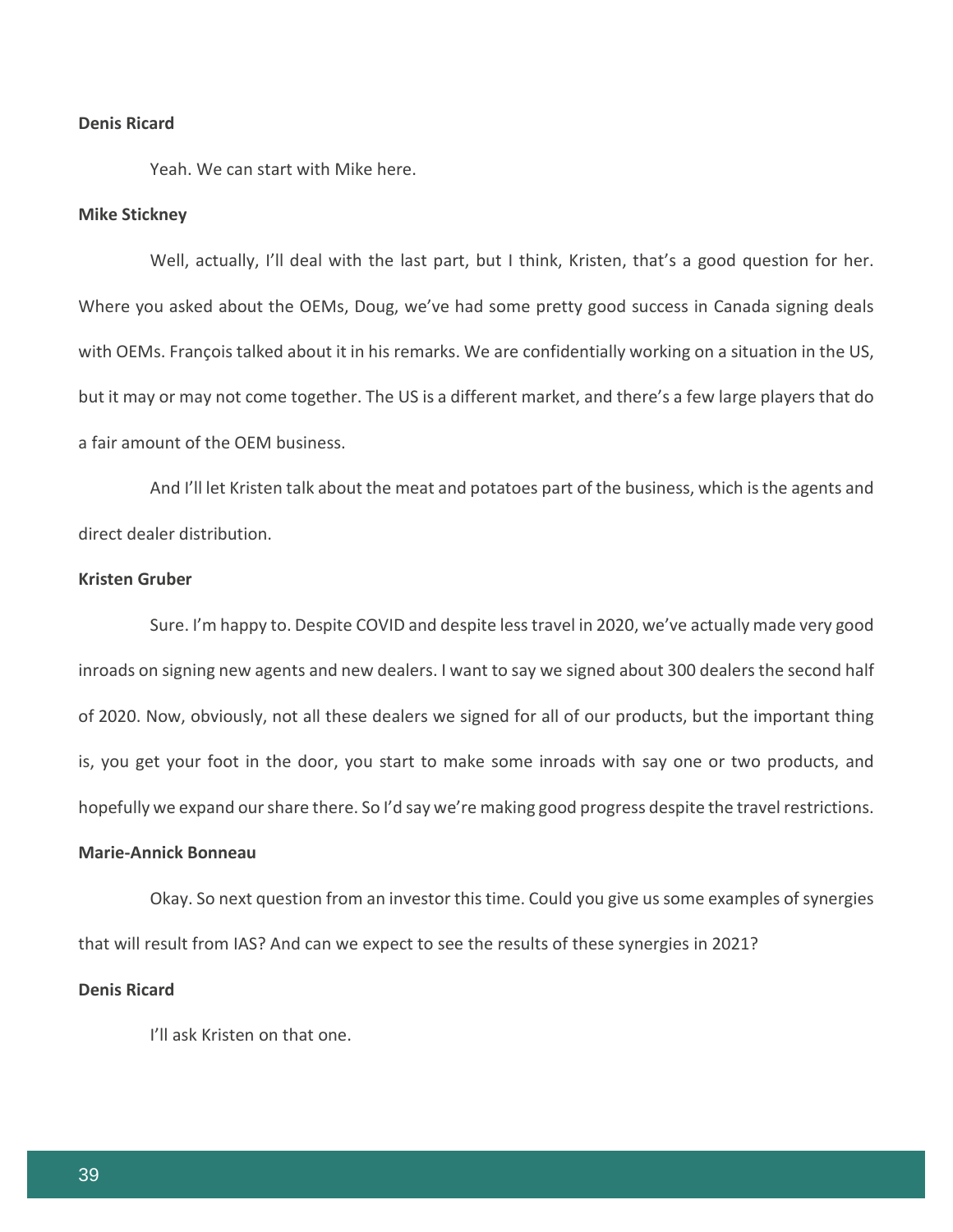### **Kristen Gruber**

Basically, fall in three buckets. We've got our insurance premium synergies. That was basically moving all of IAS's contracts from a competitor insurance company over to DAC. That project has been completed in 2020, and we're starting to see those synergies. Now we have to be patient for those earnings to materialize, but the business has moved to DAC on a written basis.

The second example of synergies is revenue synergies. It's basically cross-selling the products and services that we now have between our, let's say, in our combined platform.

And then the third synergy is really operational synergies. And the biggest operational synergy will come from sunsetting or consolidating, let's say, IAS's legacy admin systems. So we've started that project, and we'll start to see those synergies when we sunset the first one, which is due basically Q1 of 2022.

So those are really the three categories of synergies that we are pursuing.

# **Marie-Annick Bonneau**

Okay. So thanks, Kristen. Now we have a question for Sean O'Brien.

So the question is, since Sean joined the wealth management very recently, I am interested to know what are his main findings so far about that business?

**Sean O'Brien** — Executive Vice-President, iA Wealth, Industrial Alliance Insurance and Financial Services Inc.

Yeah. Hi. Thanks. I'd say there's kind of three areas I sort of honed in on, I think, since I joined wealth. And the first one was kind of the strength of our distribution. Coming from outside in, when I came into it, I don't think we get recognized for sort of the power of our advice channel.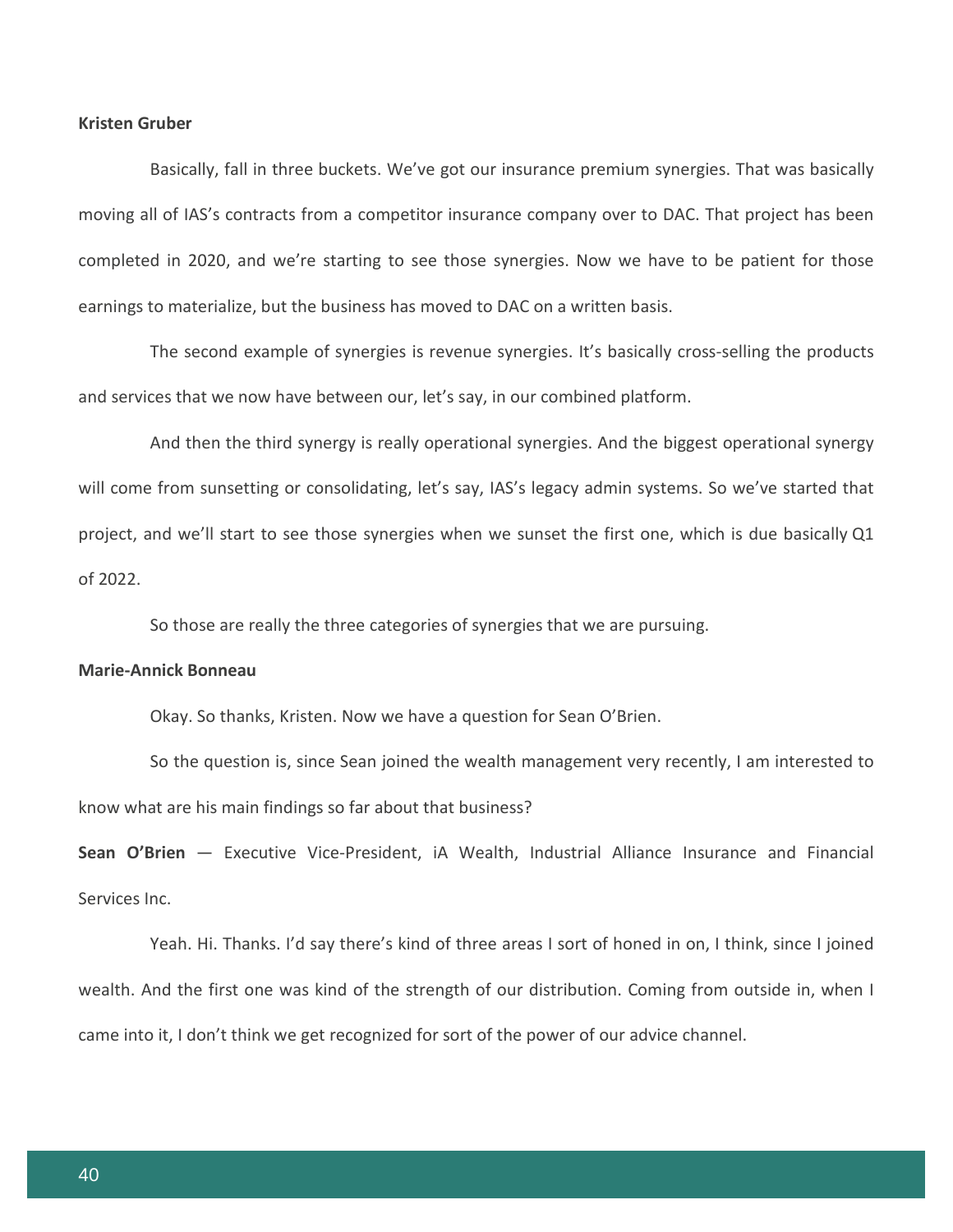The advisors that I've been meeting, these are entrepreneurial, business-oriented advisors that are really focused on growing their practice. And to me, it's exciting because really, it's about just building the platform, helping sort of showing the best practices how to do it, but because of the way they're engaged in building their businesses, I can see some nice organic growth coming out of that platform.

The other one is just on from looking at the MFDA and the IIROC, investing in private wealth, I see them as very distinct strategies. So really, so we're just kind of working down a path of really understanding what we need to grow. But both of them should be growth stories, and both of them we'll be looking to invest in to help build up a platform.

And the last one is Clarington. Clarington, it's a pretty neat opportunity. I mean we've been focused over the last couple of years on really focusing on fund performance, so rationalizing the shelf and starting to now leverage some of the capabilities that are Alain Bergeron is building from an asset management perspective to get some investment scale in that business. And I'm excited about it, and our affiliates are excited as well about this sort of where we're beginning to show some nice shifts on that. Those three areas are quite exciting for me.

# **Marie-Annick Bonneau**

Okay. We now have another question on the US Dealer Services business. So the question is, looking at Dealer Services business model in the US, what is the main source of profit in the business model or life cycle?

### **Denis Ricard**

Yeah. I will leave Mike and also maybe Kristen on that one. Probably interesting to note that, versus Canada, there are some differences. Mainly the fact that in the US, there are more, let's say, profit-sharing type of agreements. Something probably that Mike, you want to comment?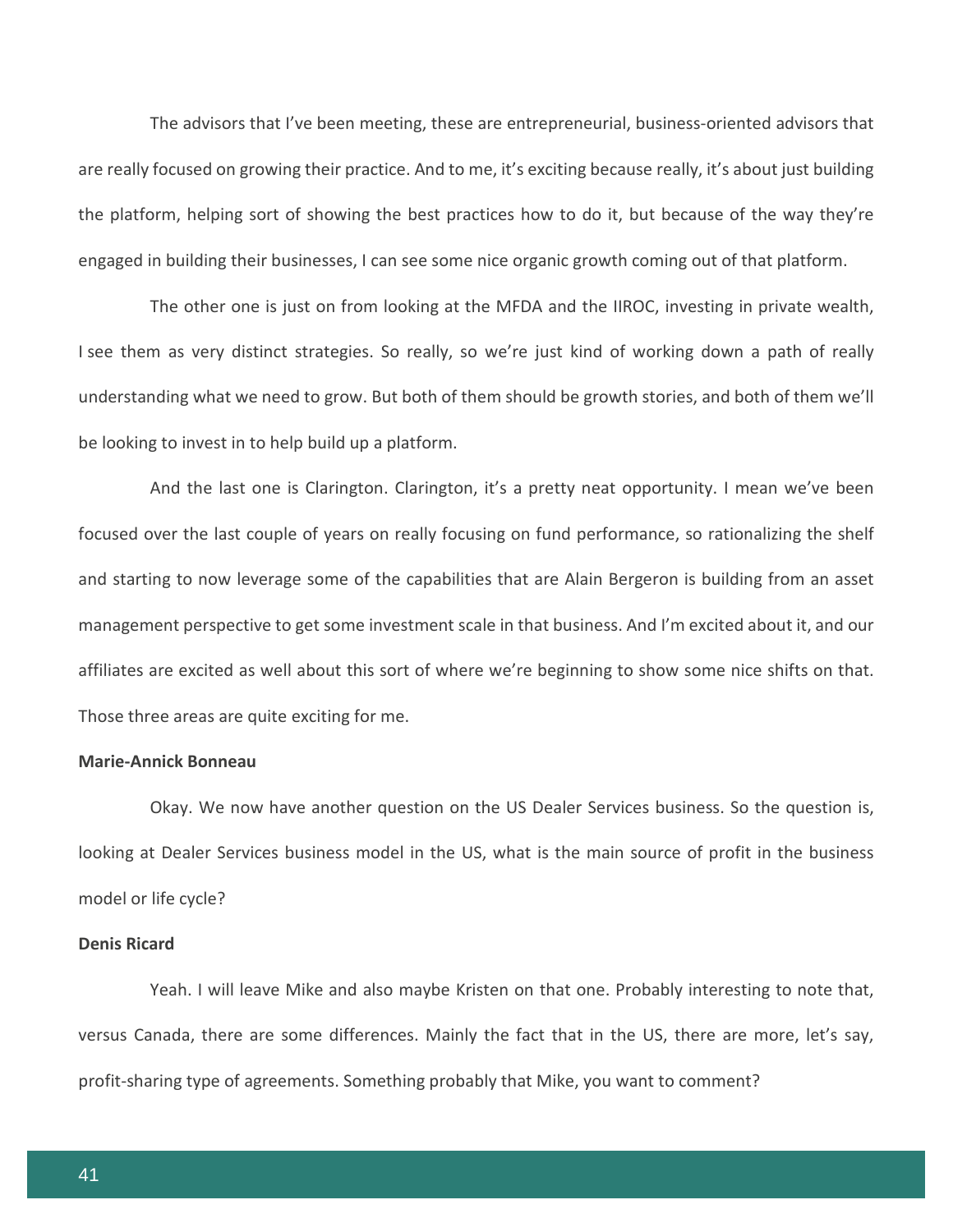#### **Mike Stickney**

Sure. Yeah. The US, when you boil it all down, is a pretty simple business model. We charge fees for administration and basically insurance fees. And our costs are our costs. So the margins come from these variable fees. The more policies you sell, the more fees you get, minus your cost. And so there's not a lot of typical insurance risk with that business. It really is a fee-for-service business.

# **Marie-Annick Bonneau**

Okay. So—oh. Go ahead, Kristen. Sorry.

# **Kristen Gruber**

And I was just going to add that we have a lot more opportunities now with our combined platform to generate fee income in a lot of different ways. So the breadth of fee income has expanded with the IAS acquisition.

# **Marie-Annick Bonneau**

Okay. So we will take one last question for this—oh, I see there's another one. Well, we'll take one and maybe a second-last question for this segment.

So first one, you are doing very well with your P&C business in Quebec. Do you plan to expand your P&C activities outside Quebec?

## **Denis Ricard**

I think it's important to understand first why are we in that business in Quebec. Basically, that business has been really a support business for others, really helping the other, let me say Foundation businesses thrive. So if we ever want to go outside Quebec at some point, it will have to be some strategic reason like that. I mean we're not going to go outside Quebec and try to compete against the big players without some kind of competitive advantage.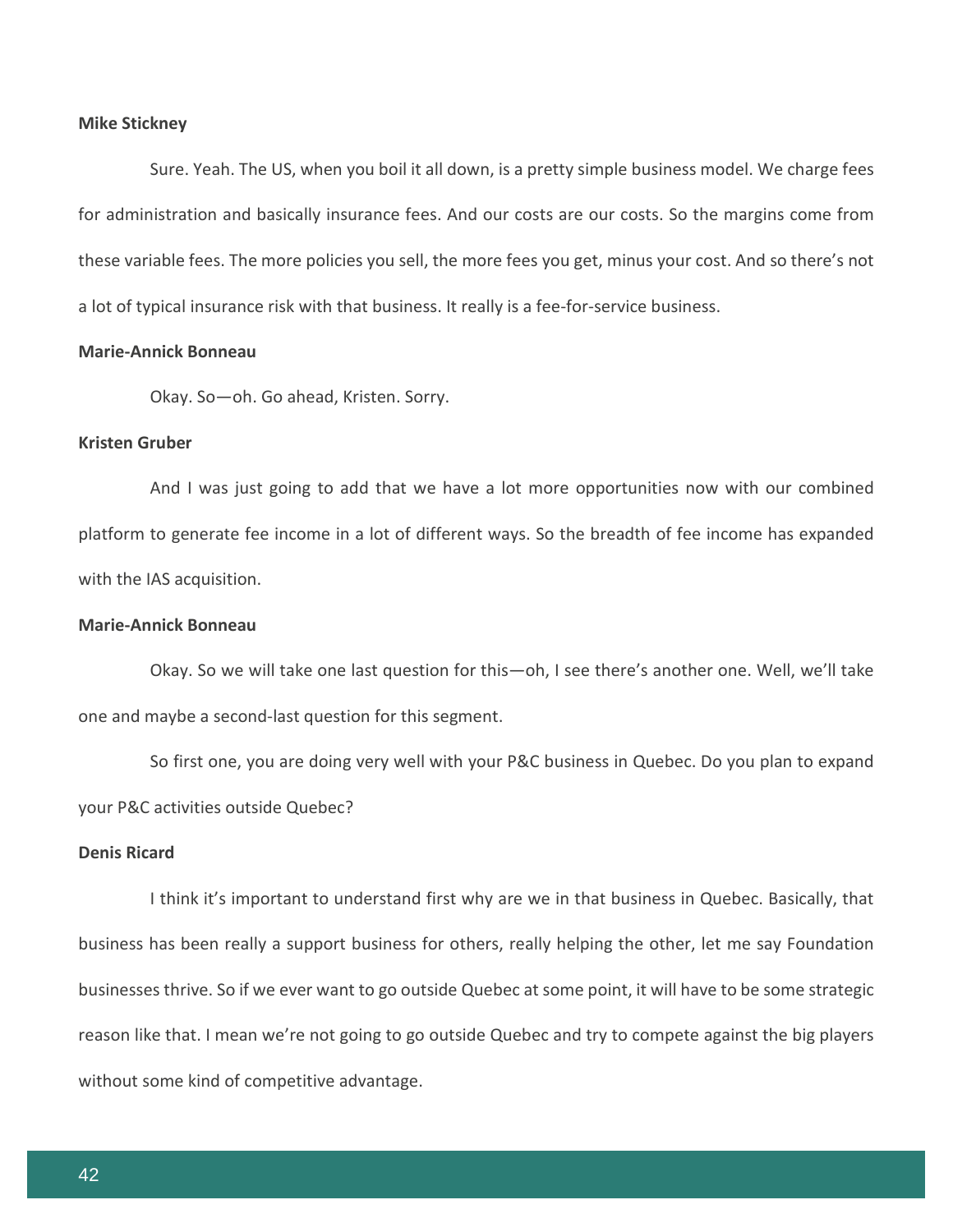So this is something we're looking at in terms of more distribution as opposed to manufacturing. It could be that in the near future, that we'll look at distribute some P&C products in collaboration with some of the other sectors that we're in. But I mean, we're just analyzing it as we speak. So we don't know, but it's something that could be on the table.

## **Marie-Annick Bonneau**

Okay. So now moving to another question from Doug Young. For US Dealer Services, any new regulatory rules spending or any new regulations being discussed that could impact margins on any of the products?

#### **Denis Ricard**

Kristen, you want to comment on that one?

#### **Kristen Gruber**

Sure. Yeah. To my knowledge, there aren't any regulatory—there isn't any pending regulations that would have a material impact on our sales. We're actively watching the CFPB as they, under a new administration, we anticipate that they will become more active. All our dealers have traditionally been exempt from the breadth of the CFPB regulations. But they certainly can affect dealer business by looking at lender practices. But we feel very confident that our business model is not going to be negatively affected by any regulations on the horizon, I'd say.

# **Marie-Annick Bonneau**

Okay. Thanks, Kristen. Another question from Paul Holden this time. And this will be the last question prior to the break.

So the question from Paul is the following. Can you provide some colour around the global chip shortage and its impact on automotive production and IAS in the next 12 to 18 months?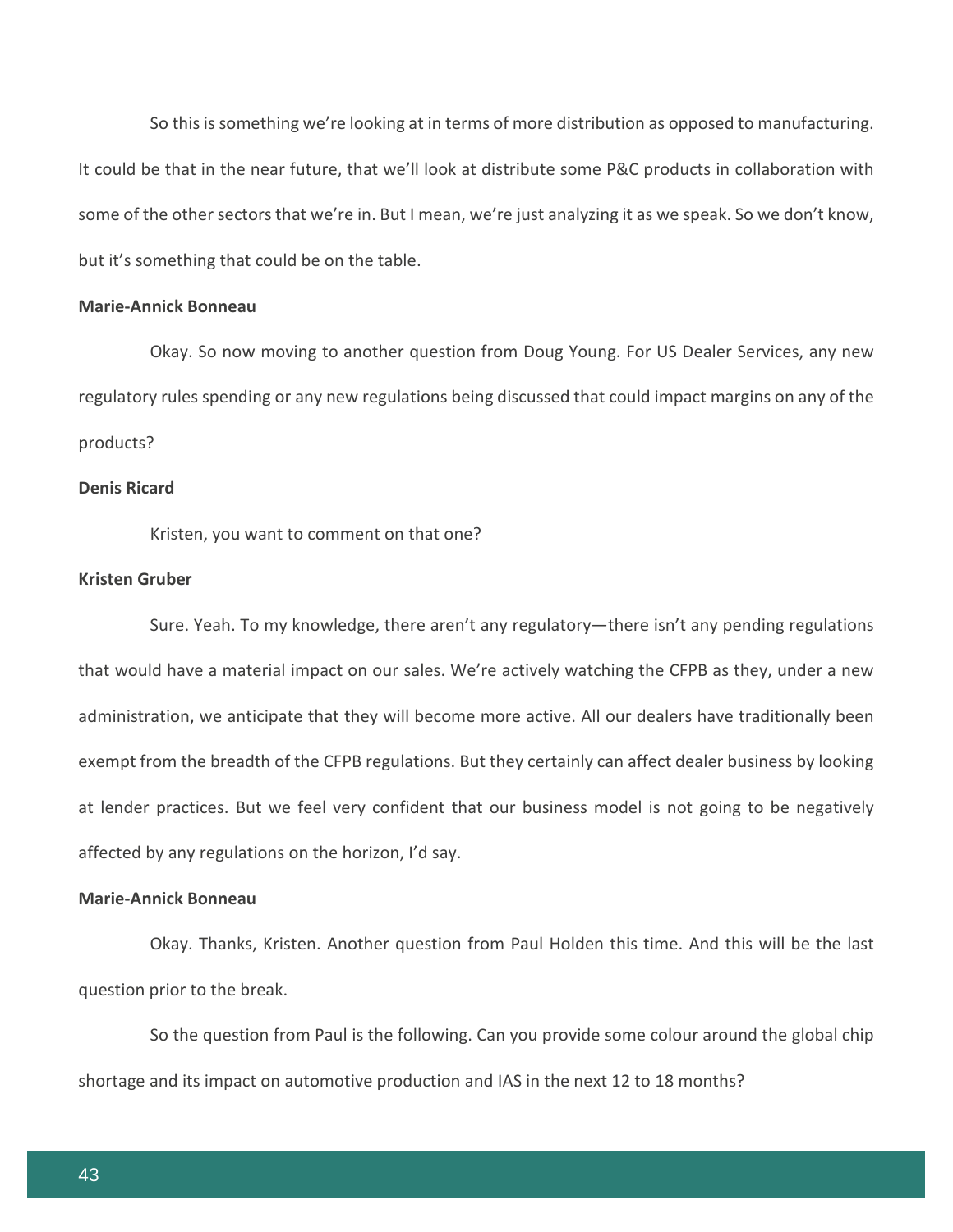### **Denis Ricard**

I see that there are a lot of interesting questions on the US Dealer Services business. So Kristen, I guess you can take that one.

#### **Kristen Gruber**

Sure. Yeah. We're definitely watching the global chip shortage. We're hearing from manufacturers that there is definitely going to be some pressure on new car inventory because of these shortages.

But new car inventory pressure is something we've been dealing with since Q2. I mean the COVID pandemic, when most manufacturers shut down their production lines, we saw inventory shortages on new cars that really bled into Q2, Q3 and Q4.

So we've done a very good job managing through those inventory shortages, and we'll continue to do that until—these things have a way of balancing eventually. And until then, we'll just continue to do what we've done, which is grow our business one dealer, one agent at a time.

## **Denis Ricard**

Yeah. I can testify that it is applying also in Canada because I'm still waiting for the car I ordered in last December. So I'm supposed to get it in April. Hopefully, I'll get it. Okay.

#### **Marie-Annick Bonneau**

Okay. So thanks for your questions, and thanks to our speakers for answering them.

In terms of logistic, you can see that there are still three questions outstanding, but they will be prioritized during our second Q&A session when Jacques is with us.

And just to explain, you know that we're doing this event in the context of the pandemic. So the Q&A sessions, they were staged in advance. We all have our place. So that's why Jacques was not with us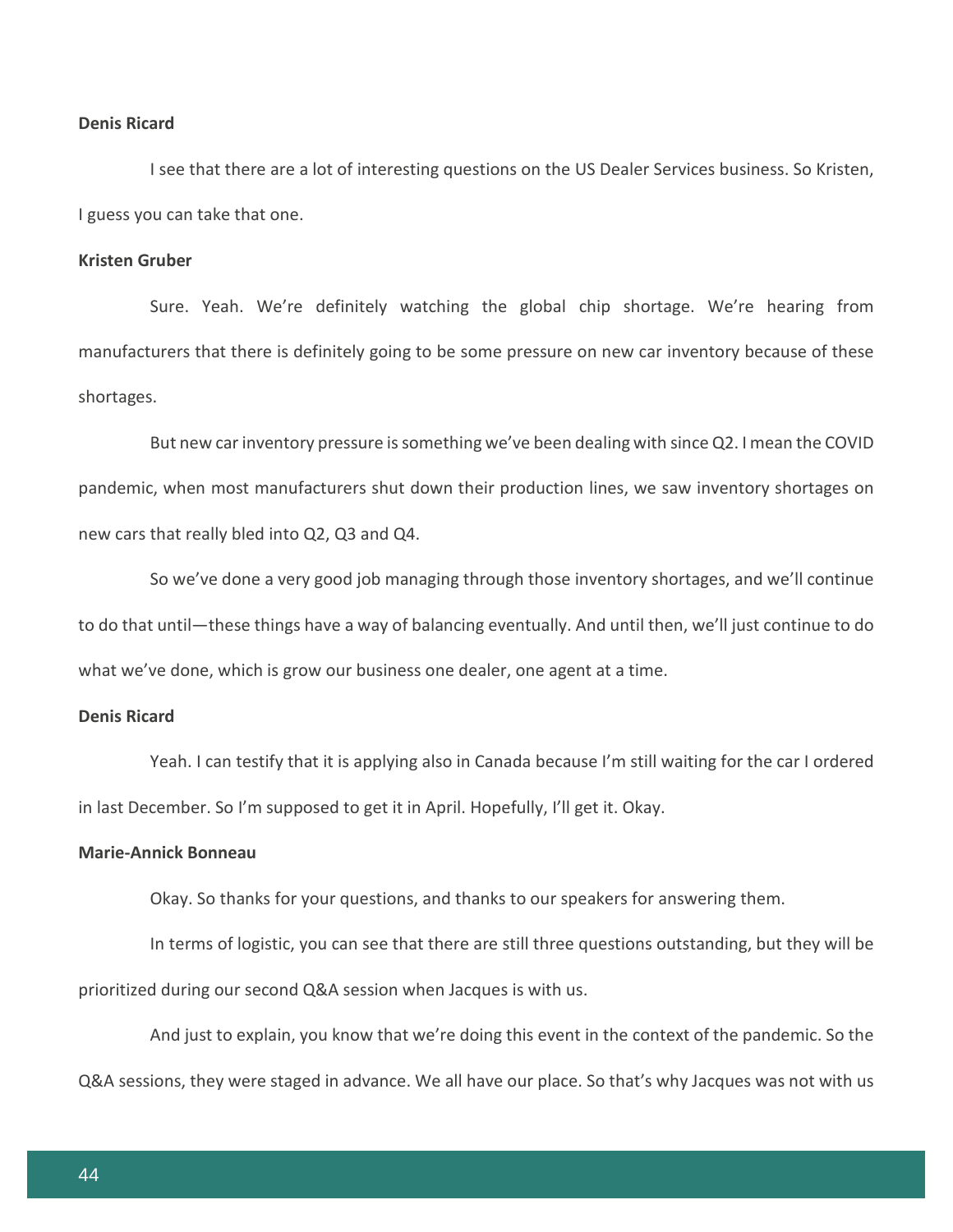for this first session. It was for sanitary conditions. But he will be here for the second session and he will answer these questions.

The other thing, all of our speakers will be available during the second Q&A session. So if you have other questions that you'd like to ask to Renée, Kristen, Mike, or François, they will be available to answer them during the second session.

And last item, we will now take a break, and the event will resume at 10:45 sharp. Thanks.

#### **PRESENTATION**

#### **Marie-Annick Bonneau**

Welcome to the second portion of our event.

Technology is continually evolving, and it is a key aspect of our strategy. I'll now invite Pierre Miron, Executive Vice-President, Information Technology and Investment Operations.

Pierre joined iA in 2018 with more than 30 years of experience in IT and finance sectors. Among previous roles, he has worked at the Caisse de dépôt et placement du Québec where, as EVP and Chief Operations and IT Officer, he modernized CDPQ's technology and operational infrastructures.

Today, he will be accompanied by Renée Laflamme, EVP, Individual Insurance, Savings and Retirement, to comment on our digital strategy.

**Pierre Miron** — Executive Vice-President, Information Technology and Investment Operations, Industrial Alliance Insurance and Financial Services Inc.

Good morning. I'm happy to discuss with my colleague, Renée Laflamme, the iA digital transformation investment plan. As you will see during the course of this presentation, this plan helps to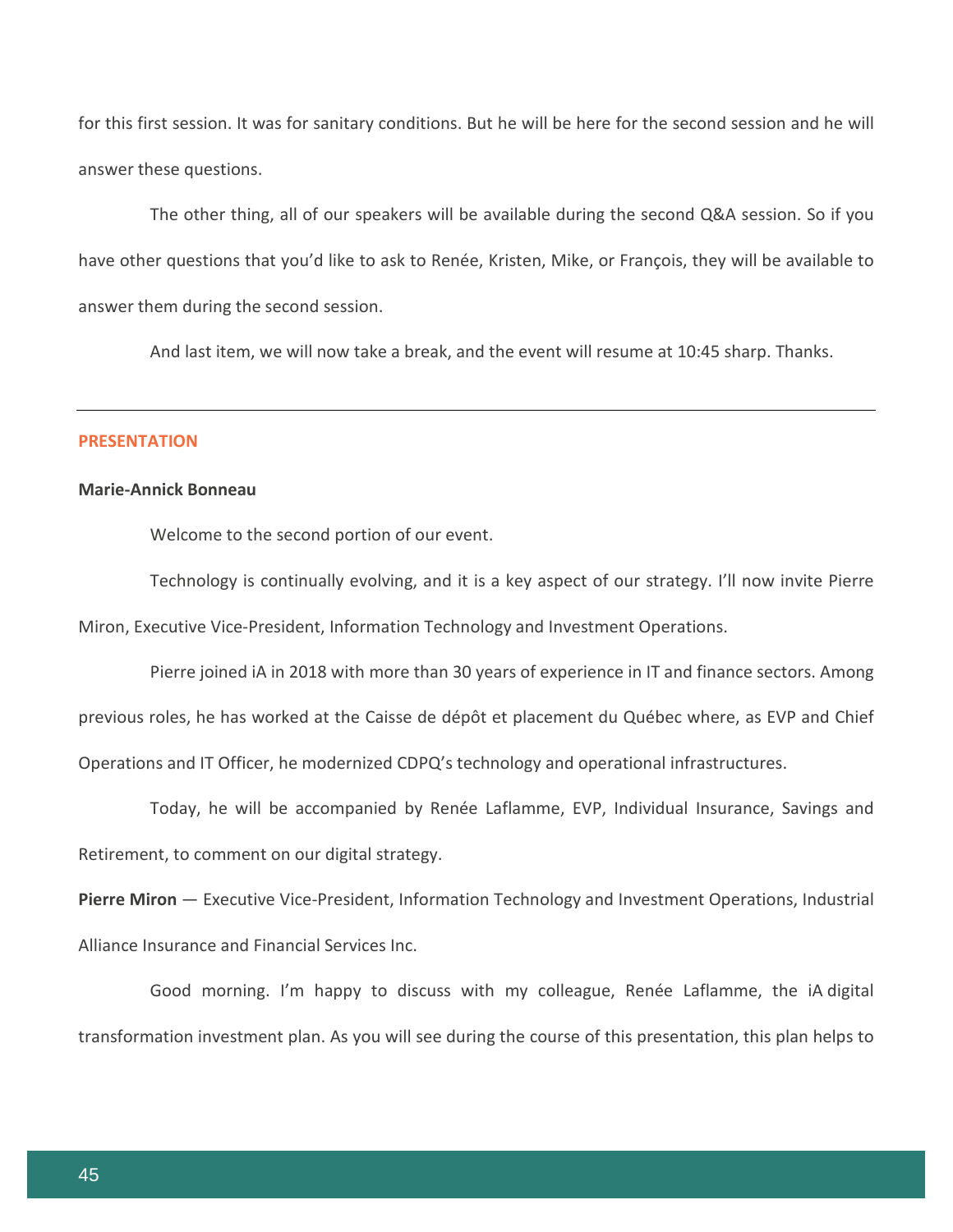strengthen our strategic position on the distribution of iA products in order to support the Company growth strategy.

This \$500 million investment plan, which runs until 2025, is strictly dedicated to the iA digital transformation strategy. It is in addition to the regular IT investment we make. It is particularly devoted to the implementation of state-of-the-art business platform to modernize and simplify our legacy system and also to add specific components of improving the customer and advisor experience.

In addition, part of this sum is also devoted to the automation of business processes and increase the use of data, including the use of artificial intelligence and predictive analytics.

In summary, in terms of value creation or return on investment, if you wish, the work that we've done so far shows that the investment will contribute to the improvement of the earnings per share by at least 1 percent over the next few years.

I turn it over to Renée to briefly present the progress made in 2020. Renée?

# **Renée Laflamme**

Thank you very much, Pierre.

Well, yes, in 2020, the technology was ready to support growth. We've already discussed the outstanding growth of individual insurance and savings and how the digital technology supported that growth.

We've had growth in all lines of business. It's interesting to note that in the wealth business, and more specifically in the MFDA business, we can recruit and onboard new advisors 100 percent online. In fact, we've recruited \$1.2 billion of assets under administration 100 percent digitally. So we can say that at iA, the digital technology is truly supporting growth.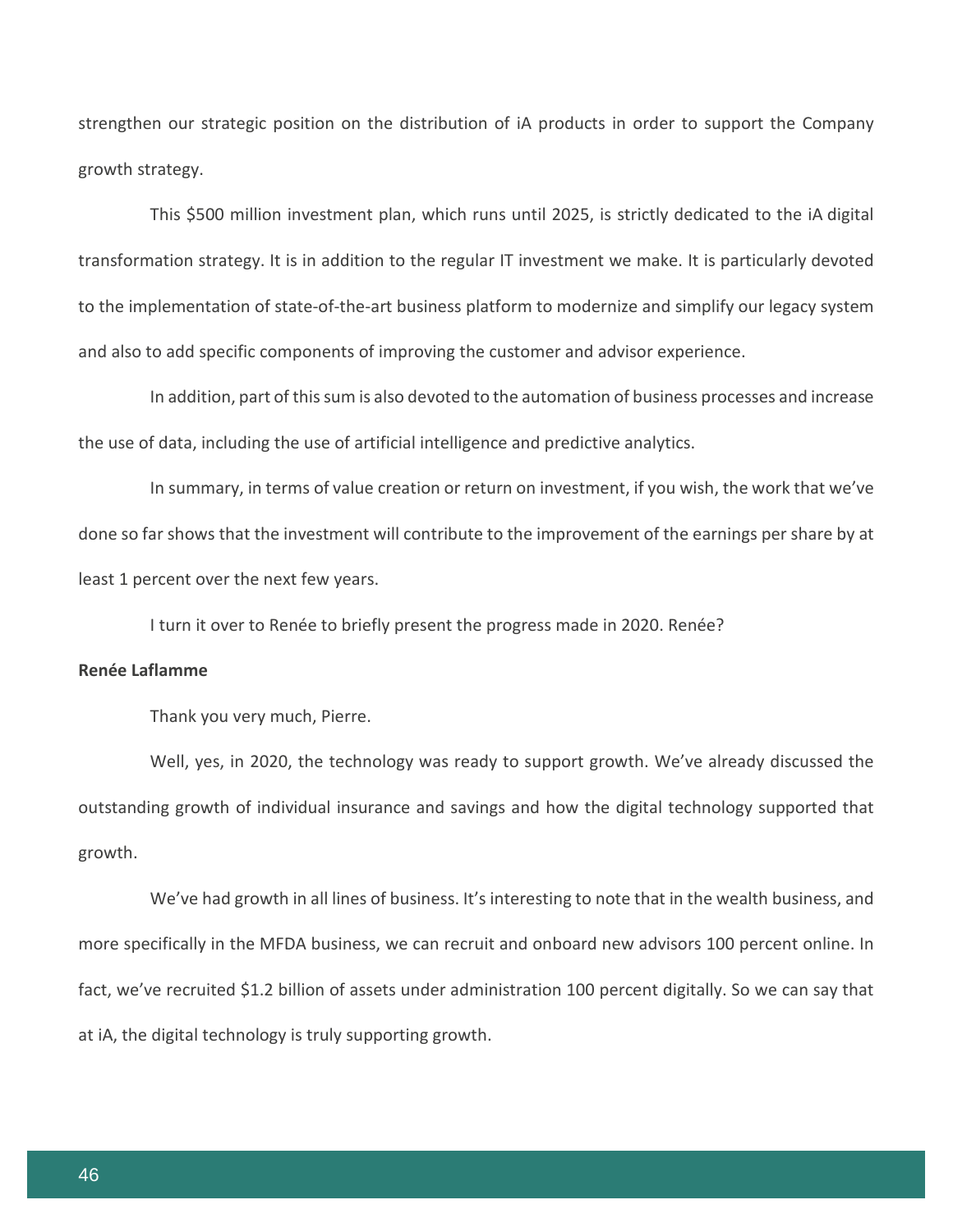Less visible but just as important, technology is also supporting operational efficiency. For example, in the Group division, we can do 100 percent of health claims electronically. It's also interesting to see that more than 95 percent of our employees are currently working from home; they're working remotely. In fact, when COVID hit a year ago, over the weekend, 95 percent of our staff were working from home.

We would like to show you an example of how technology is truly supporting growth. And we will show you the EVO platform. EVO is the platform that our advisors are using to sell insurance. Ninety-four percent of all the applications we receive are electronic, and they're coming through EVO. Watch this.

# **Narrator**

At iA Financial Group, we are in digital evolution mode, pioneering the next in tech to stay ahead of the competition. Enter EVO, our experience-driven platform. EVO is an intuitive digital sales platform that streamlines insurance, delivering an unmatched experience for clients and advisors.

Features include easy-to-use illustrations that paint a clear picture for the client, using strong, predictive underwriting models; live updates so you can compare pricing for different insurance solutions in real time, from simple to more complex products, from one scenario to another to best suit client needs; all that with instant approval of up to \$2 million. EVO simplifies and accelerates the sales process so advisors can focus on what matters the most, providing expert advice.

It also makes it possible to complete a sale 100 percent online from the initial contact to the electronic signature and contract delivery.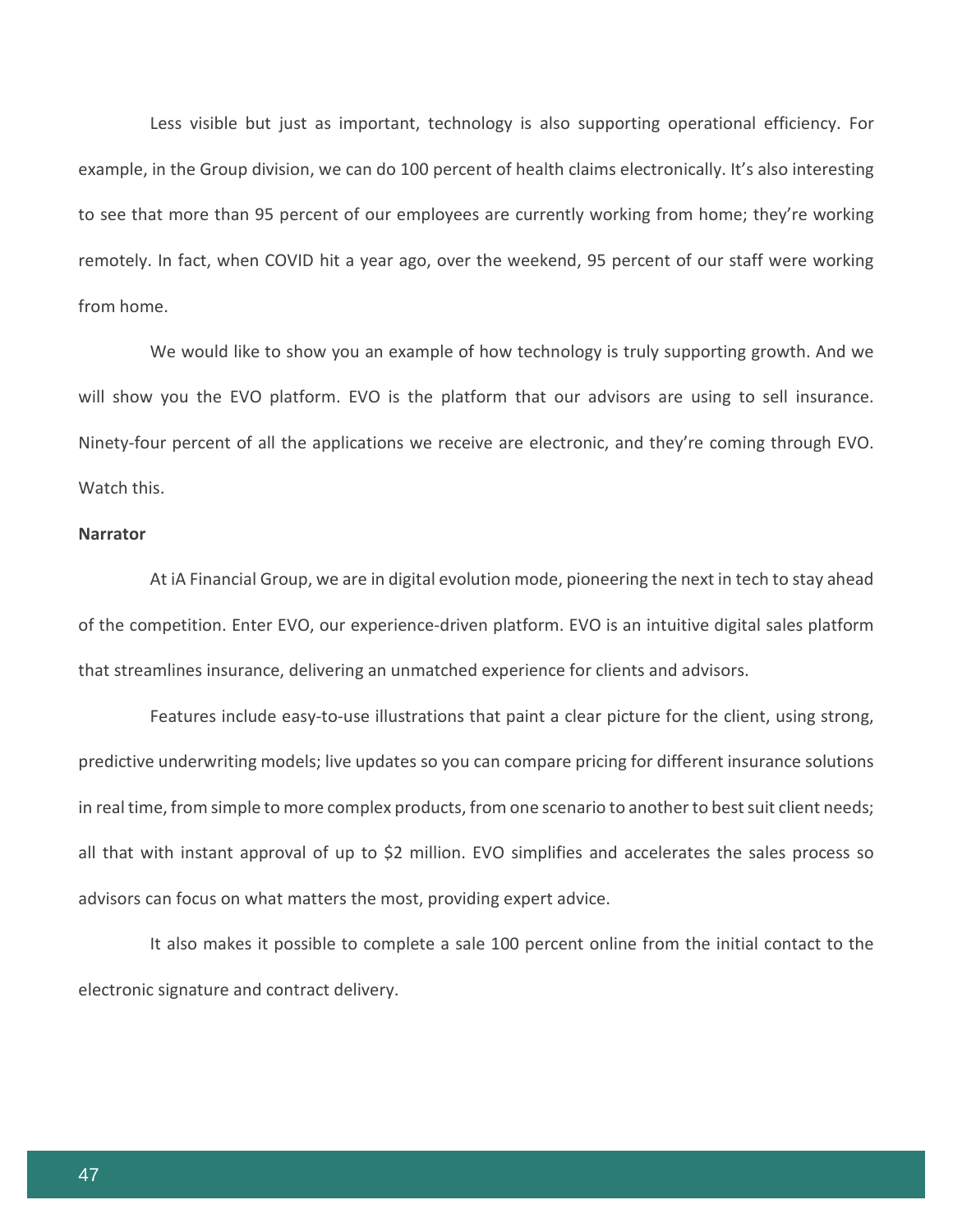In 2020, advisors ranked iA number one in the industry for online tools. Having the best distance-selling solution led to a significant increase in the number of advisors selling iA insurance. Straight-through processing has doubled, and almost one out of three transactions is now instantaneous.

But innovation never sleeps, and we're continuously investing in the latest tech to improve our EVO sales platform, which is a key component within our global digital strategy. Powered by AI, EVO's evolution promises to push our digital experience even further. That means more advisor/client online interactions, more accelerated underwriting, and even more new insurance business, with advisors completing sales from any device, anywhere, anytime.

Propelled by our success and a clear vision of the future, iA is firmly positioned as an undeniable leader of our industry for today and tomorrow.

### **Pierre Miron**

To give you a more detailed view of this plan, we have decided to focus our investment in three axes that will contribute to fuel the growth of the Company.

The first one and maybe the most important one is the client and advisor experience. Our digital tools helped outpace the market growth by obtaining a more detailed view of the customer through the use of the data and improve the customer and advisor experience by providing sophisticated sales tools and self-serve capabilities. Because of this investment, it will be easier to do business with iA, whether it's a direct connection with a client or to an advisor.

The second one is business efficiency that will help reduce our direct operational costs by 20 percent. The renewal of our business platform, as well as the process automation component, will make it possible to achieve this gain in efficiency. In addition, part of the strategy is to reduce IT costs by adopting cloud-based solutions and removing old, expensive legacy systems.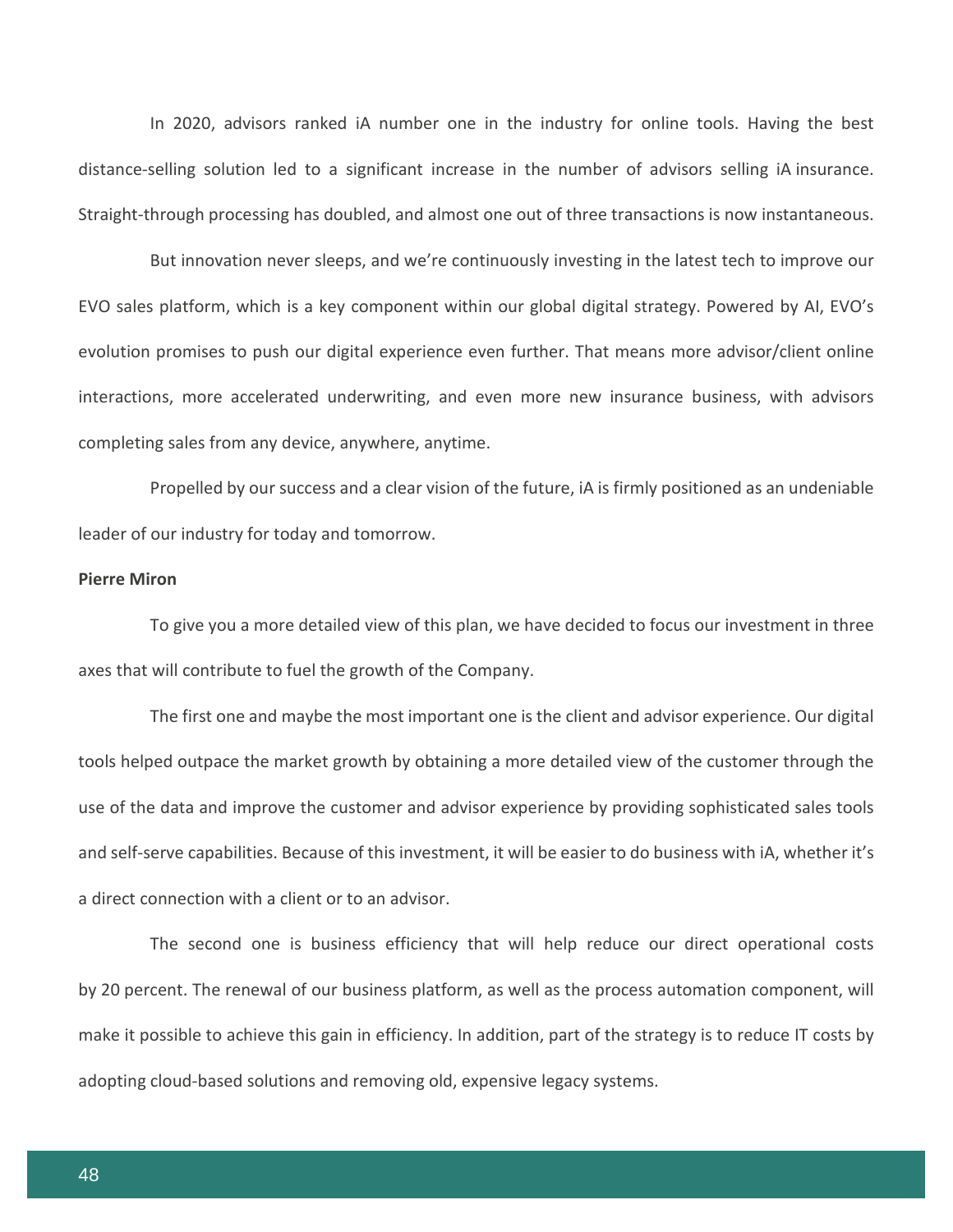And finally, the third one is related to the people pillar by having the right talents and skills at the right moment. You can imagine an evolution of the talent pool with the achievement of this pillar with the two other pillars: fewer clerical staff with process automation and more high-calibre professionals for the use of artificial intelligence and predictive analytics. And finally, we are continuing to search for strategic partners to enable us to speed up certain initiatives.

To fully support these axes, we are investing in four enablers. And the first one, already covered, is system and technology by deploying our business platform with straight-through processing, automation, and robotization capabilities. In addition to our process-driven efficiency, we leverage our data and analytics ability by adding artificial intelligence and predictive analytics. So you can imagine both at the same time, high efficiency on process-driven and being driven by data to be triggered by live events coming from our customers, from the data coming from the customers.

Talent and culture. In everything we do, we take a digital stance. This contributes to the rapidly evolving talent pool; less operational, more analytical, like I said earlier. Obviously, we are continuing to invest in the concept of work-from-anywhere. For sure, we worried that one day, the COVID has been declared last year. But more than that, we are heavily investing on this concept of this new way of working. Therefore, we are already promoting this new way of working.

And finally, the operational model and partnership. The key message here, we are really looking for technologies that are scalable and flexible enough to support our organic growth as well as future acquisition. In a sense, we are creating a kind of recipe for the future for scaling our growth strategy.

# **Renée Laflamme**

Yes. As mentioned by Pierre, technology is truly supporting operational efficiencies. And in the individual insurance sector, we are in motion. We are modernizing our back office. We are actually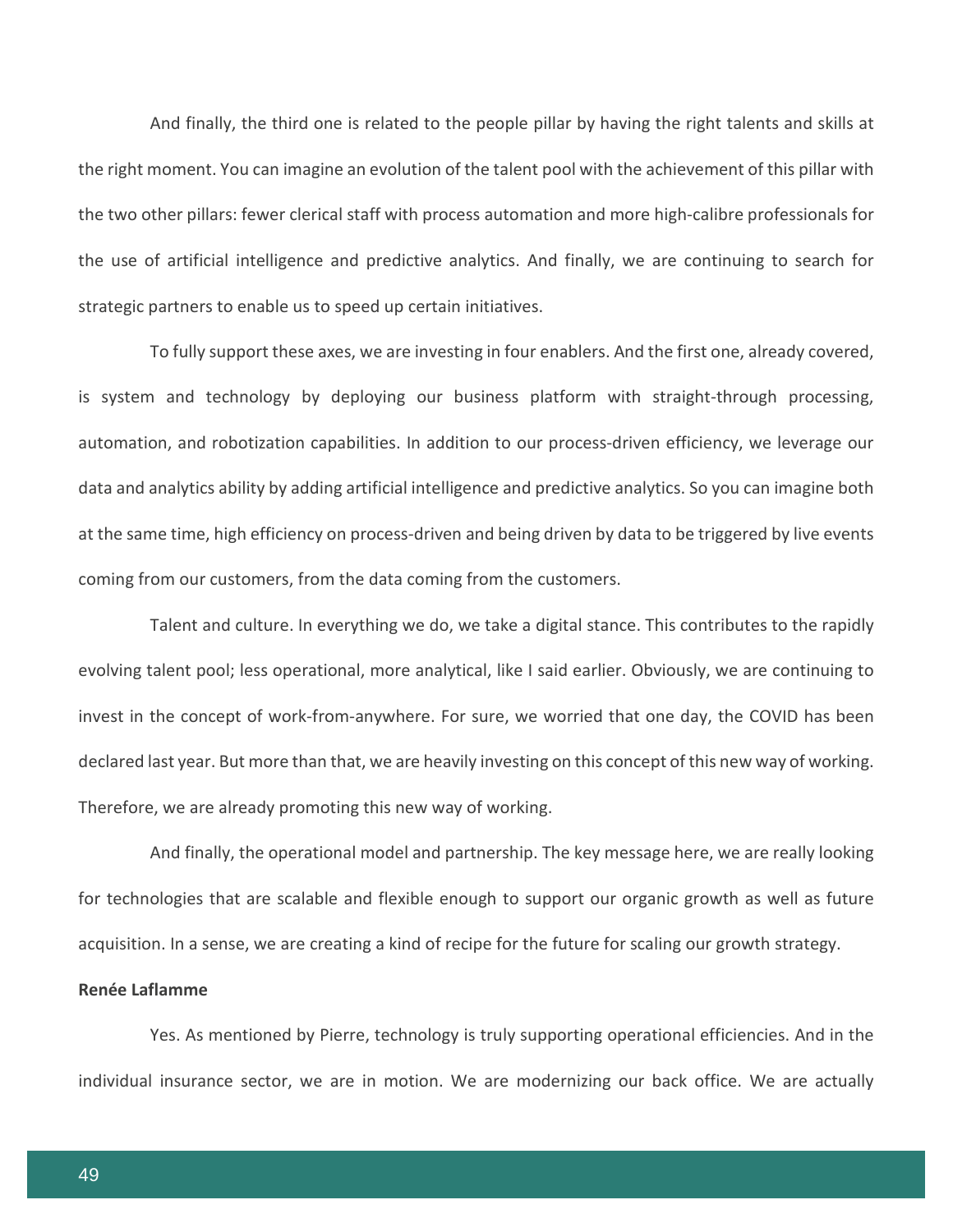implementing a new solution in a new modern ecosystem. And we will do this to favour straight-through processing, as well as a better connectivity with our partners and with the internal ecosystem at iA. We will retire the legacy system, and we will save almost \$25 million per year.

This project is a five-year project, and we are one year in. It's going to be multiple deliveries, and we are very proud with the deliveries that have been done so far and that will continue to be done in the next steps.

With this new technology and the increased operational efficiency, we are clearly building ourselves another strong competitive advantage.

#### **Pierre Miron**

So in addition to what Renée just presented and I just presented, our plan is to replicate the same strategy for the other business units such as the wealth, the dealers, and maybe the group insurance as well. So the whole idea is not only to revisit the back-office modernization, but it's also to go over our complete integration from the front to the back office operation in that sense.

So now, to give you a closer look about what we mean by improving the client and advisor experience, I'll turn it over to Renée again to talk to you about this notion of 360 view of the customer. Renée?

## **Renée Laflamme**

Well, going forward, having a 360 view of the client is critical. We already know our clients very well; we know our advisors. We're using the data, and we have multiple initiatives.

And just to name one, for example. With the consent of the client, we cross-reference between individual insurance and iA Auto and Home. We have multiple of those initiatives that we do across our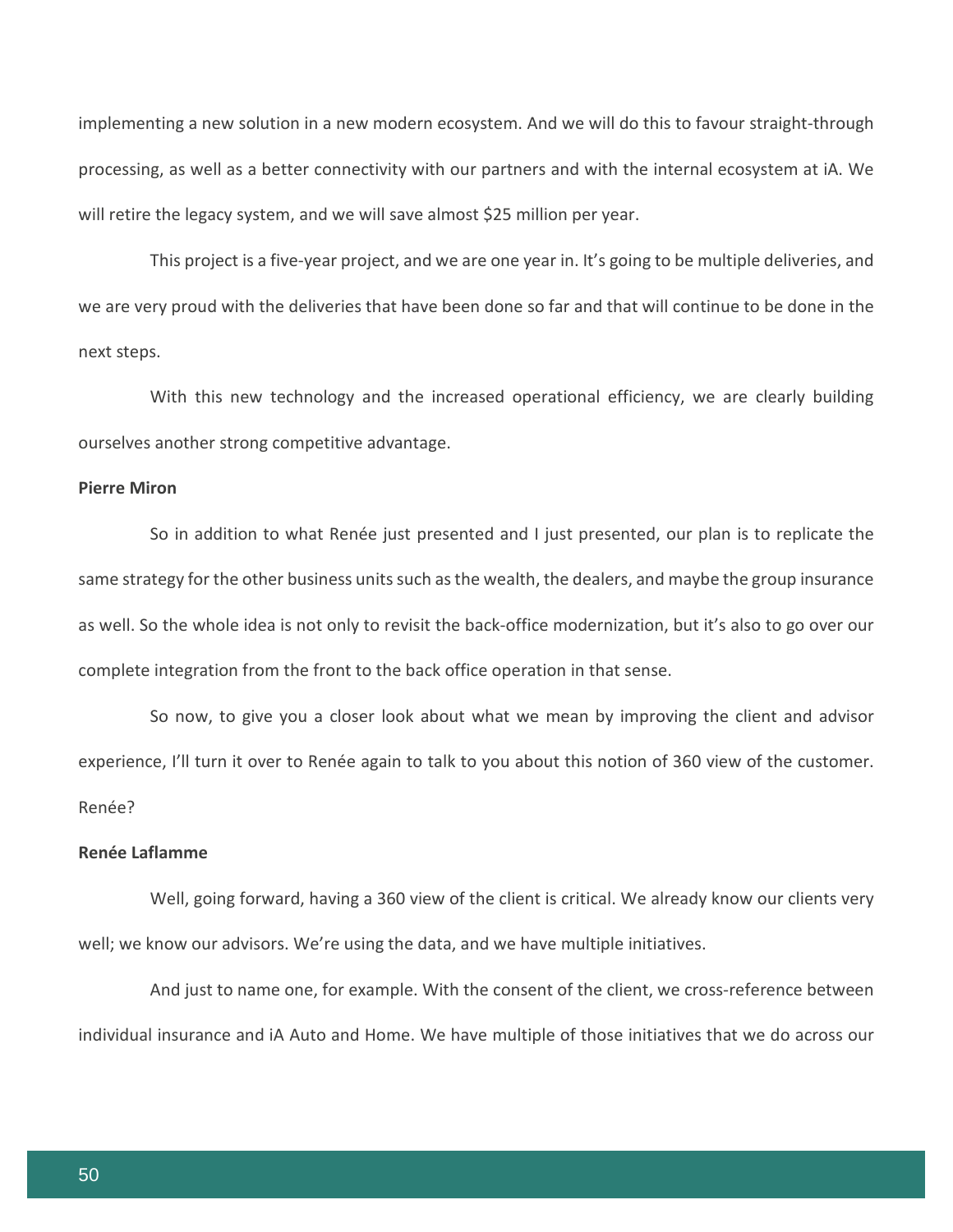organization. However, we want to go further. We want to do more. So we want to be able to use the data to be able to identify the next-best offer to our clients or to the advisors.

We want to be able to give more self-serve capabilities to our clients to be easy to deal with. We want to be able to automate some of the tasks that our people in the contact centre have so that they're more efficient and they also have a better employee experience. In fact, it's a seamless experience for both the client and the advisors, easy to do business with.

In order to do this, we of course need to have the right strategy. And I'll let Pierre speak to this. **Pierre Miron**

Talking a bit more about what we mean by technology behind this is, yes, considering the implementation of the department of a global CIM, if you wish, but also leveraging as much as possible all the data that we're going to get, that we're going to collect from all the different sources, and improving the customer experience by leveraging as much as possible the data coming from all over the place and trigger some action coming out from the CIM and the other tools that are going to be implemented.

Finally, in a nutshell, we are really shaping the iA ecosystem to fully support our business plan. As you may know, IT is business, and business is IT in the financial services.

Some of the targets we've discussed today, including our drive to maintain superior growth through digital technologies, greater uptake of product offerings, and efficiency gains, are realistically achievable. Therefore, and as I mentioned at the beginning of our presentation, I'm deeply convinced and we are deeply convinced that this IT investment contributes to an improvement of at least 1 percent in the earnings per share for the next year.

I hope that we have succeeded to give you a very short overview of what we are intending to do.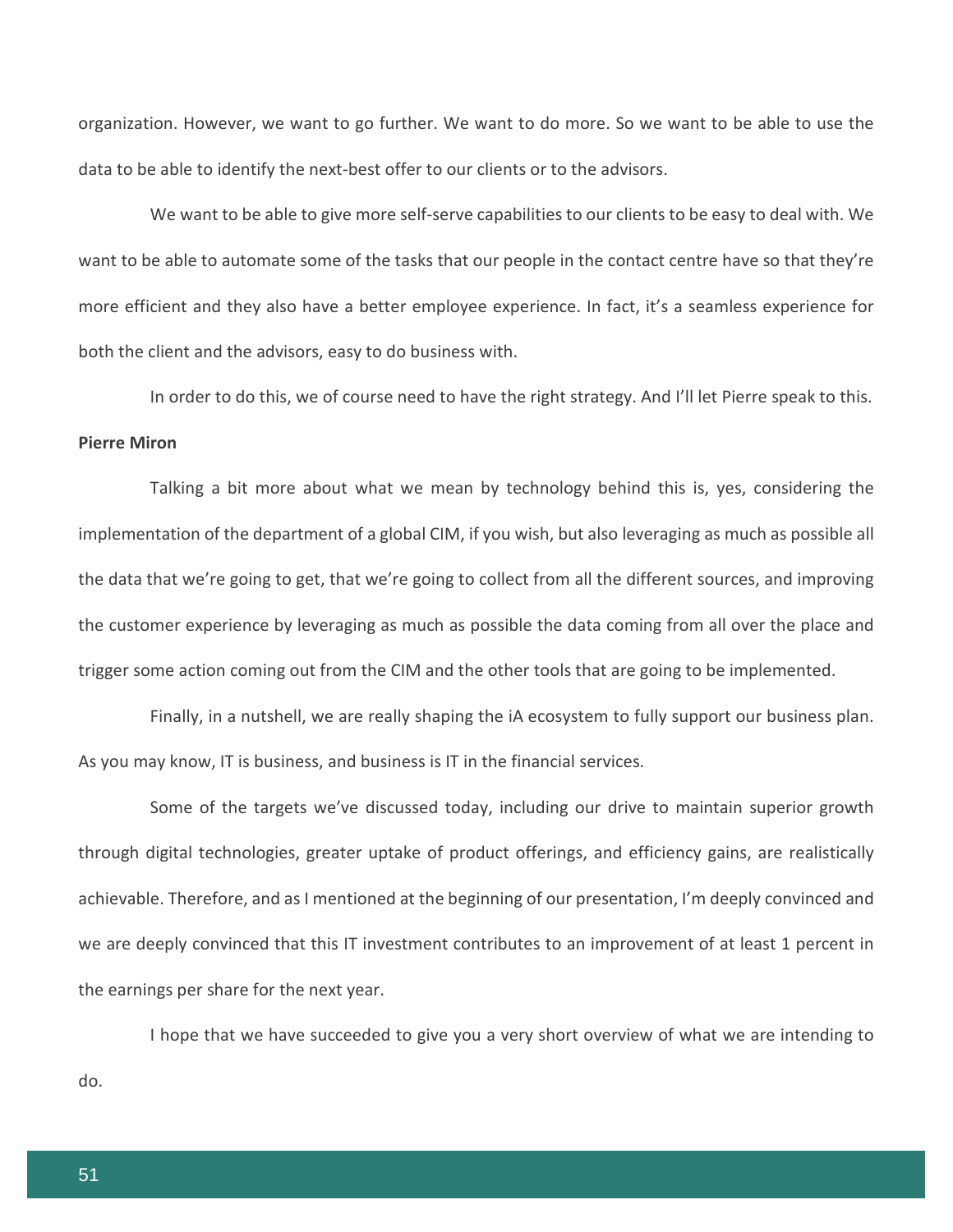Key messages here. We're already in action, and the objective is to maintain our strategic position related to the efficiency of our distribution product. We've already captured some of the benefits related to this investment. It's a journey. Everything will not be completed tomorrow. But we know exactly what we're going to be doing with the \$500 million investment, and it's a real positive return on investment of at least 1 percent. Thank you very much for listening.

# **Marie-Annick Bonneau**

Thank you, Pierre and Renée.

It is now my pleasure to invite Alain Bergeron, Executive Vice-President and Chief Investment Officer. In addition to his Master's in Financial Engineering, Alain is a CFA and a Chartered Market Technician. Previously, Alain was Senior Vice-President at Mackenzie. He also spent more than 10 years at the Canada Pension Plan Investment Board.

Over to you, Alain.

**Alain Bergeron** — Executive Vice-President and Chief Investment Officer, Industrial Alliance Insurance and Financial Services Inc.

Good morning, everyone. It's a pleasure to speak with you today. In my session, I'll focus on three things. Having joined iA 18 months ago, I'll give you some of my initial impressions, I'll give you insights about iA's investment portfolio, and I'll finish by focusing on the future.

Many of you know me from my days on the buy side, but it's the first time you see me on the issuer side at an investor day. Let me start by saying why I came to iA. I came to iA because I saw something. I felt there was great potential, and I felt that I could help the investment team realize that potential.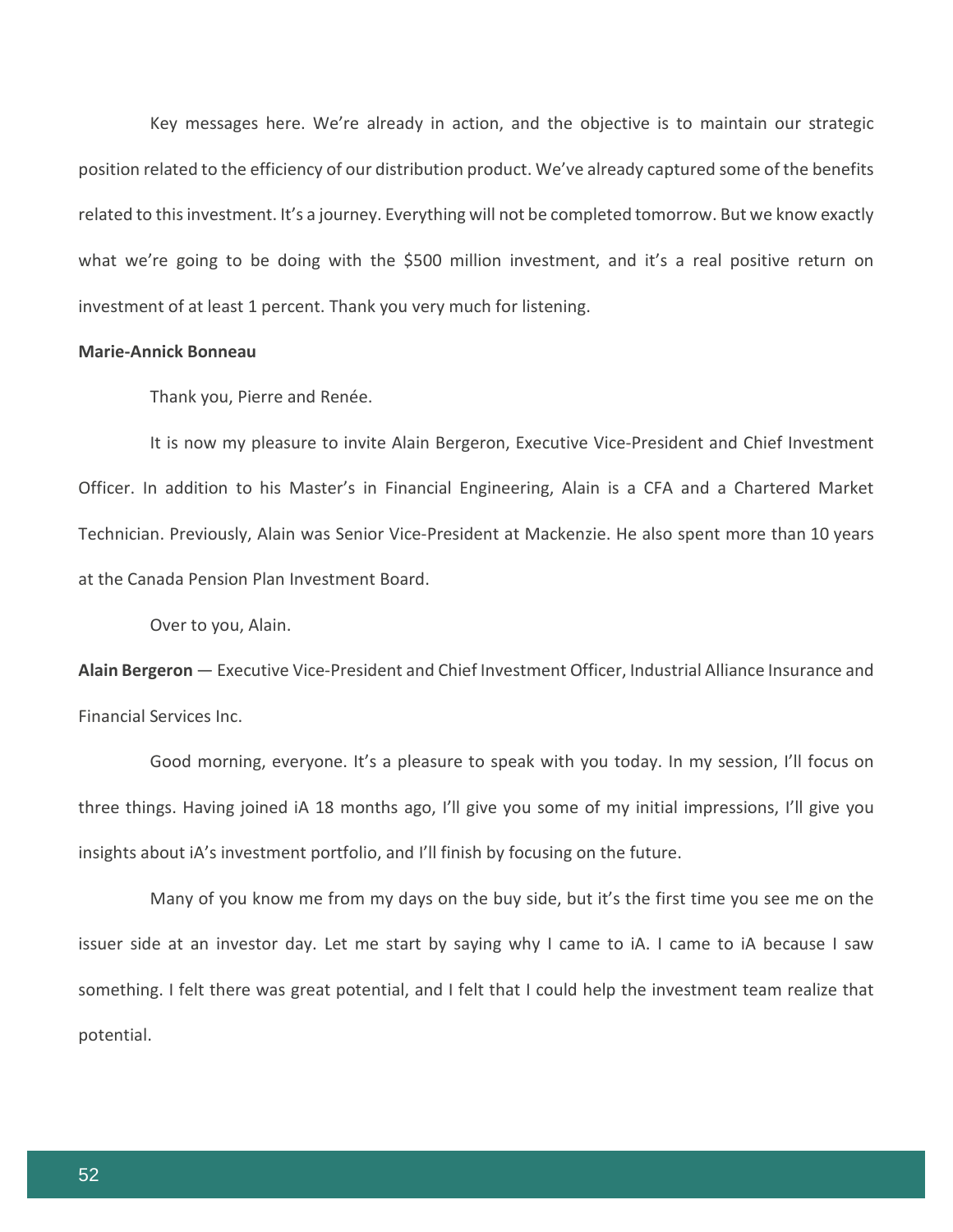It reminds me of my last two roles, which I really enjoyed. Take the CPP Investment Board role, for example. When I joined in 2003, it was hard to recruit talent. CPP didn't have anything close to the reputation it enjoyed when I left 11 years later or today. It was definitely a team effort, and I really enjoyed the role that I played in that.

Here at iA, I'm starting with a much stronger base, however. If you look at the chart on the left, it shows that iA now has scale, \$100 billion of AUM. There has been a massive evolution at iA in the last 10 to 15 years. Managing \$25 billion is not at all the same as managing \$100 billion, and you all know the importance of scale in asset management.

iA has a strong balance sheet. It has capital. It has a strong distribution. There are many teams with solid investment performance. The portfolios are well managed. There's more investment talent. There's more scale. There's more breadth here than I expected coming in. And that gap between external brand—external perception and reality, that's clearly an opportunity.

If you combine all this with a collaborative culture and a real desire to get to another level, from Denis, from the board, from the investment team, that's a very attractive combination of factors.

Let me give you a sense of the current capabilities of the investment team. This team has over 100 investment professionals that allow us to get exposure to quality assets. Yes, in the traditional asset classes such as equity and bonds, but also in private assets such as private debt, private equity, real estate, commercial mortgages, infrastructure. In fact, we manage over \$13 billion of private assets, and you can see the breakdown of that on the chart on the left.

The chart on the right shows you the AUM, broken down by type of clients. The key point here is that the investment team serves both retail and institutional type of clients, which are, roughly speaking, of similar size.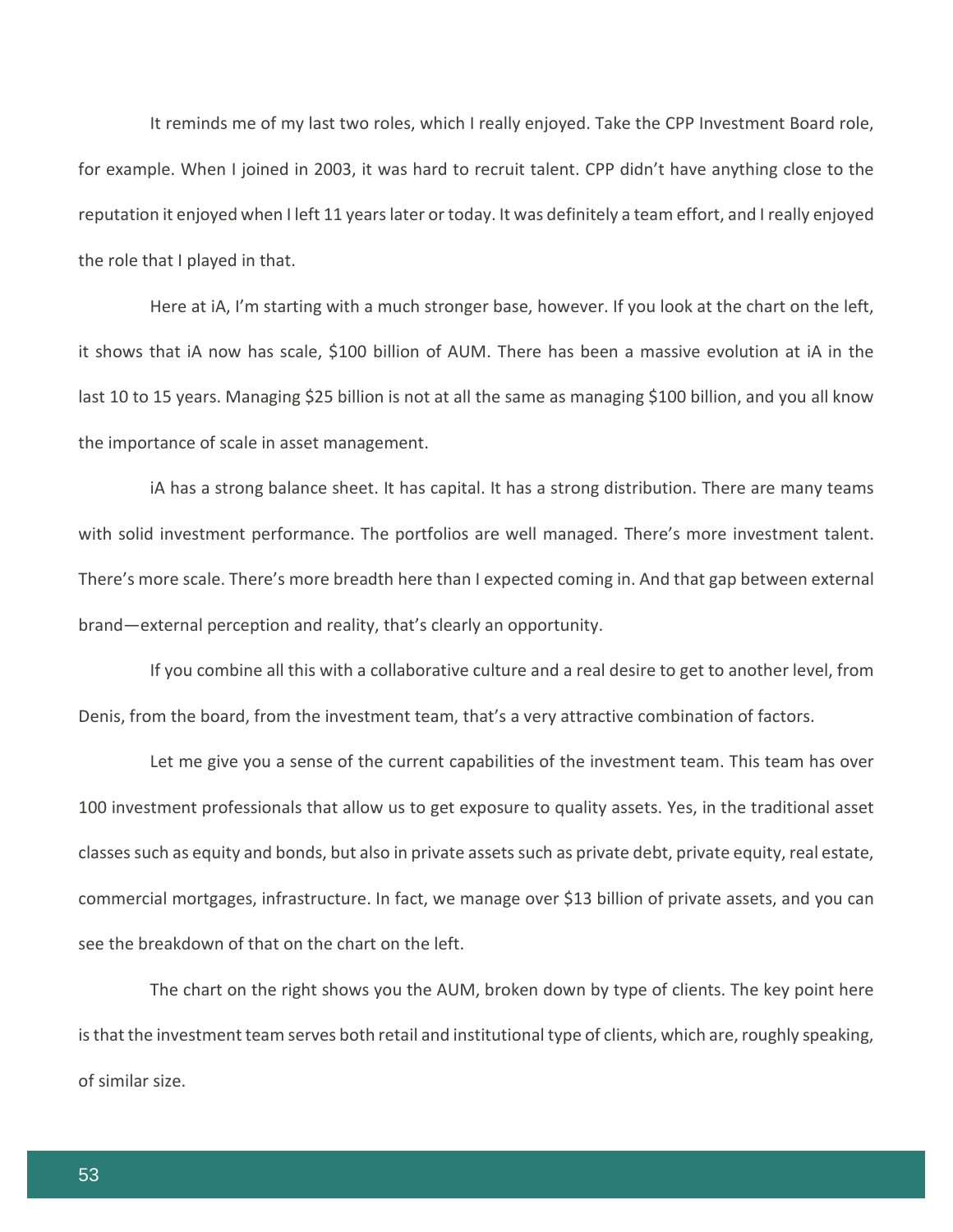That concludes my first point that iA has an investment platform with critical mass.

Now, let's do a quick overview of iA's investment portfolio. That's the \$45 billion portfolio that you see on the table on the right.

This slide shows you the portfolio allocation. The key takeaway here is that the investment portfolio of iA is positioned conservatively. This is mainly in fixed-income portfolio, 71 percent in bonds. So that keeps the risk low. It provides a reliable income stream that serves to back our liability. The majority of those bonds are government bonds, and 2020 was a good year to show the resiliency of the bond portfolio. Credit impairments were less than 0.1 percent of the corporate portfolio.

In terms of sectors that are making the headlines in the market these days or where risks are elevated, I thought I'd take a moment to focus on those and, in the process, demonstrate that our exposure is either small—if you look at our holdings and sectors that are worst affected by COVID, 1.1 percent of portfolio—or that our positioning is fairly defensive relative to typical institutional portfolios, which help mitigate the risk.

Commercial mortgages, over 70 percent are insured. In terms of our investment properties, retail allocations, less than 10 percent. Our leases are long term, and our WALT, weighted average lease term, is 9.6 years. The biggest type of tenants we have are government. So those characteristics should help our portfolio navigate the uncertainty of the next few years.

To look at the evolution of our assets over the last five years, there are three main points. Number one, the credit quality of the portfolio has increased. As the chart shows, AA and AAAs are now 53 percent of the bond portfolio. I would also point out that our allocation to BB and lower is 1 percent.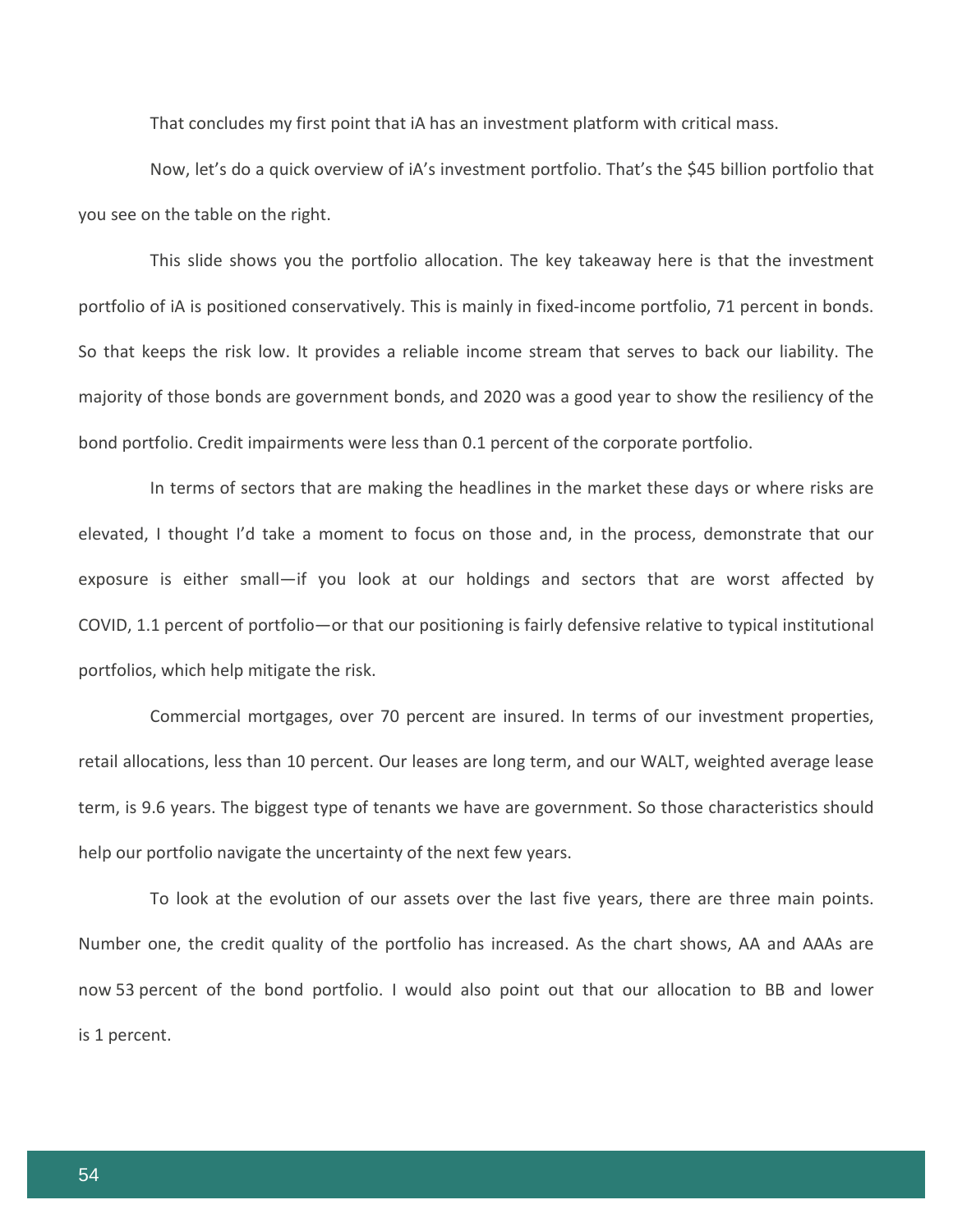The allocation mix between government and corporate has remained fairly stable. It's also worth noting that our allocation to corporate is lower than other lifecos. And that provides some dry powder for the future.

And as the chart shows here, we have decreased our public equity allocation, and we've replaced them with infrastructure and private equity, and with also an option strategy. The option strategy decreases the risk of the equity exposure. And as such, it also makes the portfolio more capital efficient.

Let me say a few words on our risk management. We have four main risk management programs. They allow us to manage and decrease the risks that are coming from segment guarantees or interest rate exposure or currency exposure and in public equity, the option strategy that I just talked about on the previous page.

All of them have been effective at reducing vol, in general and in 2020. And as such, and because the capital formula recognizes good risk management, all of them have also been effective at reducing the regulatory capital.

I want to bring your attention to our interest rate sensitivity, because there was a big shift in our exposure in the last few years. Look at the chart on the left. The blue line shows a measure of interest rate sensitivity called IRR or Initial Reinvestment Risk. The orange line shows the 30-year Canadian rates.

So the chart shows that we have executed our plan to eliminate our exposure that my predecessor had talked about at the last investor day. In fact, we actually accelerated its implementation a few weeks after I joined. It also shows that the timing was favourable. The exposure was eliminated a few months before the rate collapsed. We've clearly enjoyed very quickly the benefit of that protection during 2020.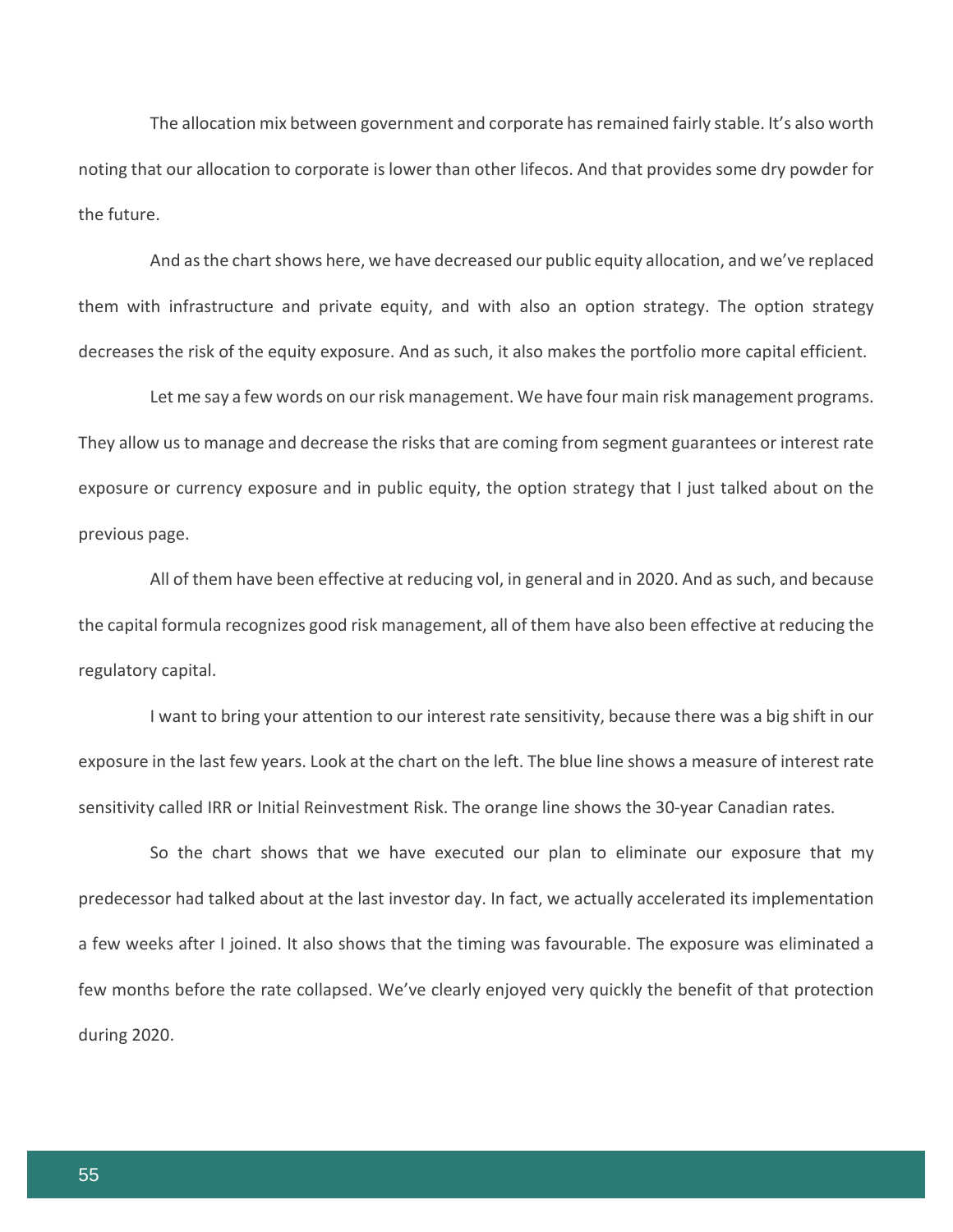The table to the right shows how we're using derivatives. It shows you the breakdown of how we're using them. The key takeaway is that 99.98 percent of the derivatives on our balance sheet are used to implement the hedging programs of the previous page.

Now let's shift to our future evolution and ways we think we can add more value to this organization. Now despite the strong base that I've mentioned at the beginning, I don't think we're capturing the full potential of our scale. Historically, our investment capabilities were somewhat fragmented. For example, think of iA Clarington. Had its own investment department, its own trading desk, its own investment oversight function. It's hard to make the economics work as a standalone \$10 billion investment shop.

But it's a complete different story within a \$100 billion ecosystem. To get the benefit of scale, we've consolidated all portfolio management capabilities in one investment department, and we've merged the trading desks and the oversight function.

There's a second dimension to this. There are some areas that would benefit from more resources, from augmented capabilities, to realize the full value that can be derived from the assets that we manage. It's not clear that smaller pools of \$10 billion or \$20 billion could afford certain capabilities in isolation, but that's a very different story when you take the \$100 billion view. An example of these capabilities is asset allocation and portfolio construction, and it's big enough that I've made it a separate point on the next slide.

I'll finish this slide by saying that the investment team is relatively unknown in relation to its size and depth. So we have the opportunity to decrease the gap between the perception and the reality and, by doing so, supporting further the lines of business in their sales effort. And by adding talent, it would positively reinforce that brand effort as well.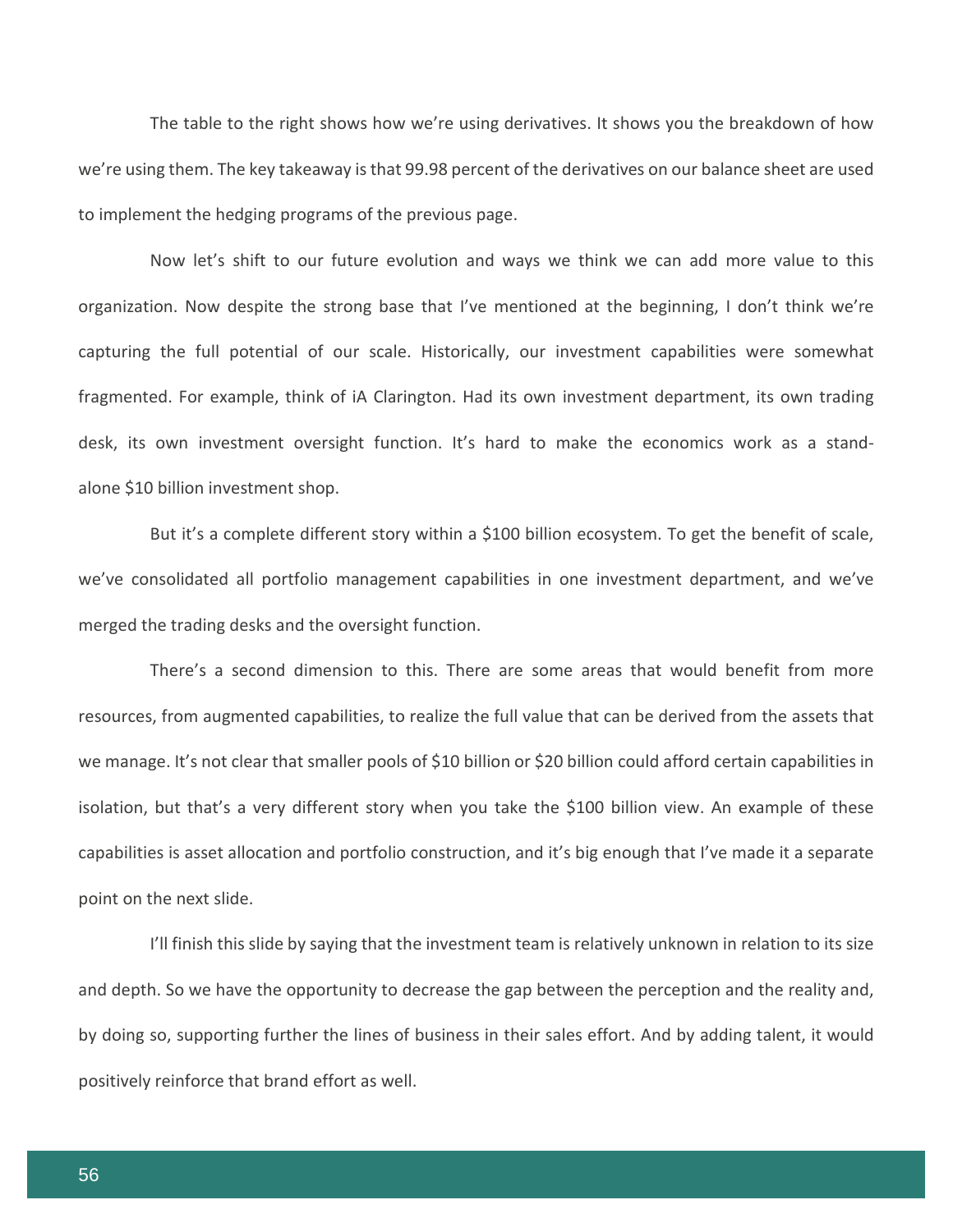I've mentioned asset allocation and portfolio construction a minute ago. I believe that iA as a whole would benefit from having deep, world-class capabilities in this area, something of the calibre of the large and sophisticated pension funds. I'm very happy to say that deepening these capabilities has good momentum. We've had some talent joining us recently with experience at leading global investment firms, and we'll have more to say in the next few months.

We've also made some internal changes and are dedicating more talent and focus on this. Why the focus? If we can improve the total portfolio return with a similar risk profile, that could be meaningful. iA's investment portfolio is \$45 billion, so the math is simple. Every basis point of extra return is worth \$4.5 million a year.

There's also the coming of IFRS 17, which could provide an opportunity to enhance our portfolio construction and our SAA, strategic asset allocation. Research is underway. It's too early to share the conclusions at this stage, other than saying that the initial results are encouraging.

The other reason for the focus is that, for iA's clients, these augmented capabilities should improve the expected risk-adjusted return, but also create a differentiated narrative for multi-asset funds such as the managed solutions. And these funds represent a huge category, and so that should help move the dial with our mutual funds and our seg funds.

Optimizing capital. That will be a big area of focus for the next few years, including 2021. We're exploring strategies that aim at reducing further the left tail without sacrificing returns too much. And because the capital formula recognizes good risk management, these strategies reduce regulatory capital and ultimately increase the ROE.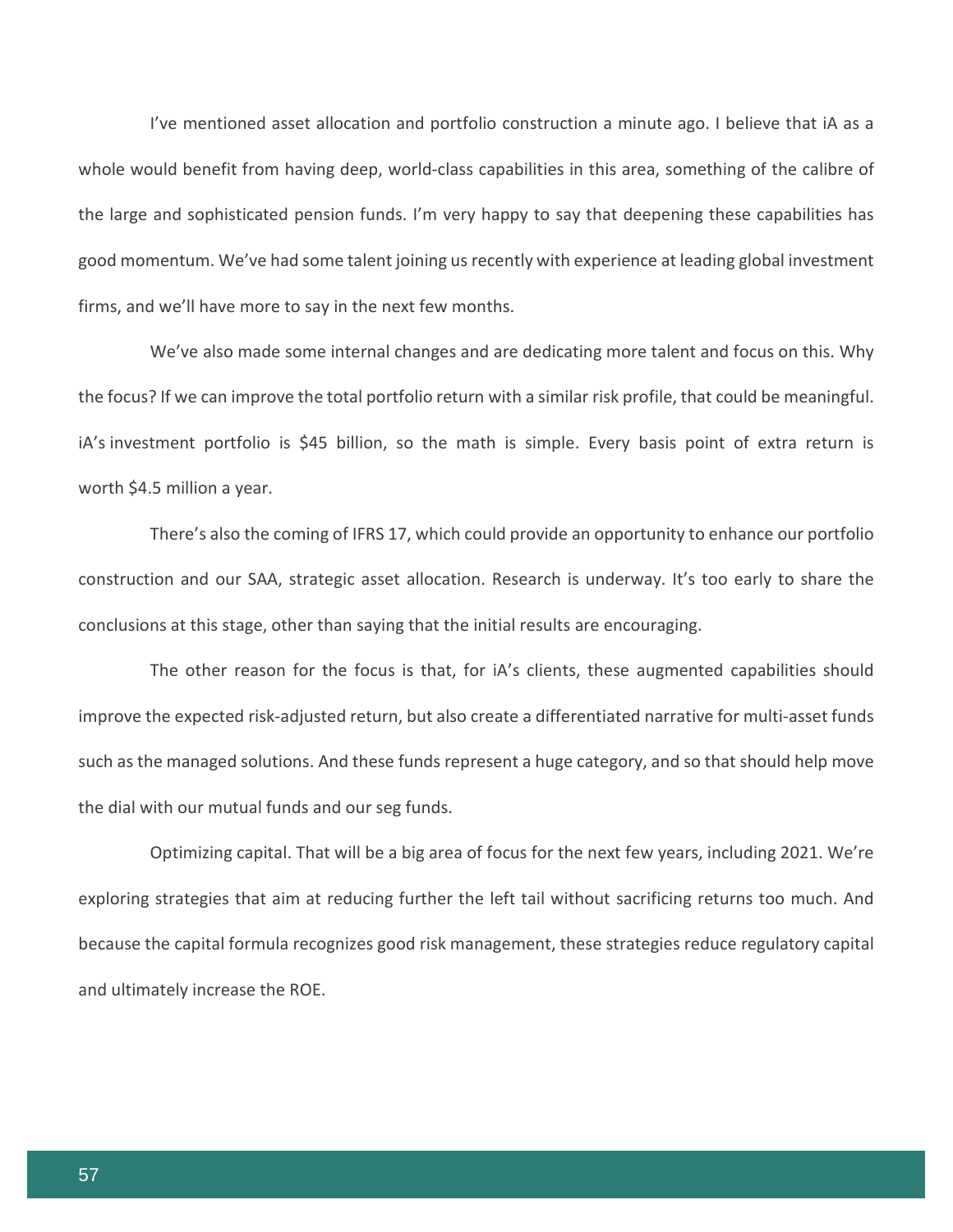It's important to note that, when and if my team is able to seize these opportunities, is able to realize that additional value, that value would end up flowing through the profitability of the various business lines.

The main takeaways of my presentation are this. There is now a critical mass for investment management at iA. We have scale. Two, the portfolios are fairly conservative, complemented with solid risk management programs. And three, there are several opportunities that have been identified for my department to generate more value, and my team is focused on realizing them.

Thank you.

#### **Marie-Annick Bonneau**

Thank you, Alain.

To continue, I will invite Jacques Potvin, Executive Vice-President, CFO, and Chief Actuary, to comment on our financial strength and profitability. Jacques is an actuary with more than 30 years of experience with iA. Prior to his current position, Jacques occupied different senior roles within iA, including as Chief Risk Officer, as well as with Corporate Actuarial Services, Individual Insurance Sales, and Marketing.

Before Jacques' presentation, I just want to remind you that you can ask questions and forward them to us prior to the second Q&A period, which will follow Jacques' presentation. And now to Jacques. **Jacques Potvin** — Executive Vice-President, CFO, and Chief Actuary, Industrial Alliance Insurance and Financial Services Inc.

Thank you, Marie-Annick. Good morning, everyone. It's a pleasure for me to be with you this morning, even if it's through our screen. So let's dive in right away into my presentation.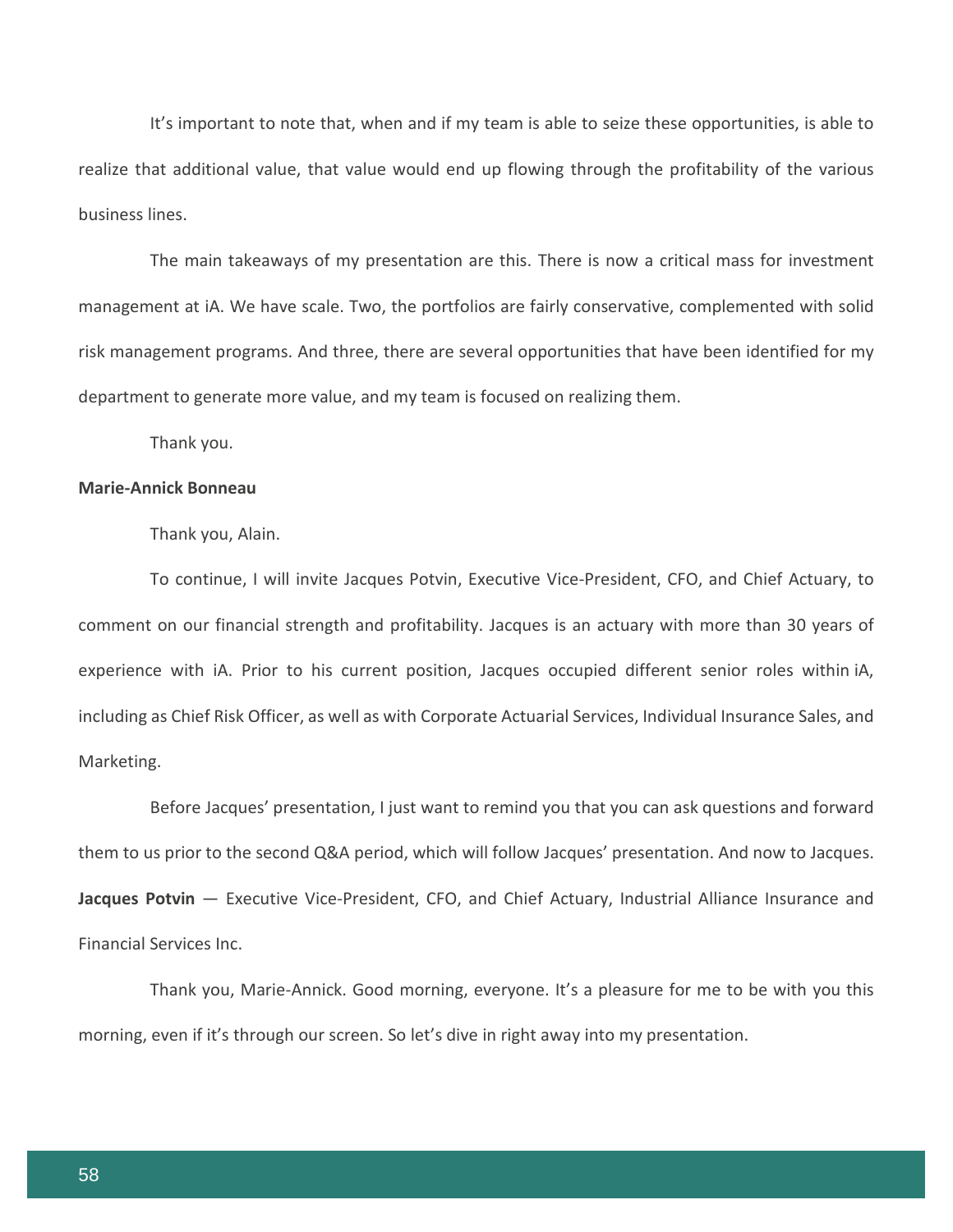There are four key takeaways I would like you to remember from my presentation. The first one is our risk profile has significantly improved compared to a decade ago. Second is that IFRS 17 is coming, but we will be ready. Third one is the reserves are well positioned. We have a strong capital position. We generate organic capital so that today, we are committing to continue to grow the EPS at the 10 percentplus on average per annum, and we're committing as well to improve the ROE on our businesses.

The risk profile. I'd like to look at the risk profile from the balance sheet point of view, to look at the assets, liabilities, and the interaction between both. If you look on the asset side—and you've heard Alain discuss about it earlier—we have improved our bond portfolio. We have a strong credit rating. But not only that, behind that, there's a good diversification of issuers in regard of industry, provinces, and even more exposure in the United States. So quite different study from compared to 10 years ago.

On the equity side, for long-term liabilities, we used to be 100 percent invested into public equity. Now we have private equity, we have infrastructure, we have options, and we still have a part of public equity, a much better diversification. And we have other asset classes. So overall, the asset portfolio is very well diversified.

On the liabilities side, you heard Mike this morning mention about the growth of our different business lines. So you know that our lines have different risk profiles. So we've grown a lot the distribution as a business. We've grown through acquisition. We brought also IAS and DAC into the dealer space in the US, so geographical diversification. And those two businesses are capital-light businesses.

We've also grown, organically, our life insurance business in the US at a faster pace. And even for our more traditional lines of business, we have improved the diversification of the product line. Another slide shown by Mike this morning, shown actually for life individual insurance, that we moved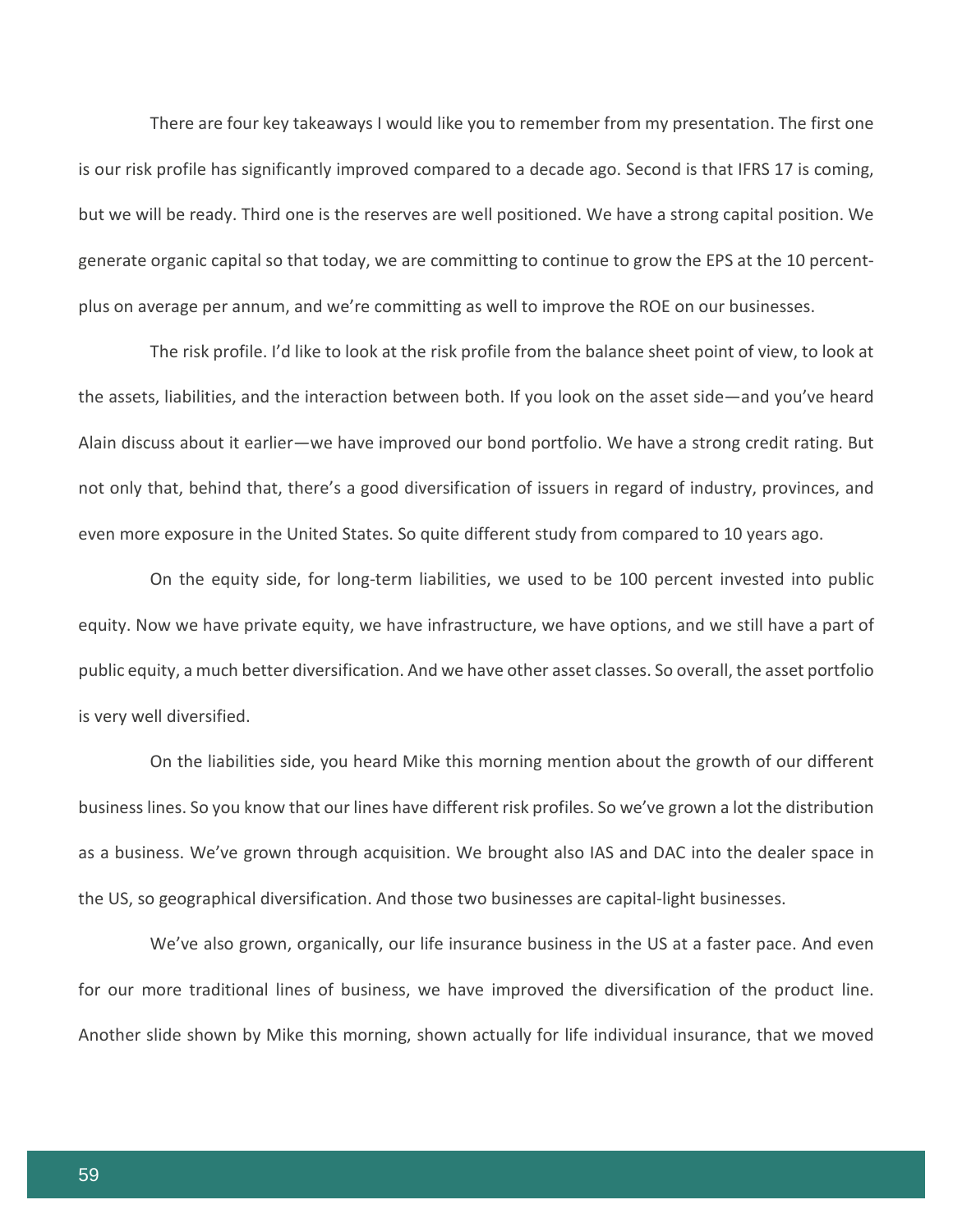away from long-term guarantees. Same for seg funds, actually. We moved away from high-end guarantee to low-end guarantee, so a much better diversification of risk from the liability side.

When you look at the interaction between both—and Alain touched base on that as well—we've improved the different ALM techniques, asset liability matching techniques, during the years so that we have eliminated the exposure to IRR. We've also reduced our sensitivity to a market downturn, so good ALM techniques there.

At the same time, if you recall, we implemented a long time ago a hedging program for the seg fund, and we have improved that program, year in, year out. So overall, when you look at the risk profile of the Company, it's a completely different story compared to 10 years ago, and it shows the resiliency of our model shown last year during the crisis.

One good news is, DBRS just published a press release—I don't know if you've seen it—that they are improving our credit rating by one notch. You will recall that Standard & Poor's did the same two years ago, so this is no stranger to the great work that has been done at iA.

Let's discuss now about IFRS 17. IFRS 17 is the new accounting standard that will apply to the insurance industry starting in 2023. This standard is principle-based, rather than being prescribed methodology. So it means that insurance companies will have to make choices for those different principles, and the choices will be directly related to the business model. And you know that the business model of the different companies in the industry are somewhat different, so it means that choices may be different from one company to the other.

Where we are on that file right now is, we're still waiting for the regulator to finalize, obviously, the changes they would bring to the solvency ratio formula because the formula is using some accounting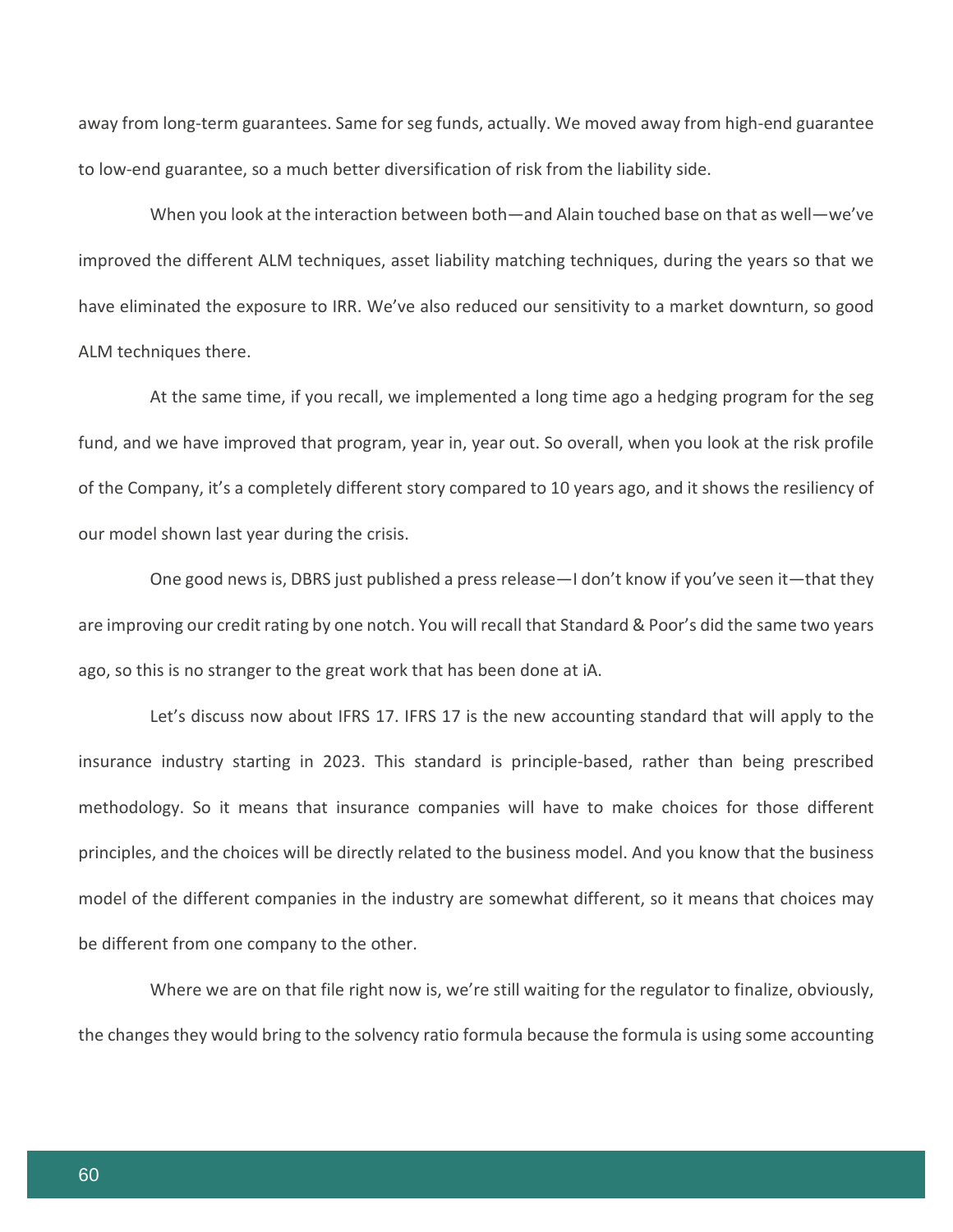numbers, as well as the Canadian Institute of Actuaries to finalize the different guidelines to narrow the range of practice. So for us, when we will have those information, we will finalize our choice.

But one thing that we know for certain right now is the fact that it will be a tremendous change for the industry, and education will need to be provided. So we will do our fair share with the different industries and settings, and we will hold teaching sessions to educate you guys. And we will do that in 2022, and let's hope that we will be able to do it face to face.

If we dig a little bit more deeply into IFRS 17, what the team is doing right now is making sure that, operationally, we will be able to continue to produce our financial statement every quarter. So we're quite confident we'll be able to get there, but there's a lot of work, though, to get there.

For the business model, like I said in the first slide with the risk profile, we're very pleased with where we are in regards of that. And that standard, there would be a complete—when we would switch to the new regime, there will be a complete reset of the balance sheet. But we're ready for that because our reserves are well positioned, and we have a strong capital position.

One thing, though, that I personally think it's a flaw from that standard is that it uses short-term lenses to look at the performance of the insurance company, whatever if the business is short-term, midterm, or long-term. Take, for example, our life insurance business, which is a very long-term business, actually. The commitment to our policyholder will mature, on average, in more than 45 years. So IFRS 17 is looking at that through short-term lenses, so it would bring volatility into the reported earnings. That's why core earning definition will be much more important than it is today.

One thing that you will all be pleased with, there will be much more disclosure than under the current regime. So it's coming in 2023 for the standard and teach-in in 2022. Let's concentrate now on 2021, 2022.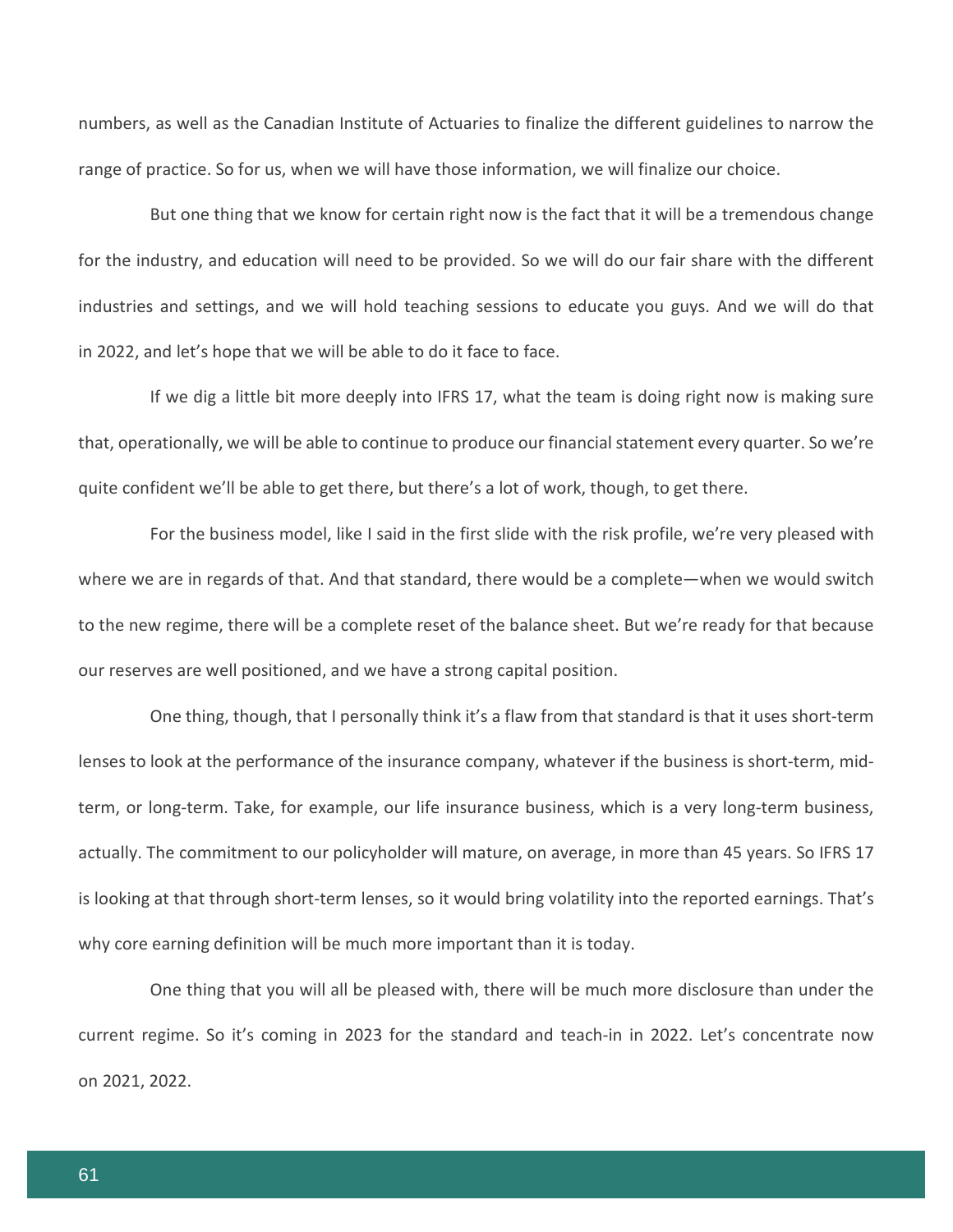Reserves. Our reserves are very well positioned. And actually, it's because that during the last decade, all appointed actuaries that had been in function had been diligently recognizing every experience study that were coming our way. Whether they were the industry studies or our own internal studies, we've been disciplined to make the assumption changes that were required.

You will certainly recall that policyholder behaviour, declining interest rates were headwinds, while on the other hand, we have mortality improvements, and we have management actions that have been tailwinds. So overall, during that decade, we've been able to provide good return despite those noises.

But what is more important is really where our reserves are sitting today. I can guarantee you that our reserves are very well positioned. We are meeting all CIA standards.

In addition to those standards, there are three specific items I would like to draw your attention to because we are different from the other companies.

First one is URR. I still expect the Canadian Institute of Actuaries, the CIA, to change the promulgated rate in 2021. So we took a hit of 15 bips at the end of 2020. So it's already behind us.

Second is the financial market protection. I will discuss it on the next slide.

And the third item, all the COVID protection we put at the end of 2020. It's important to remember that COVID impact on our earnings last year, on the actuarial assumptions, have been positive overall. Okay? It was not negative. It's been positive.

However, when we look at, during the Q4, when we were looking at the future, we decided to be prudent. And we decided to recognize the fact that we think that mortality, there will be more claims coming from that because of the situation, and both in the US—mainly in the US, actually, some in Canada as well. And we believe we have a product, high-end product that is more subject to outflow. So we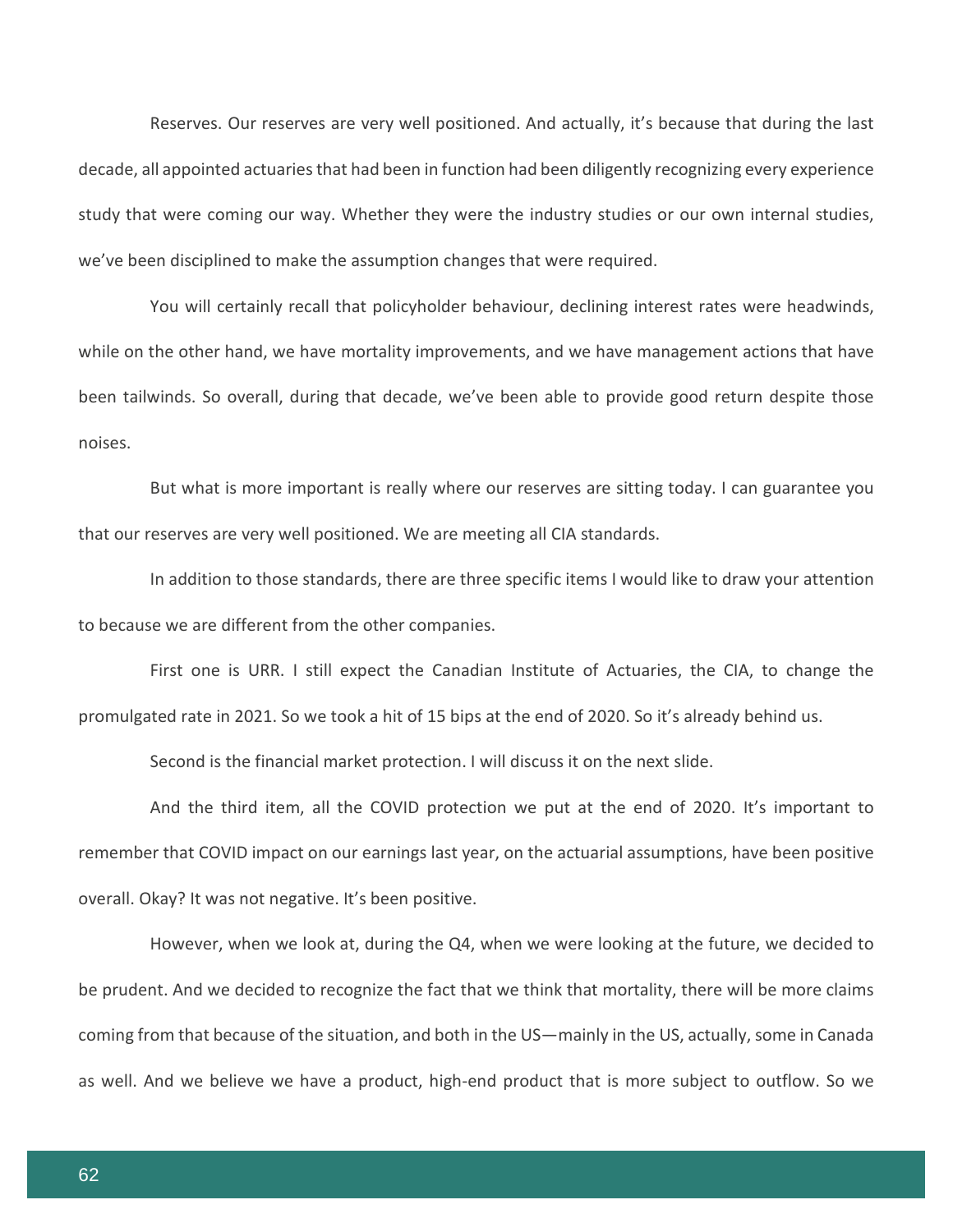decided to put that issue behind us. So we took \$130 million of reserves to cover those future losses we expect to get. Okay? We will provide a full visibility on that every quarter about the usage of those provisions.

Let's look now at the financial market protection. From the graph that you see on the left side of the slide, you see the building blocks of the reserves and capital. The bottom, you start with the bestestimate liabilities, and the best-estimate liabilities are really your best shot. You use your best assumptions, what you expect to pay overall. So you have present value of claims and expenses minus present value of premiums. That's simply that.

After that, you have the Canadian Institute of Actuaries standards ask you to put protection, which is called the PfAD, provision for adverse deviation, so it provides a level of protection. After that, you have the regulators that ask you to hold capital to support the business. So this is what you see at the top of the chart, which is the available capital and it's calculated with the solvency ratio.

What differentiates us is that, in between the capital and the regular PfAD, we have what we call a stock market protection. We put that reserve in place in 2005 or around that date. We took a year at that time to put that reserve there. And the reasoning behind that is the fact that we're owning equity exposure to support very long-term liabilities. So for us, it's a buy-and-hold strategy. It's not available for trade. So we wanted to eliminate the short-term volatility and concentrate our energy to manage that business with that long-term view.

So that provision, which is not recognized in the capital, that's why we're showing you—see that first bullet—that at the end of the year, it was worth \$700 million or an additional 10 percentage points on the capital ratio, if we were to release it. But that's not our goal. We want to keep it for one reason it absorbs all the short-term volatility of the market.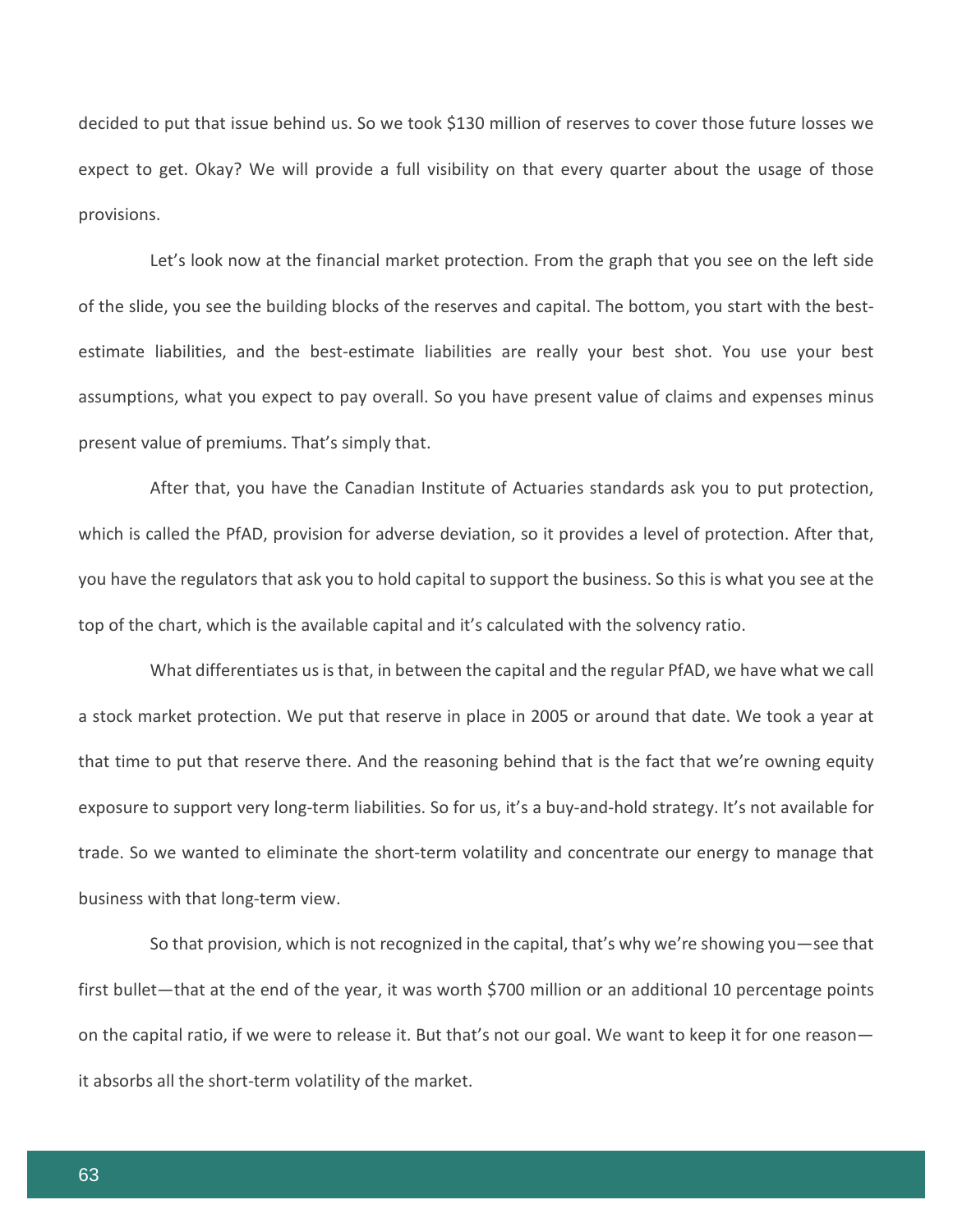And at the end of the year, you can see on the second bullet, we would be able to sustain a drop of the public and private equity market of 27 percent before hitting the P&L, so quite a protection there. So the end result is that P&L is less volatile and the solvency ratio is less volatile. So overall, our reserves are very well positioned.

Let's look now at the capital. The capital you can see here is our organic generation of capital. You can see there were three phases. First one, 2010 until 2013, we were not able to generate any organic capital. Couple of reasons for that, actually. The former formula was quite procyclical. We were not that much disciplined in term of pricing, and we haven't started yet to de-risk, to put some risk mitigation techniques.

When you look at 2014 until 2017, we were still under the MCCSR formula ratio, so still, that formula was not capturing all the benefit of risk mitigation techniques. But anyhow, we have started—the industry allowed us to be more disciplined into pricing. You will certainly remember the improvement in our strain during those years, and profit is the best source of capital. As well as we put in place the risk mitigation factor.

But what's really interesting is now. Since 2018, we've been under the LICAT ratio, or CARLI ratio in Quebec. And those ratios really recognize the good risk mitigation techniques, and that's why we're able to generate organic capital now, because we have such techniques in place.

When you look at the future, we've raised the bar this year when we provided the guidance at the end of Q4, by \$25 million. Two reason, very simple: IAS capital-light business will provide profit, and the second is the successful introduction of the PAR product in individual insurance.

There is one thing, though, that is not written on the slide, but I want you to really understand, is that Pierre presented that we will ramp up our investment into technology. So it means that part of that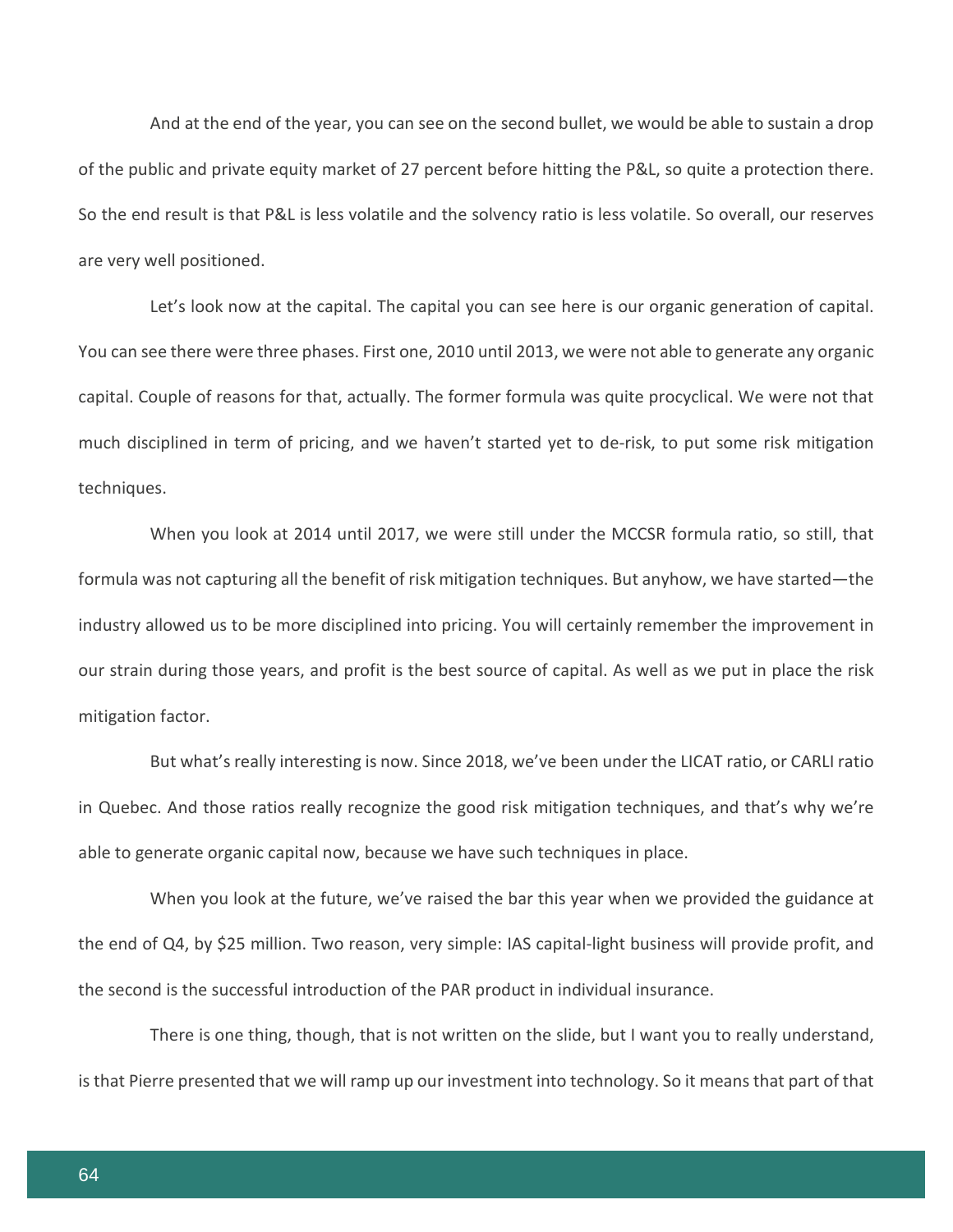capital will be deployed to deliver such a strategy. So you can expect that over the next five years, we will use \$500 million of capital to support our strategy.

So, strong reserves, strong capital. This allows us, the executive team, to concentrate on growing EPS, and that's what I'm discussing here. You've heard this morning my colleagues discuss about some initiatives in their lines of business. One thing that is important is, after the investor event, I will encourage you to go into the appendix of my presentation because you will find there all the earnings drivers for each business unit that you see on the slide. So you will have more appreciation about each of the initiatives.

But for me, I summarize it in three main points. The first one is that maintain pricing discipline. It's not worth buying the market. We have to make sure that the business you're selling, you will get profit. Profit is the best source of capital, best source of growing EPS.

Second one, you want to grow the business, fine, and really great. That's what we like to do. But make sure that you grow your expenses at a lower pace than the revenue.

And the third one is efficiency. Denis spoke about continuous improvement. That is part of our mantra, has been part of our mantra for years. And also, there are digital initiatives that we held to even go further. There are synergies and efficiency.

All those translated to numbers, so I brought back the same bubble as we had in previous investor days. If you start on the left side, you have the 6 percent, which is organic growth. What is the definition of organic growth? It's that cruise control, keeps the lights on, it's do business as usual without initiatives. That's really the definition we have with that. And we're able to generate a 6 percent only by doing that, which is a very solid base.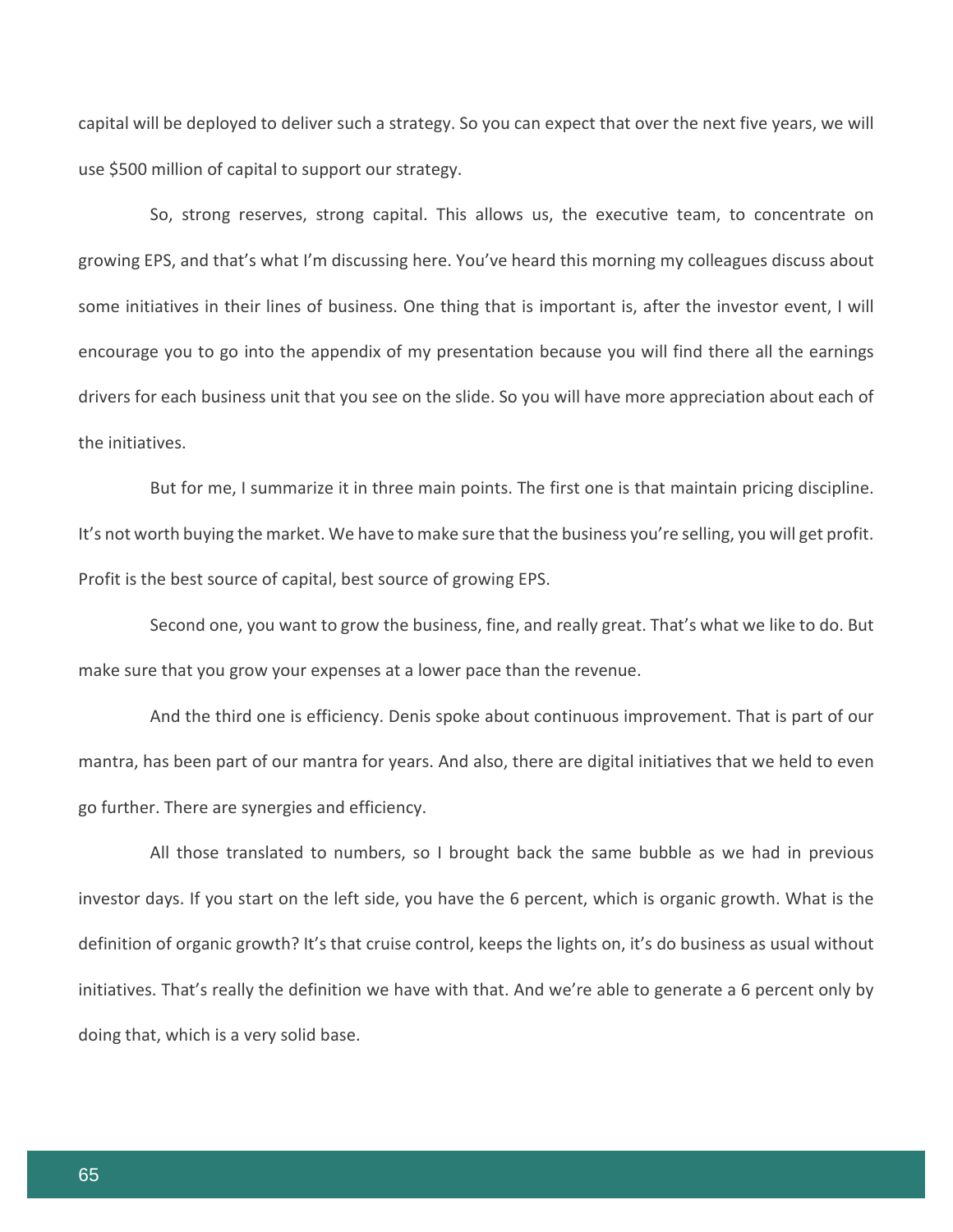After that, if you look at the two other bubbles, that's where all the management is concentrating their energy to be able to deliver growth—could be to revenue, to efficiency, and all that. Here, we use two bubbles because we wanted to isolate the facts and provide visibility on the distribution like we did in 2018. And you can see for those two bubbles that the digital initiatives will fuel into those initiatives and will support the growth.

The fourth bubble is the capital deployment. So after paying for the digital initiatives, we still have capital to deploy, either through bolt-in acquisition or through NCIB. So we're very confident to be able to grow the EPS by that 1 percent plus with that.

So if you add all those numbers, you get the 10 percent plus, plus-plus, actually, if you do the right arithmetic equation. So we're very confident to be able to deliver that. That's why, today, we are committing to continue to grow the EPS at the pace of 10 percent, on average, per annum.

The right side of the slide is quite interesting. Alain mentioned, and I spoke about the risk profile. And we'll continue to have initiatives to improve the efficiency of our usage of capital. And we're quite pleased to commit to grow the ROE target. So that's why you see it growing from 2021 to 2023.

So in summary, the main key takeaways. Our risk profile is a completely different story to what it was 10 years ago, very improved. Second, IFRS 17 is coming. We will be ready. Third one, reserves are well positioned, strong capital position, and we continue to generate organic capital. This allow us to concentrate and to commit to deliver that 10 percent, to continue to deliver that 10 percent plus of EPS growth, as well as committing to improve the ROE. Thank you very much.

# **Marie-Annick Bonneau**

Thank you, Jacques, and thank you to all of our speakers.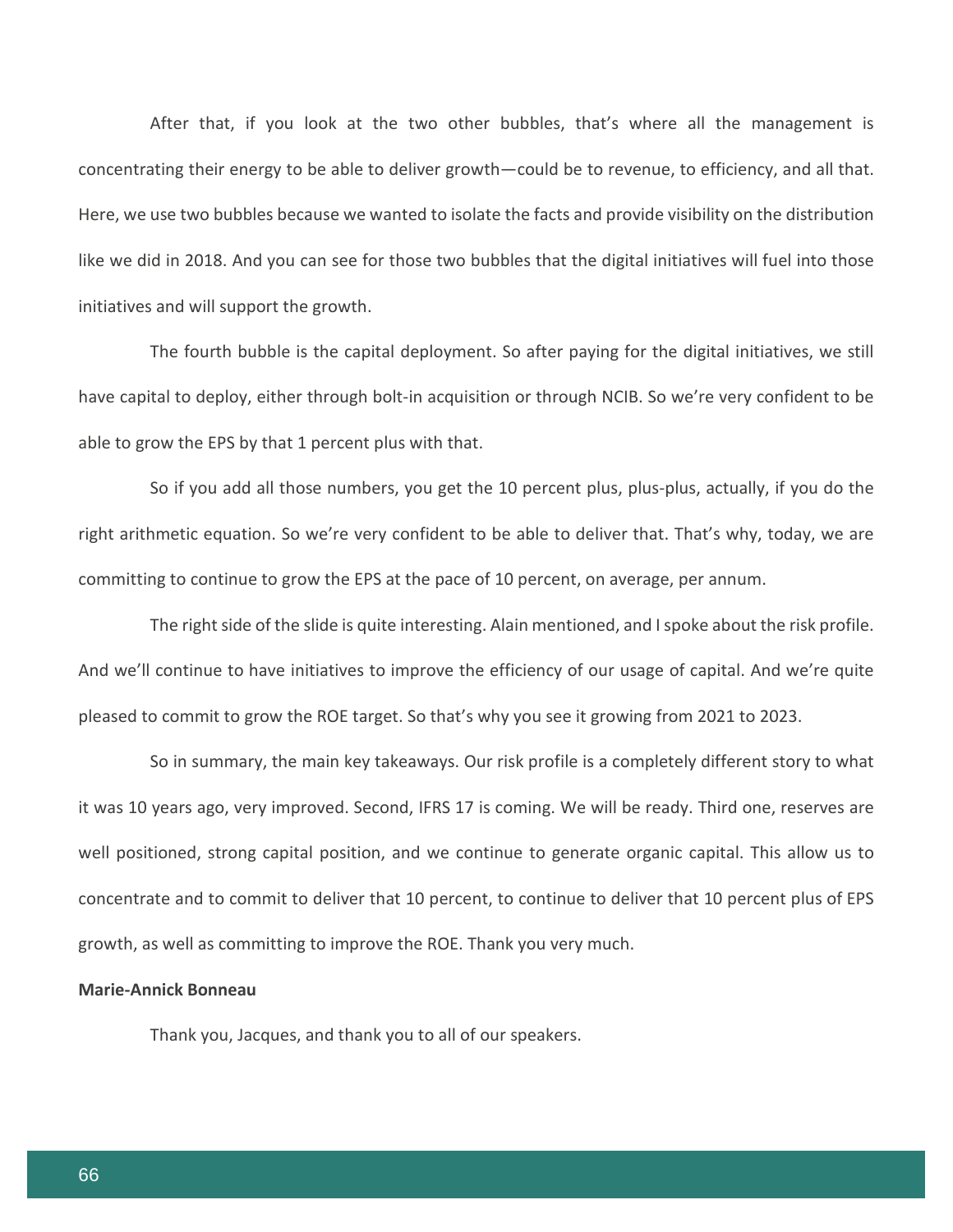Before we start with the second Q&A session, our President and CEO, Denis Ricard, would like to say you a few words.

Denis?

# **Denis Ricard**

Thank you, Marie-Annick.

What a week. Yesterday, we had the announcement about the rating agency and having an improvement in our rating. Today, we have the investor event, and timing is everything.

So in the middle of the presentation of Alain a few minutes ago, we received the decision from the Court of Appeal of Saskatchewan regarding the Ituna case. And you may remember that we had won in the first instance, and there was an appeal being done by the plaintiff. And the appeal has been dismissed by the Court of Appeal of Saskatchewan, which is good news for iA. So I thought it was worth saying it during this event because it's unbelievable it happened in the middle of the event. Thank you.

# **Q&A**

# **Marie-Annick Bonneau**

Okay. So thank you, Denis.

So we will now take questions. And I will start with a question for our CFO, Jacques Potvin.

So the question is from Meny Grauman.

At the last investor day, there was a reluctance to provide guidance beyond the introduction of IFRS 17. With the ROE guidance for 2023, it sounds like you have clarity on that. What will be the impact on your EPS growth and ROE outlook?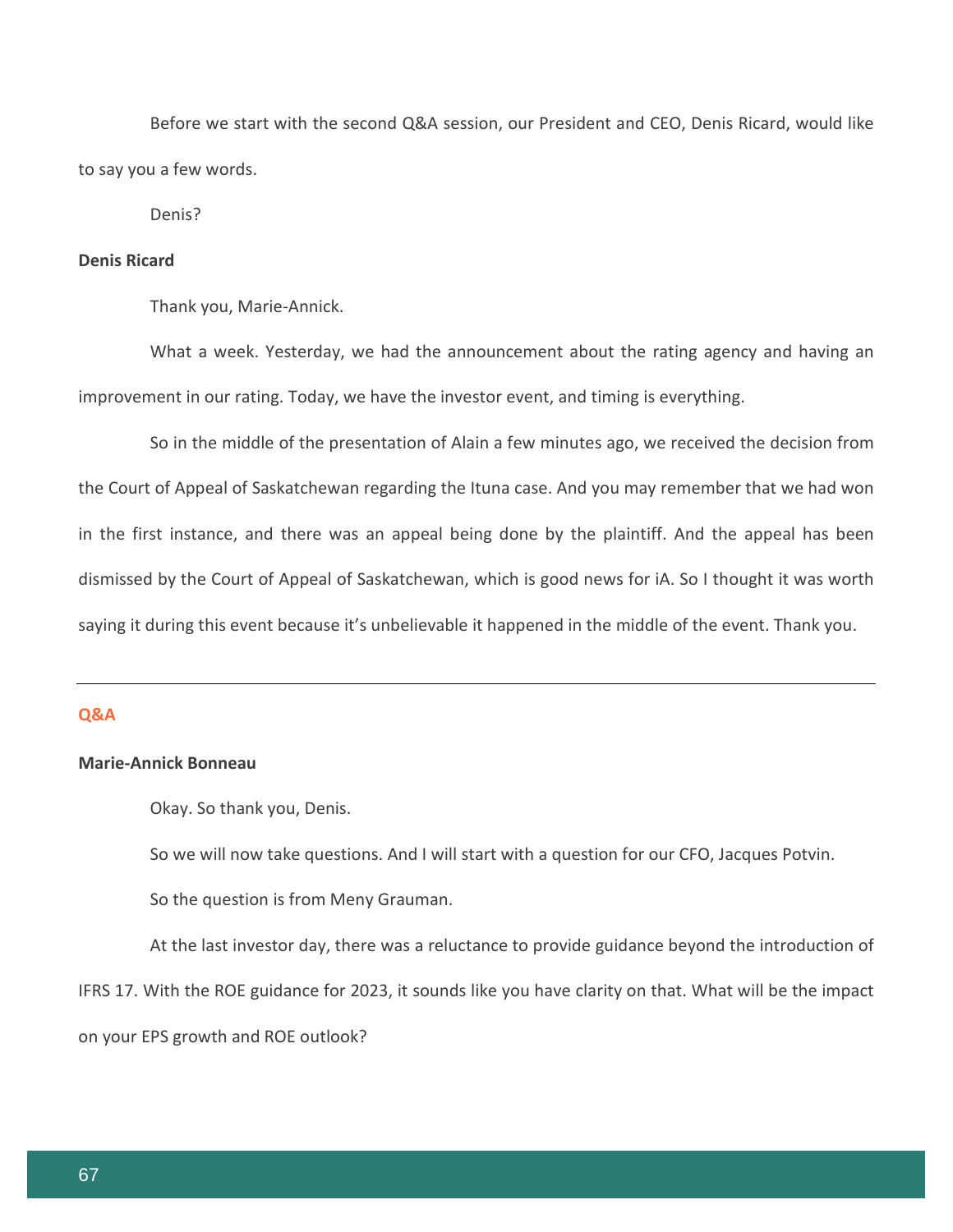#### **Jacques Potvin**

That's a pretty good question, Meny. Thank you very much for that. Actually, two years later and two years ago, actually, we have a better understanding of the standard. But remember what I said in my presentation. There are still some unknowns, and those unknowns are in regards of the final capital formula we will have.

However, the fact that we're very confident in our positioning of the reserve, our capital, and the regulatory mention that they are satisfied with the total capital of the industry, we're quite optimistic that we will be okay under IFRS 17 without any problem, but we will see. We will see. So that's why we're more confident today in regards of that.

About the growth of EPS, I will say that, when I look at the current accounting regime, the profitability we have, it's sustainable, and that's what we've demonstrated over the last decade. That's what we believe in for the future, if we were to stay on that. So we think it's a really good metric in regard of what we can deliver, year in, year out. So that's why we're more confident today to say that, with the caveat of, we're still waiting for some of the answers from regulators.

# **Marie-Annick Bonneau**

Okay. Another question for you, Jacques, and this time it is from Tom Mackinnon.

Can you split your 10 percent core EPS target into expected profit growth by segment? And the impact of stream by segment?

#### **Jacques Potvin**

Thank you, Tom, for that question. It's a great question. There's a slide that Mike presented that show the growth of the three big buckets. And from that is that the Expansion, you can expect higher growth from Expansion than the Support business and the Foundation part.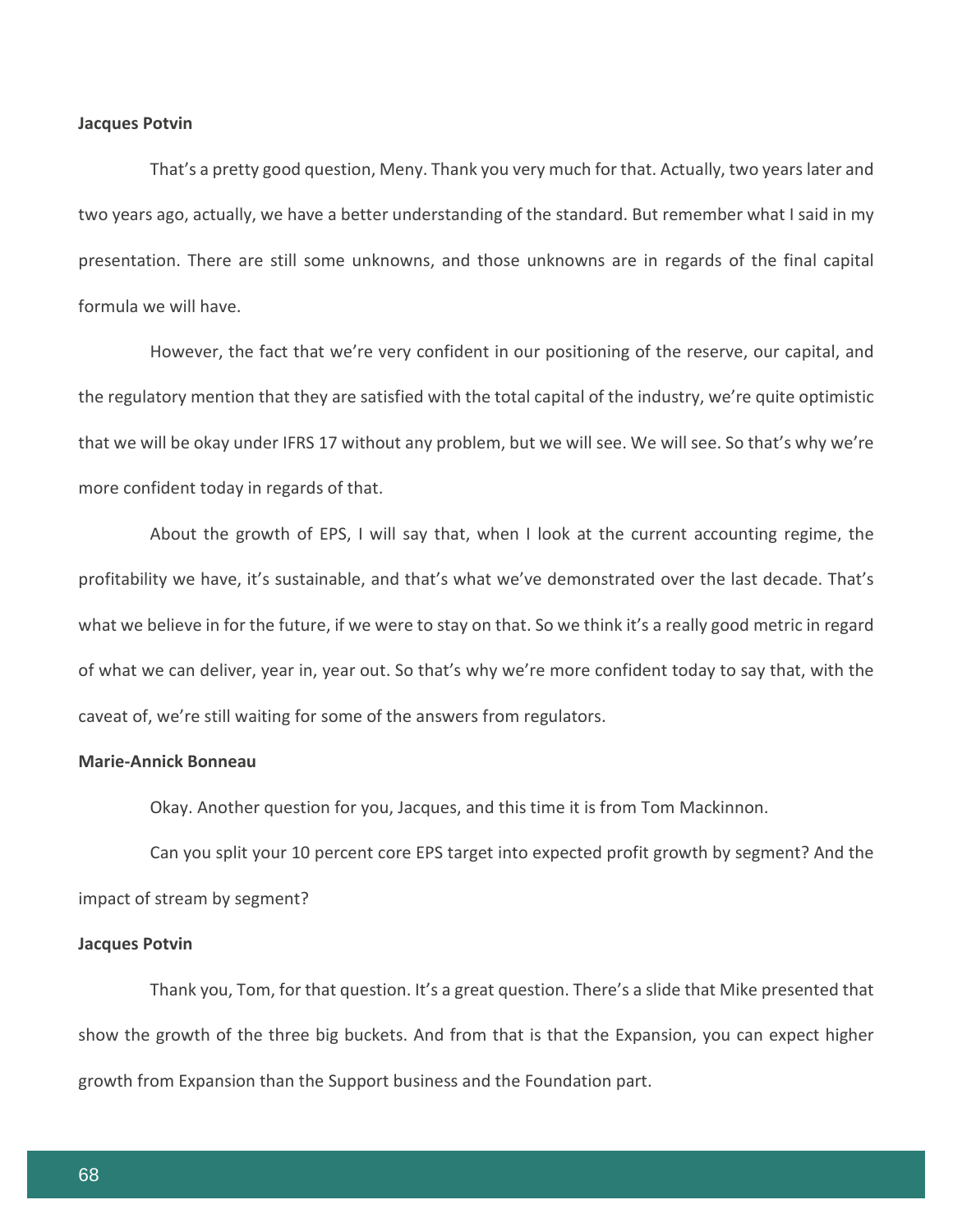One other thing that we need to consider. Because of all the investment we're making, the digital transformation, so there it won't be a linear growth for each of those sectors. So that's one thing. So we look at the overall, and the best thing is look at that slide that I spoke about, Mike's slide, and you can look at the trajectory. That should give you a good hint about where we see it going, knowing that it won't be a straight line.

# **Marie-Annick Bonneau**

Okay. Tom also had another second question about the core EPS growth.

Denis talked about at least 10 percent for EPS growth on average per year as a target. Can you please elaborate on how you see this by segment?

Is there something you'd like to add, Jacques, on this?

#### **Jacques Potvin**

Actually, that's the same answer that I just provided to Tom's question.

#### **Marie-Annick Bonneau**

Okay. Thanks, Jacques.

So now a question from Meny Grauman.

Is the back-office modernization spend of \$220 million included in the \$500 million investment

#### target?

#### **Jacques Potvin**

Yes. The answer is, the main bulk of it. I will say close to \$200 million is to come. So there, we spent a little bit last year, like Renée mentioned in our presentation, that we're already in motion. But those \$200 million, that is included in the \$500 million.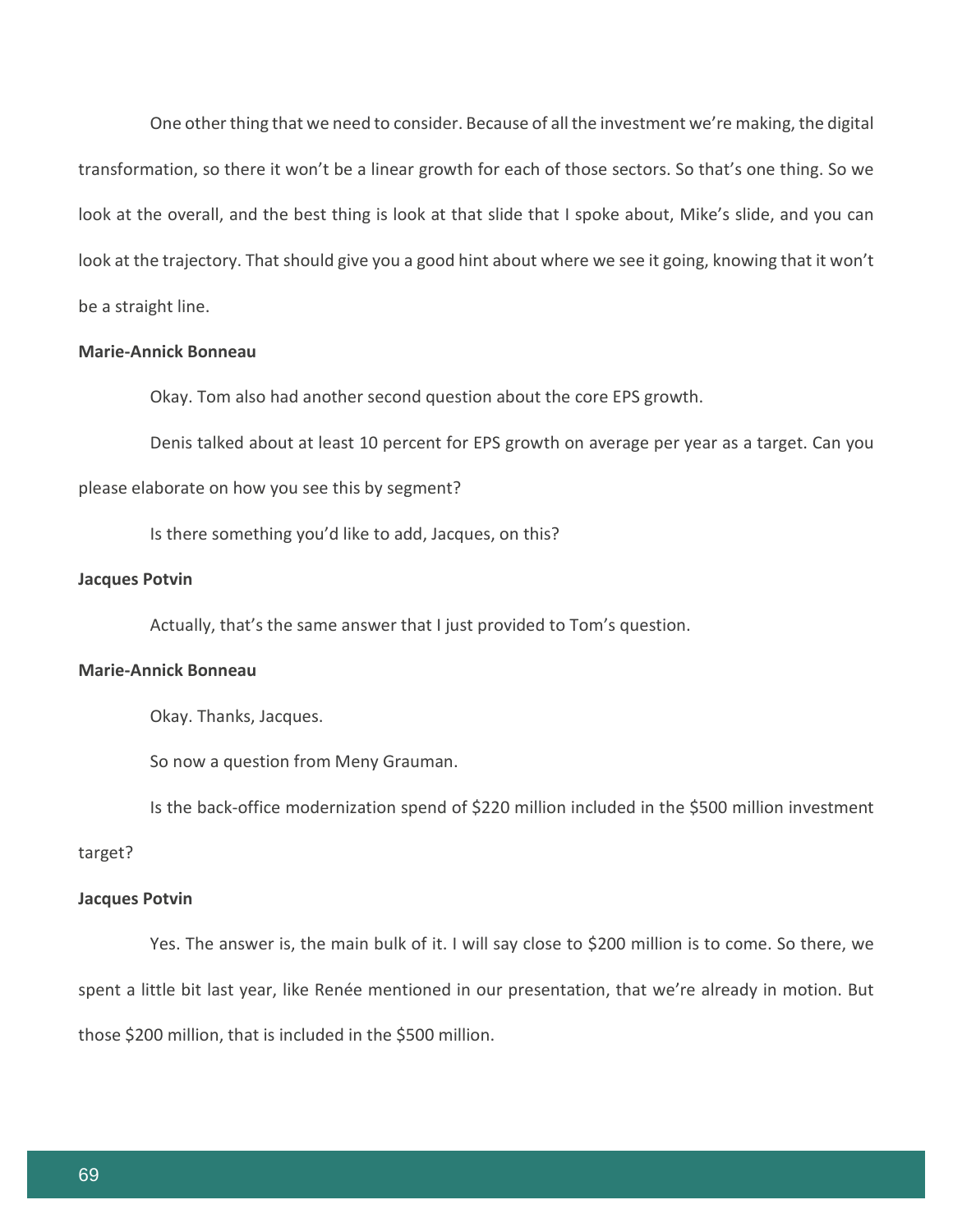# **Marie-Annick Bonneau**

Okay. So, Jacques, I would say that people were waiting for you. I still have a few questions for you.

# **Jacques Potvin**

That's okay.

# **Marie-Annick Bonneau**

This one from Meny Grauman.

Is there still an opportunity to shift more exposure from government bonds to corporates?

Sorry. That will be maybe more for Alain Bergeron. My apologies.

## **Jacques Potvin**

Okay.

# **Marie-Annick Bonneau**

You are still below peers in terms of that mix. How big is that opportunity? So, Alain, to you.

#### **Alain Bergeron**

Yeah. Meny, you are right. So in fact, we have a fair bit less of corporate bonds than our peers,

and I agree with you that that's an opportunity for future increase in allocation.

On the last Investor Day, my predecessor had talked about a \$3 billion opportunity. Things have

grown, so it's probably slightly bigger than that today.

Now the current intent, we don't have current intention at this stage to make important changes in the short term with that allocation. We are comfortable being conservative right now. We don't see screaming opportunities at the current level to max out our exposure.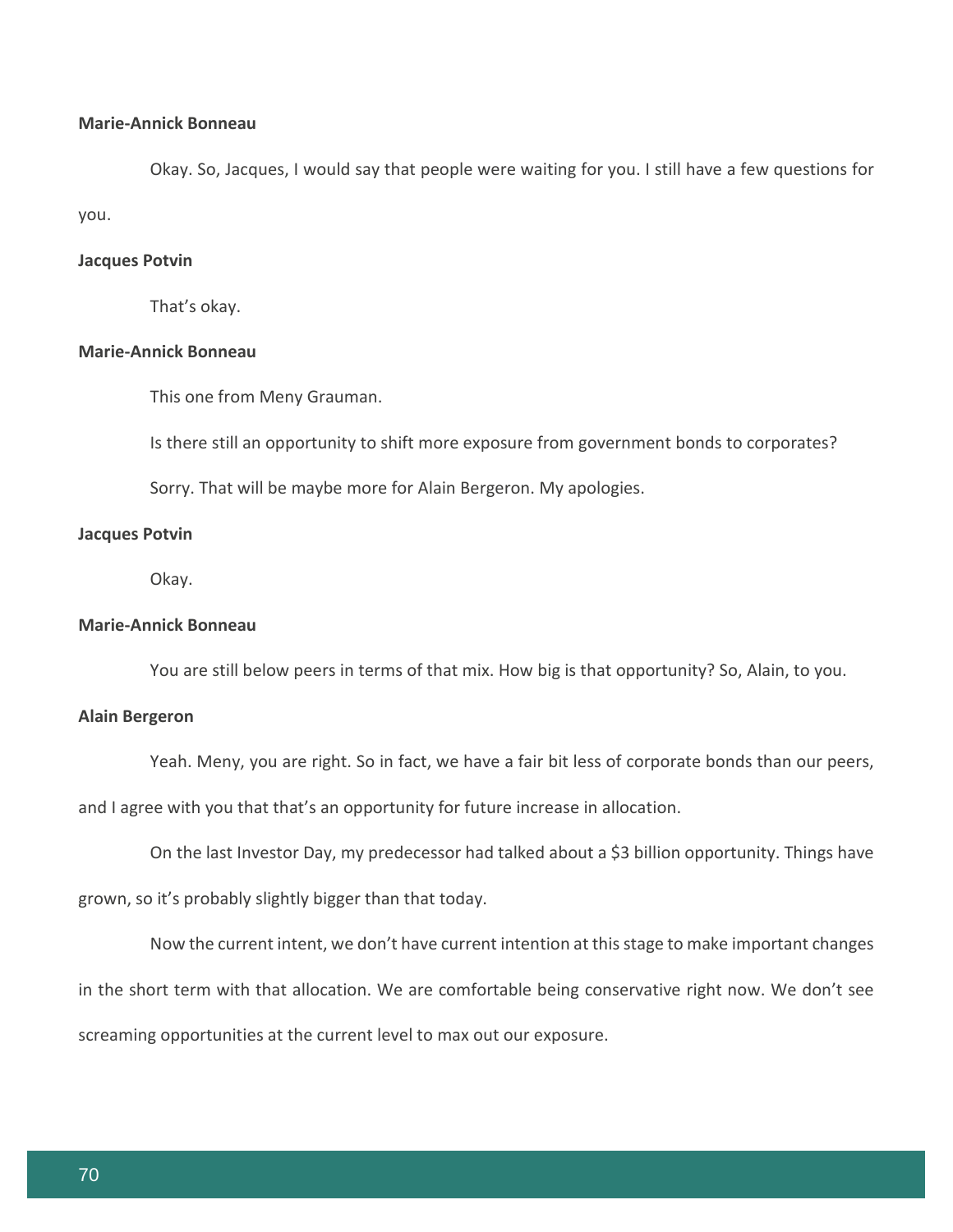That said, it's our intent to selectively accumulate attractive assets in the corporate debt. We're doing that, and we will do so in the disciplined manner that you'd expect us to do so, taking into account the capital.

Now there is also this element of strategic asset allocation research that I talked about earlier. So the conclusion of that research that we're doing could influence our long-term appetite for the increase, potentially. But for now, it's a bit early to tell.

Now it's not a bad idea to do what you suggested, to look at peers, to try to get an estimate of how much we could potentially buy. But at the same time, it's fairly gross estimate, and it is fairly rough in the sense that in the way we think about it is really, the allocation's governed by, yes, the opportunity we see, but also the overall risk tolerance of iA, which includes investment risk, but also includes other non-investment risk.

So, Marie-Annick?

# **Marie-Annick Bonneau**

Yeah. Thanks, Alain.

So now a question from Gabriel Dechaine.

You hinted that IFRS 17 could provide some strategic asset allocation opportunities. You can't give details at this point, but could you provide some general thoughts?

#### **Jacques Potvin**

That's for Alain to answer?

#### **Alain Bergeron**

Hearing the question made me smile a bit because in the way, Gabriel, you asked a question, how you posed it, it's a fairly accurate understanding of the nuances that I was trying to communicate and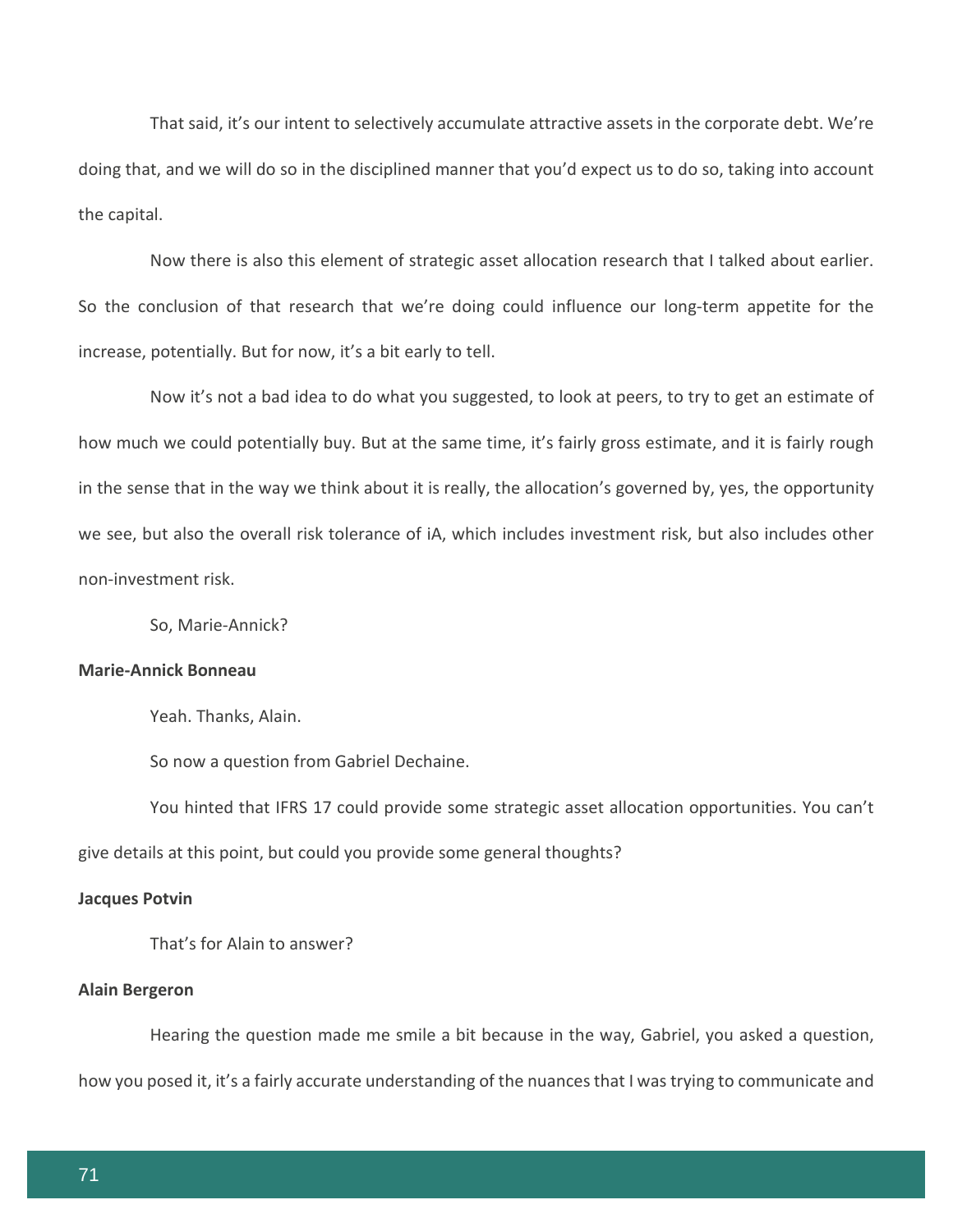the words that I chose. Look, there's still some uncertainty. There's still lots of decisions to be finalized when it comes to IFRS 17, but you asked for general thoughts.

So IFRS 17, at a high level, it aligns better the accounting with the economics. So for example, currently, there are gaps or there are cases where the accounting and the economic risks measurement would diverge. And so when it comes to building a portfolio, that leads to complex trade-offs. The closer these measures are, then the easier it becomes to manage and optimize the portfolio or these two dimensions and, in the process, reduce regulatory capital.

From an interest investment portfolio, what we have essentially is a multidimensional efficient frontier. And so what we optimize for is economic risk, economic return, accounting risk, accounting return, regulatory capital, liquidity. But the closer the economics and the accountings are, the higher we can move the actual frontier.

And as I say, still a lot to be finalized. We're preparing for this. We're building capabilities to take full advantage of the opportunity that could be provided, but a lot of it will be revealed in the next several quarters.

# **Marie-Annick Bonneau**

Okay. Thank you, Alain, for these comments.

Another question from Gabriel, this time for Jacques.

Will IFRS 17 eliminate the present value effect of large reserve releases charges? Will new business stream expense be eliminated?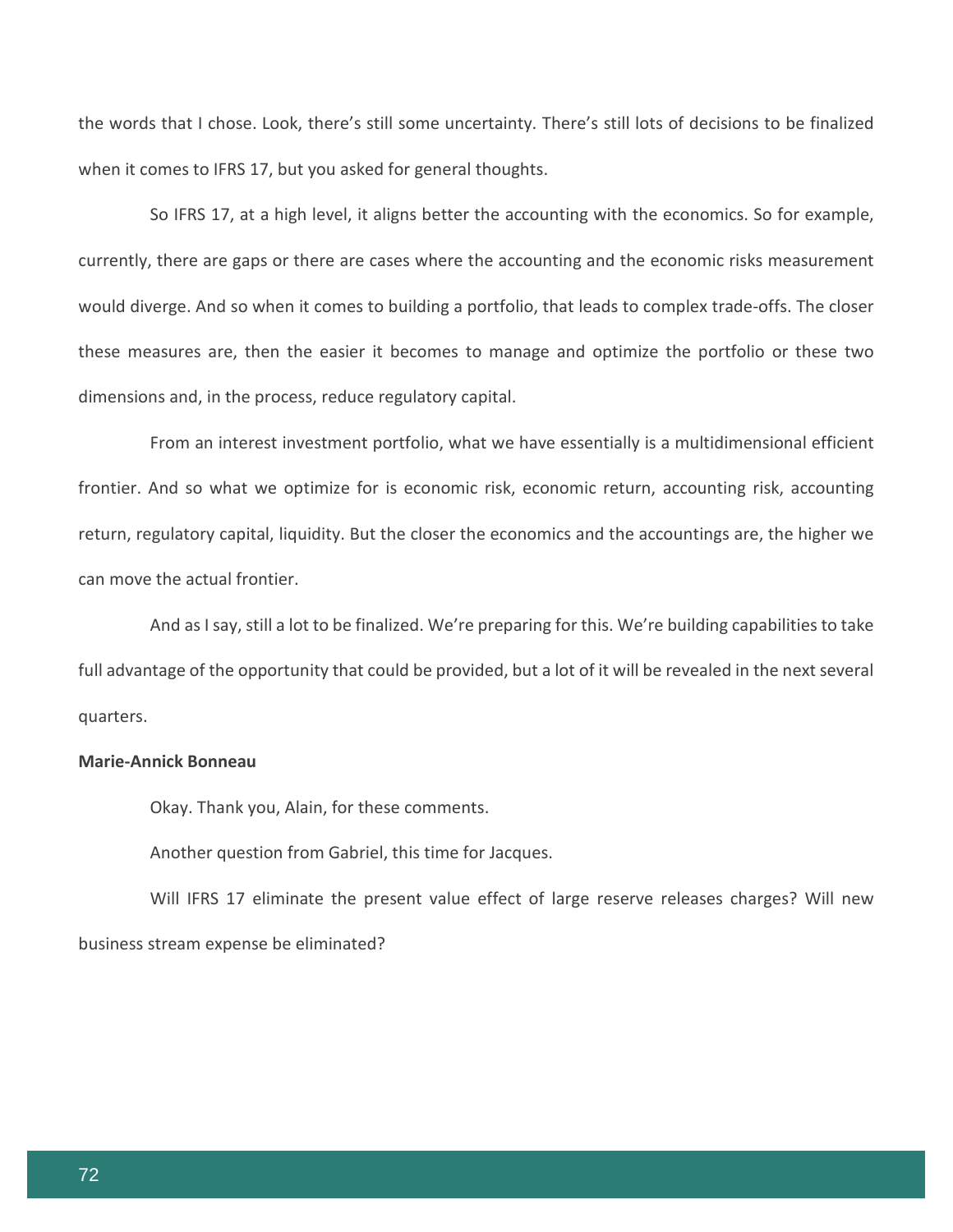#### **Jacques Potvin**

Thank you, Gabriel. That's a really good question. However, I feel it's very dangerous to answer those kinds of questions at such an event. Like I said in my presentation, that will be teach-in because the new standard is very different from the current accounting regime.

What I can say, though, is that strain is not there to disappear because you cannot, under that new standard, the principle, you cannot front-end any profit. So for a company like us that doesn't have a positive strain or front-ending profit, we're in business in regard of managing that.

For the other question, I don't recall. What's the first part of the question, Marie-Annick?

#### **Marie-Annick Bonneau**

I don't–

#### **Jacques Potvin**

Okay. The big reserve. Actually, the CSM is the present value of future profit, and it will absorb a portion of the business change, so that will be it. But you know what? Just wait for the teach-in. Continue to read. You can reach out. But we need to have a complete understanding of the standard to understand the meaning of what I've just said.

# **Marie-Annick Bonneau**

Now moving to a question from Doug Young.

Doug would like to confirm regarding the \$325 million organic capital generation, if this is before or after funding organic growth and the \$500 million IT investment?

#### **Jacques Potvin**

Thank you very much, Doug. And I understand you're very optimistic. You used the high end of the range, so thank you very much. You believe in us. I appreciate that.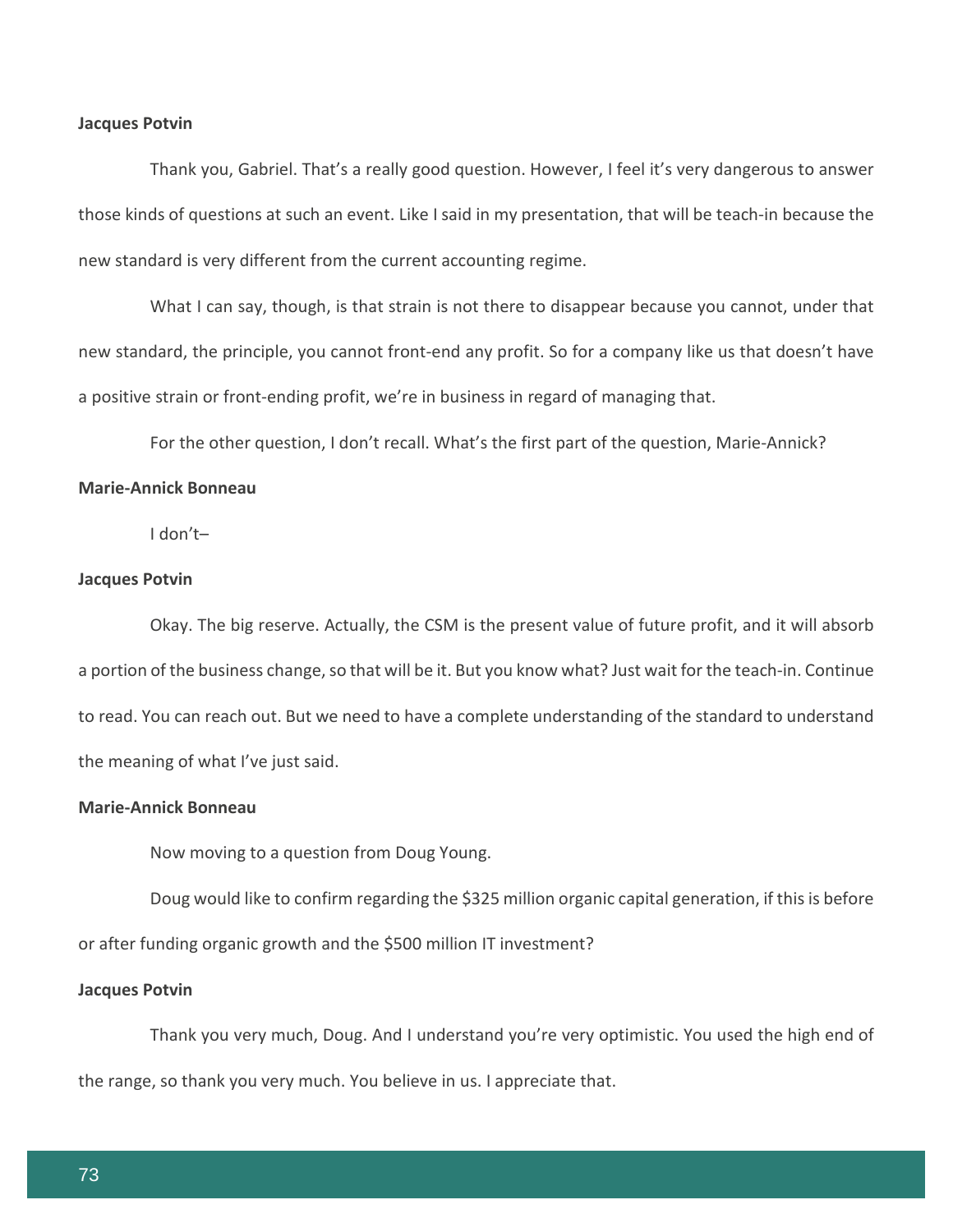The reality of it, actually, is that organic growth is included in it. But like I said, the \$500 million in technological investment we'll do over the next five years will be taken out from that. So let's say that it's \$100 million in 2021. So it means that net-net, after organic growth, after investment, it will be at \$225 million if we use the high end of the range.

## **Marie-Annick Bonneau**

Okay. Now a question from Mario.

How much of the \$500 million will be capitalized versus expensed?

#### **Jacques Potvin**

That's a pretty good question. Even if Pierre mentioned that we know exactly where we're going, there are still some, I would say, strings to attach. And actually, when you use cloud computing, okay, you cannot capitalize as much. Ten years ago, you were doing investment in IT, and all investments were capitalized. But today, in the areas we are in, we can use some cloud technology. We can develop some software.

So overall, my "guesstimate" would be probably 70 percent, 75 percent, but we have not finalized every decision about that \$500 million, so it can vary a little bit.

#### **Marie-Annick Bonneau**

Okay. Thanks, Jacques.

We now have question from Tom Mackinnon about group insurance retirements. I will read the question.

You mentioned group insurance retirements are only Support businesses. How do you balance the increasing needs for technology investments in these businesses in order to compete, if you don't deem these businesses core? Is this money well spent?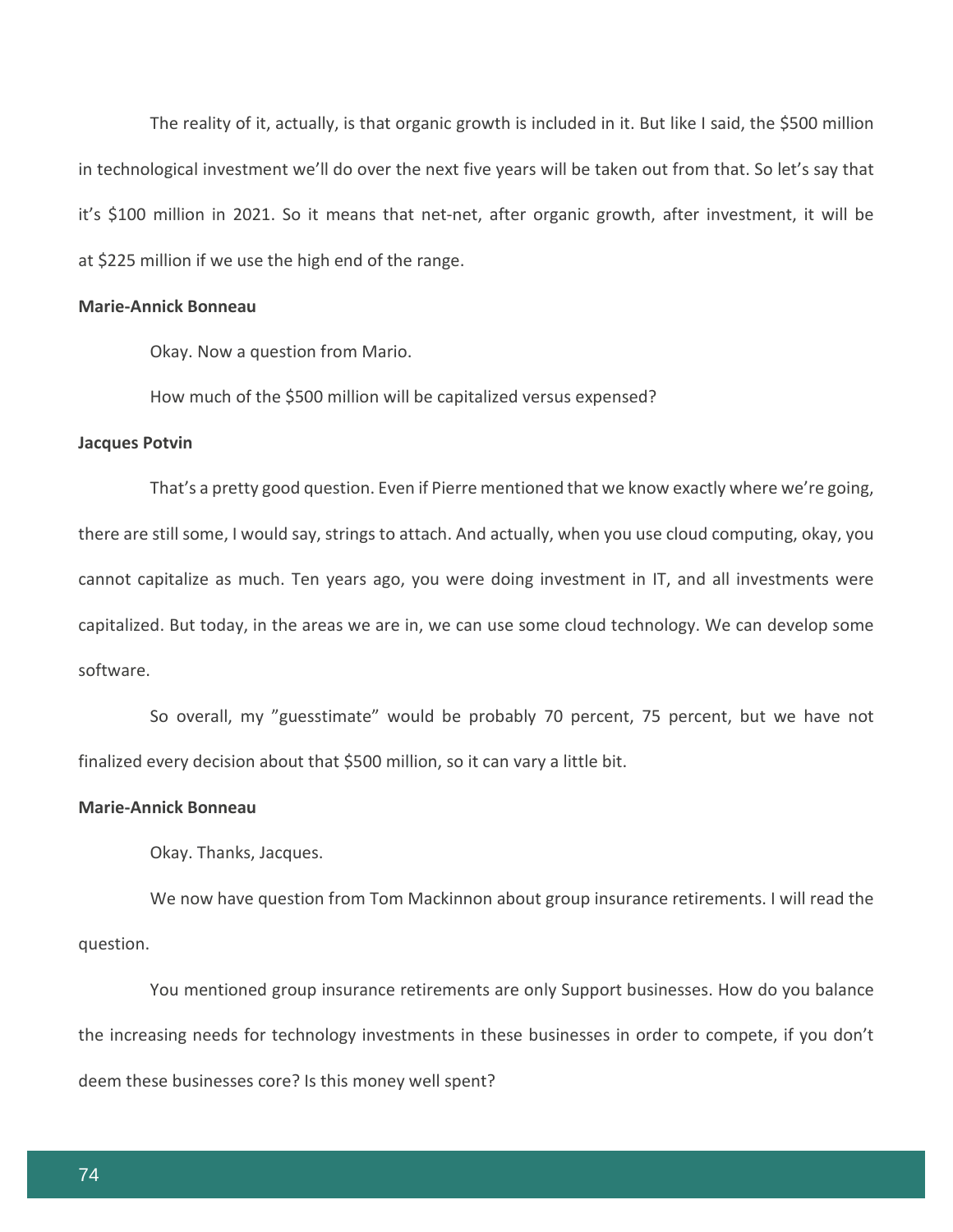#### **Denis Ricard**

Yeah, I'll start, and I will ask Eric to complete. Well, I just want to make sure that I don't get misunderstood here in the sense that I'm not saying that it's a second-class division. The group insurance is not a second-class division. In fact, all the ecosystem of businesses that I explained in my presentation, they are all very important divisions in our businesses. I just wanted to provide some kind of categories or reference for you to understand our point of view and the fact that we have synergies in between our businesses.

Now with that said, I will leave Eric to answer more precisely your question.

**Eric Jobin** — EVP, Group Benefits, Industrial Alliance Insurance and Financial Services Inc.

Thank you, Denis. And thank you, Tom, for your question.

I would say that the group business profitability is very well positioned right now. And when I look at our mandate within the iA family, it's clearly a mandate of ROE support for the organization. Group businesses is a capital-light kind of business that is helping iA as leverage for the ROE globally. And as Denis and Jacques mentioned, we want to expand ROE, so it's one of those tools to help there.

I would say, second, we are a smaller player in the Canadian industry, no doubt about that, but we hear more and more that we are an alternative to the big players in the market. So by making smart choices in investment, in technology, we can develop this as an alternative and turn this expense into an efficiency tool to help maintain our ROE mission within the iA Financial Group.

And I would say finally on this, group businesses are there to help plan members when they are at work. And when plan members leave their employment or go to retirement, if they know the iA family, they will want to go elsewhere in the family and the individual channels and elsewhere. And this is where the crossline of business strategy becomes important.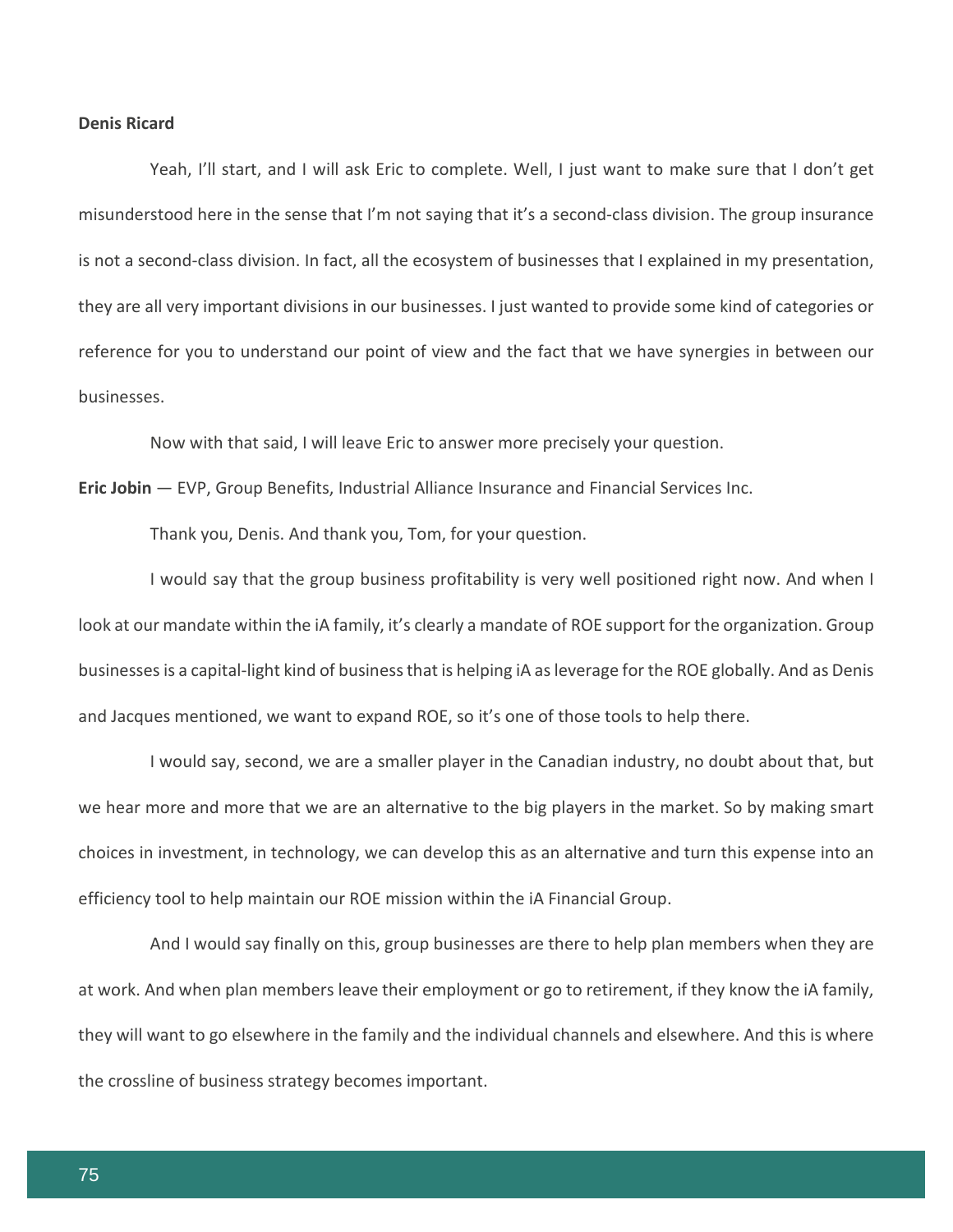### **Marie-Annick Bonneau**

Thank you, Eric. We have another question for Alain.

So, Alain, how do you intend to reduce the brand gap you mentioned in your presentation?

#### **Alain Bergeron**

Right. Yes. I mentioned in my session that I do see a gap there between that external perception of the investment capabilities and the actual breadth and depth of the investment team. Now, of course, we have some investors that have a big profile, but I'm talking on aggregate here. From a brand standpoint, it's my sense that the investment team is punching below its weight.

So I think there's some low-hanging fruits that are contributing to this gap. So we have some teams that have never been really marketed. They are 100 percent focused on managing money, which is great from an investment performance standpoint, and we don't want to lose that. But they don't have enough bandwidth for telling their stories, supporting the sales force, meet with clients. And I also have mentioned, our efforts have been historically, in general, too fragmented.

So really, my plan is not to do some expensive marketing campaign but to start by tackling these issues that I've mentioned, to make fairly small, low-risk investments to better commercialize what we have. So for example, we'll hire some resources, such as client portfolio managers, to tell the portfolio manager story, to represent them to support the sales effort, to create compelling decks. And we'll focus on the ability to reuse across the various lines of business. So that doesn't cost much, but that can have a very meaningful impact versus what we have today.

And another element of the plan is to add exceptional investment talent, so that will help dovetail, that will help reinforce the momentum, essentially creating a perception that there is something very interesting that's happening at iA on the investment side.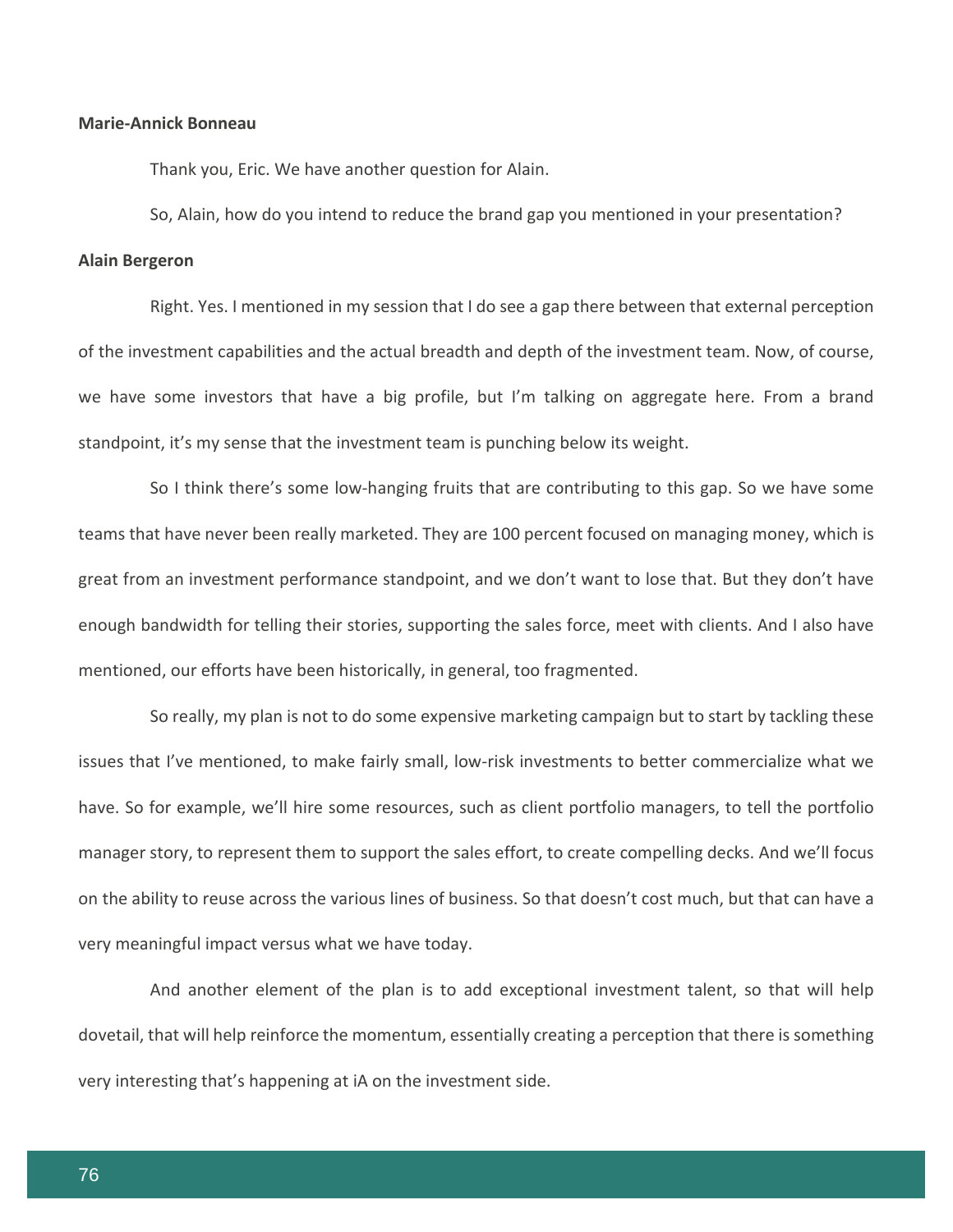## **Marie-Annick Bonneau**

Thank you, Alain. The next question will be for Renée.

Renée, in the EVO video, you mentioned—well, actually, it was not you—but it is mentioned that one-third of business is straight-through processing. What does that mean?

#### **Renée Laflamme**

Well, I thank you for the question. What it means is that one-third of our business is done without any human intervention. So the policy is issued without anybody touching it, so it goes in electronically with the electronic app. It's approved at point of sale because it's under \$2 million, and it answers the criteria. And there's an electronic signature by the client and the advisor. So nobody is touching the policy when it's issued, so that's really what it means.

## **Marie-Annick Bonneau**

Thank you, Renée.

Back to you, Alain. About real estate in your investment portfolio, what are your intentions, considering the changing environment accelerated by the pandemic?

## **Alain Bergeron**

Well, at this point, we're not planning for major changes in our overall real estate positioning. This is driven by three factors. One is that our current real estate portfolio investment properties, that portfolio is fairly defensive. And it was defensive coming in this pandemic, so we're quite fortunate to have the real estate portfolio that we have. I say this because–and I'm going to repeat a bit things I said in the presentation—but we only have 10 percent of it in retail. Our main tenants are governments. We have long-term leases. Their WALT is 9.6 years. Occupancy is 95 percent. So even if there's a lot of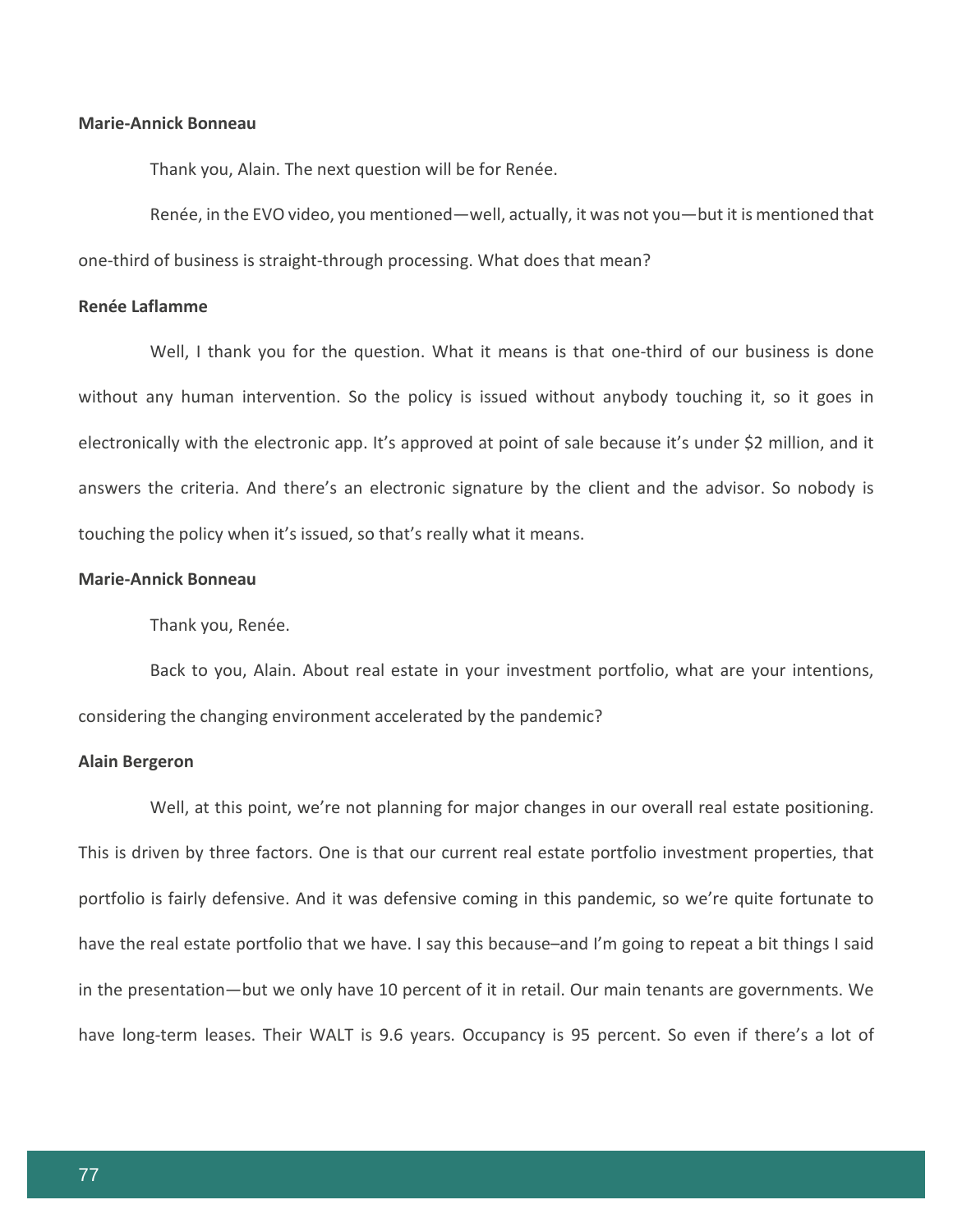uncertainty in that asset class in the short term, we have these mitigants that should help navigate that period.

Two, it is very hard to tell the impact that COVID, that working from anywhere or working-fromhome trends will have in the long term, and I'm talking about office here. For sure, I expect the demand in the office space to decrease in the short term in the market. There is no information edge here. Most investors expect that. But what's not clear to me is how this will stack up against the growth of the economy in the long term—right, if the economy grows at 2 percent a year, after 10 years, it's 20 percent growth—and a decrease of the development projects and its impact on supply. So how these demand and supply factors will end up balancing in the long term, that's hard to tell.

And three, I've mentioned that we're doing research to enhance our strategic asset allocation. Too early to tell, but this conclusion could end up increasing or decreasing our appetite for that asset class.

Look, we're always looking at opportunities to diversify, optimize further. For example, we have a few buildings we're in the process of selling. But overall, it's not a great environment for the asset class in the short term, but we're happy with the quality of our portfolio. And I would not expect big changes from us in the short term.

## **Marie-Annick Bonneau**

Thanks, Alain, for that answer.

We now have a question from Yvon Sauvageau. Mr. Sauvageau wrote, your focus is on distributors. What are your plans for the direct client access? Denis?

## **Denis Ricard**

Yeah. I'm going to take that one. But this is a question, a very great question. Thank you, Yvon. Has been debated internally for some time, and we had a lot of discussion with our Board of Directors.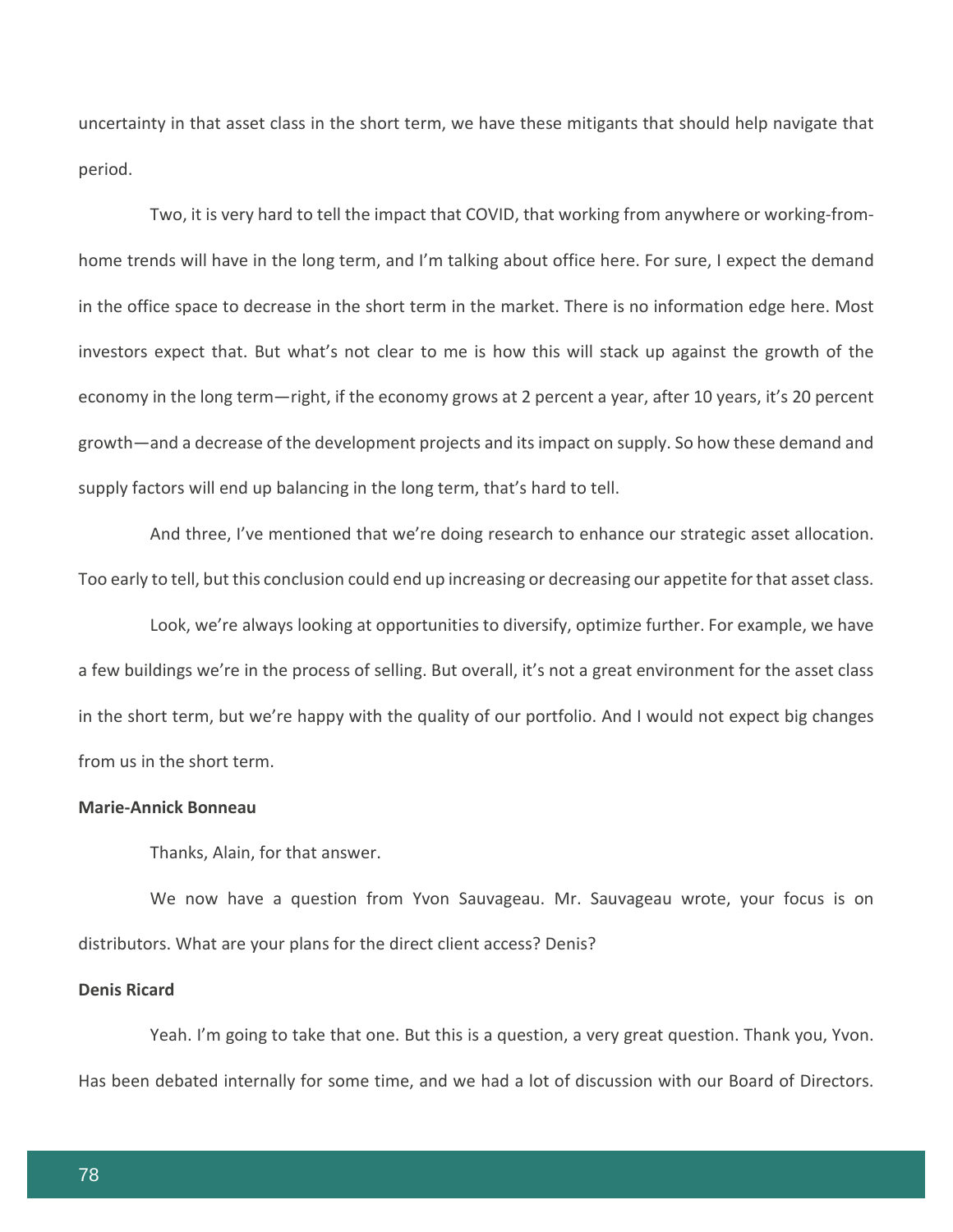And it's pretty clear that we have to adapt our business model over the years to the fact that, more and more, the customers want to do directly what they do.

However, I mean, in Canada, I mean, sales are still going through the distributors. So for us, yes, the focus right now is on distribution, but we are preparing. We are preparing for the days where most of the sales could come. We don't know. The jury is still out as far as I'm concerned. But we are preparing by building tools that could—it's like turning the switch on and off, the distributors, direct, or a hybrid model as well. So we are preparing for that because it may come one day.

Now with that said, probably in the P&C business, there is more, I would say, opportunity in the short term because it's a product that people need to buy, as opposed to the other products where people are saying that it's still something that is being sold as opposed to something that is being bought. So there are some inroads that we're doing on the P&C side to improve our tools to be able to do everything direct, and it would be consistent with the business model we have in that line of business.

But if any of my colleagues want to add on that because they would all be able to answer that question for their own sector. We have discussed that in great length.

# **Renée Laflamme**

Maybe I may add—

## **Denis Ricard**

Renée?

# **Renée Laflamme**

Yeah. Maybe I may add just one thing. I think that what is critical, as Denis mentioned, is to be omni-channel. So as we move along, and Pierre has shown it as well and Denis, the triangle between iA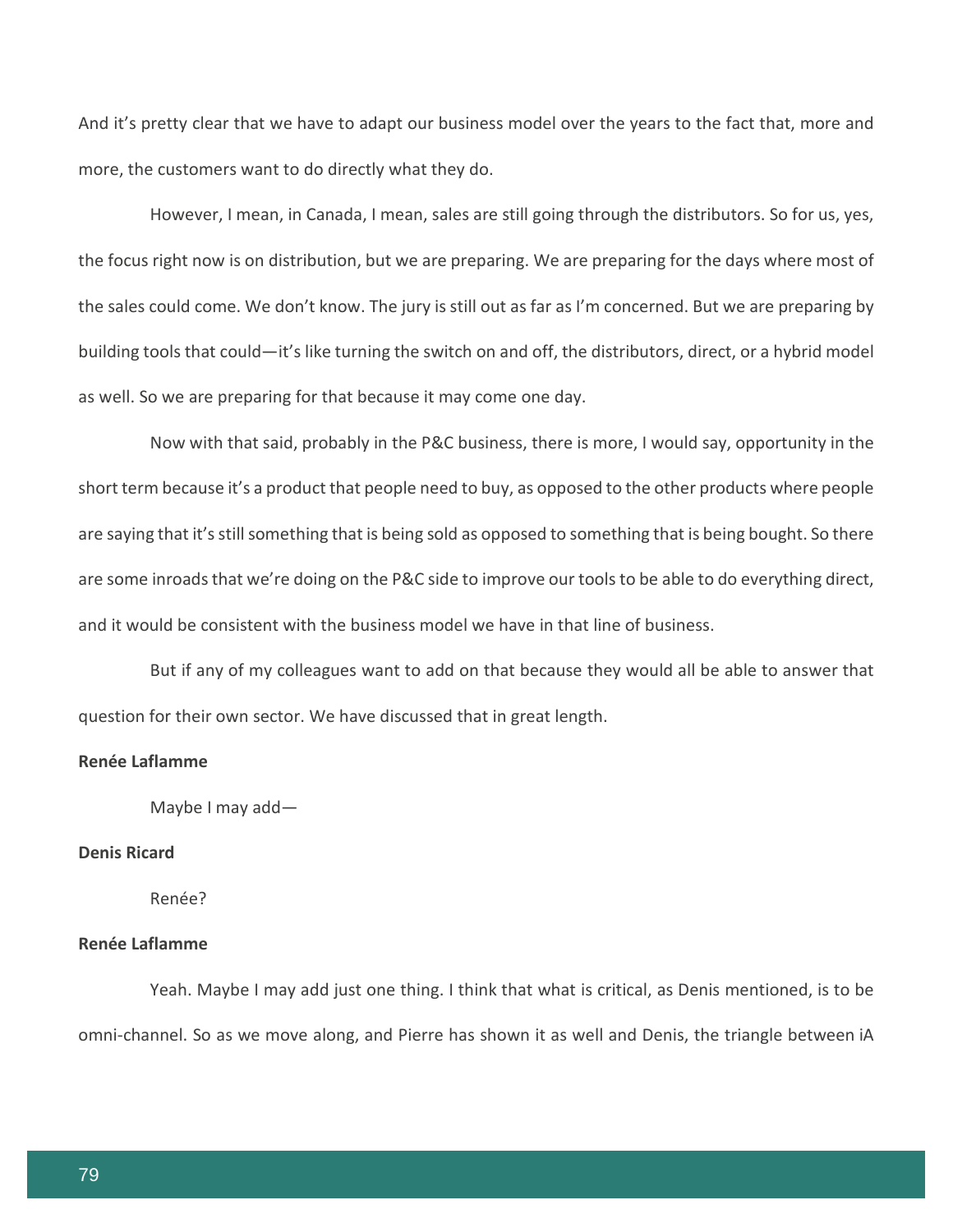and the client and the advisor is important. So the multichannel is preparing us for whichever way the market is going to go.

# **Marie-Annick Bonneau**

Thank you, Denis and Renée.

Now a question from Tom Mackinnon that will be for Jacques.

The \$500 million investment spend, both the capitalized piece and the noncapitalized piece, will

this be included in core EPS? And does the core EPS growth rate objective include this additional cost?

#### **Jacques Potvin**

The answer is, yes, it is included. If you remember, the 1 percent-plus growth that Pierre spoke

about, it will come from efficiency. It will come from growth. And if you look at the slide with the bubbles,

that 1 percent plus is fueling the growth on the EPS, and it's including all the investments we are making.

## **Marie-Annick Bonneau**

Thank you.

One last question from Yvon Sauvageau. That will be for you, Alain.

Can you expand on why IFRS 17 is an opportunity for an investment point of view? So, Alain, it's up to you.

#### **Alain Bergeron**

Yes. I've given all that I could give on the previous answer. I think it's a similar version of the question asked earlier, and I don't think I could add further.

## **Marie-Annick Bonneau**

Okay. Thanks, Alain.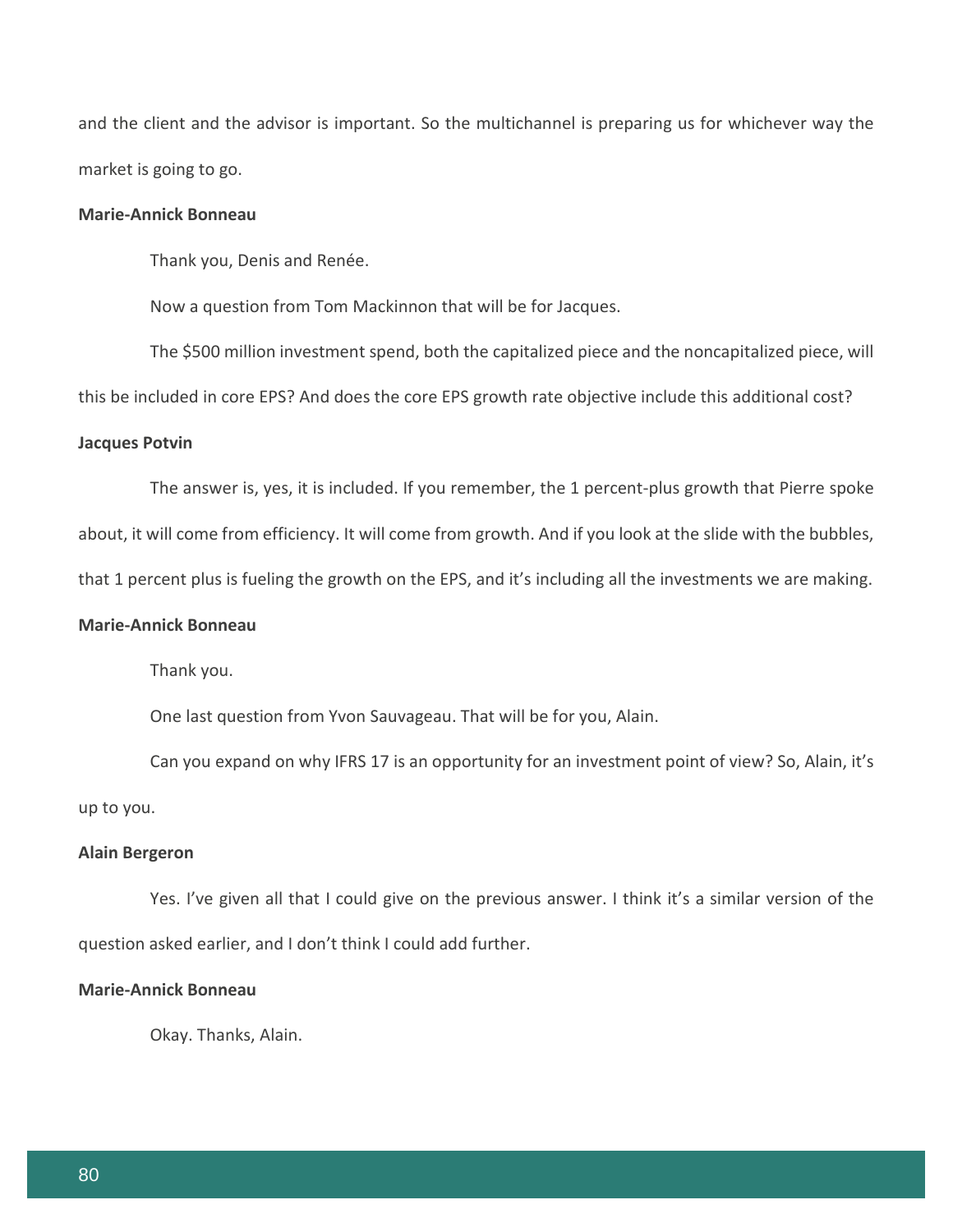So that will be all for our second Q&A session. I want to thank all of our speakers again. I also want to thank you for attending this event.

Please note that an audio replay of this conference will be available on our website for 90 days. The webcast will be available on our website for six months, starting this afternoon. A transcript will also be available on our website next week.

Should you have any other questions on any of the topics discussed here today, you can contact me by phone or by email. All of my contact information is on our website at ia.ca in the Investor Relations section.

# **Marie-Annick Bonneau**

And now to conclude our investor event, I will turn to our President and CEO, Denis Ricard. Thank you.

## **Denis Ricard**

Thank you, Marie-Annick. Hi, everyone.

So I will recap right now, and let's assume that we are climbing the CN Tower, and I'll do my, what I call the elevator pitch.

So let me say that we've discussed today iA being the fourth-largest lifeco in Canada but, as we mentioned, the best performing over the last 20 years in a lot of metrics. We are performing in diversified types of businesses. We've described different categories of businesses. We are very strong in businesses that are foundations for our companies, but we've got other businesses that altogether are adding a lot of crossline synergies, opportunities. We could not today have gone through all the details. But let me assure you that if the businesses are there, it's because strategically, they have a reason to be there.